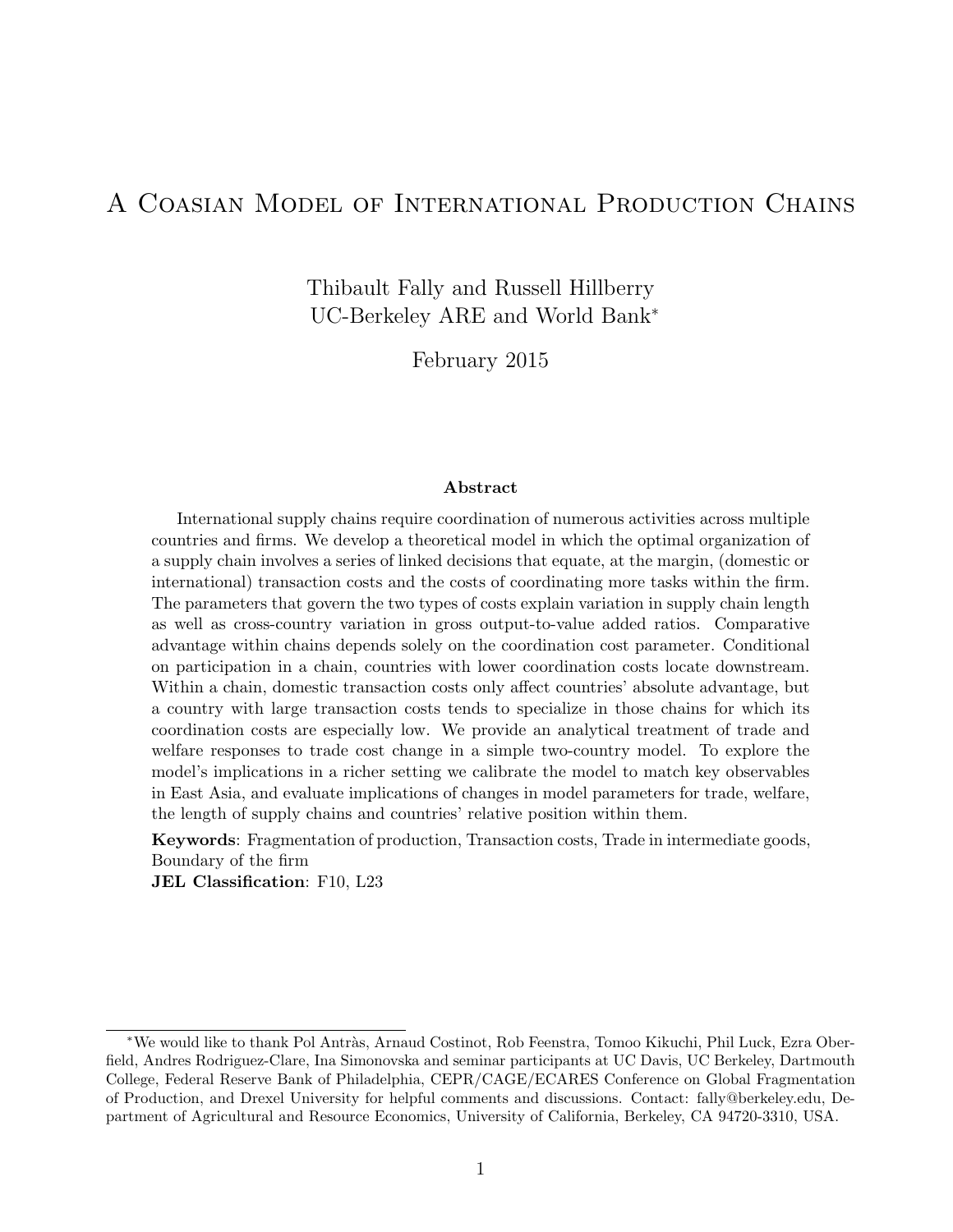# 1 Introduction

The nature of international trade changed dramatically in recent decades, as vertically integrated production processes spread across international borders, increasing trade in parts and components along the way.<sup>1</sup> This phenomenon has raised a number of important questions for economic policy: How large are the gains from international fragmentation, and how are they distributed across countries? How do changes in trade costs affect trade flows and the distribution of value added across countries? How has China's entry into the world trading system affected the international fragmentation of production? Answers to these questions require quantitative models that can represent the complexities of international production chains in a tractable form.

Recent evidence has documented substantial variation in supply chain length.<sup>2</sup> Even within chains, firms vary in their contribution to value added.<sup>3</sup> The length of supply chains and the degree to which they are internationalized are difficult to separate from decisions that determine firm scope. The Ford Model T, for example, was produced in a single plant, while the production of modern day automobiles can involve a myriad of heterogeneous suppliers scattered across multiple countries. International fragmentation is limited, ultimately, by the extent of fragmentation at the firm level. Yet the literature lacks a unified treatment that can explain endogenous firm boundaries within chains, formalize endogenous chain lengths, and determine comparative advantage within and across chains.

We offer a framework that accomplishes these goals. In the model, an optimal allocation of tasks determines jointly the scope of sequentially-arranged firms of varying size, the length of chains and the sequence of countries in production.<sup>4</sup> We calibrate the model using key moments from input-output tables on East Asia and the United States. Such tables have been used to quantify the extent of fragmentation and the allocation of value across countries.<sup>5</sup> Our focus on East Asia reflects the importance of international fragmentation in that region. Based on our calibration, we are able to quantify the impact on intermediate and final goods trade, and on welfare, of changes in: 1) international trade costs, 2) productivity in China and 3) transaction costs in China.

<sup>&</sup>lt;sup>1</sup>Baldwin (2012) surveys these developments and provides insights into how they should affect our thinking about the economics of international trade and trade policy.

<sup>&</sup>lt;sup>2</sup>See Antràs et al. (2012), Fally (2012).

<sup>3</sup>See Kraemer et al. (2011), who illustrate the distribution of value added for Apple iPhones and iPads.

<sup>4</sup>Our framework is perfectly competitive and therefore silent about the distinction between firms and plants. We shall use the term 'firms' throughout, but one could reinterpret everything in terms of 'plants' without affecting the results.

<sup>5</sup>Johnson (2014) surveys a series of papers that use such tables to calculate value added trade. Koopman et al. (2010) use Chinese tables to calculate the domestic content of China's exports. Antras et al. (2012) derive indices of supply chain length from input-output tables.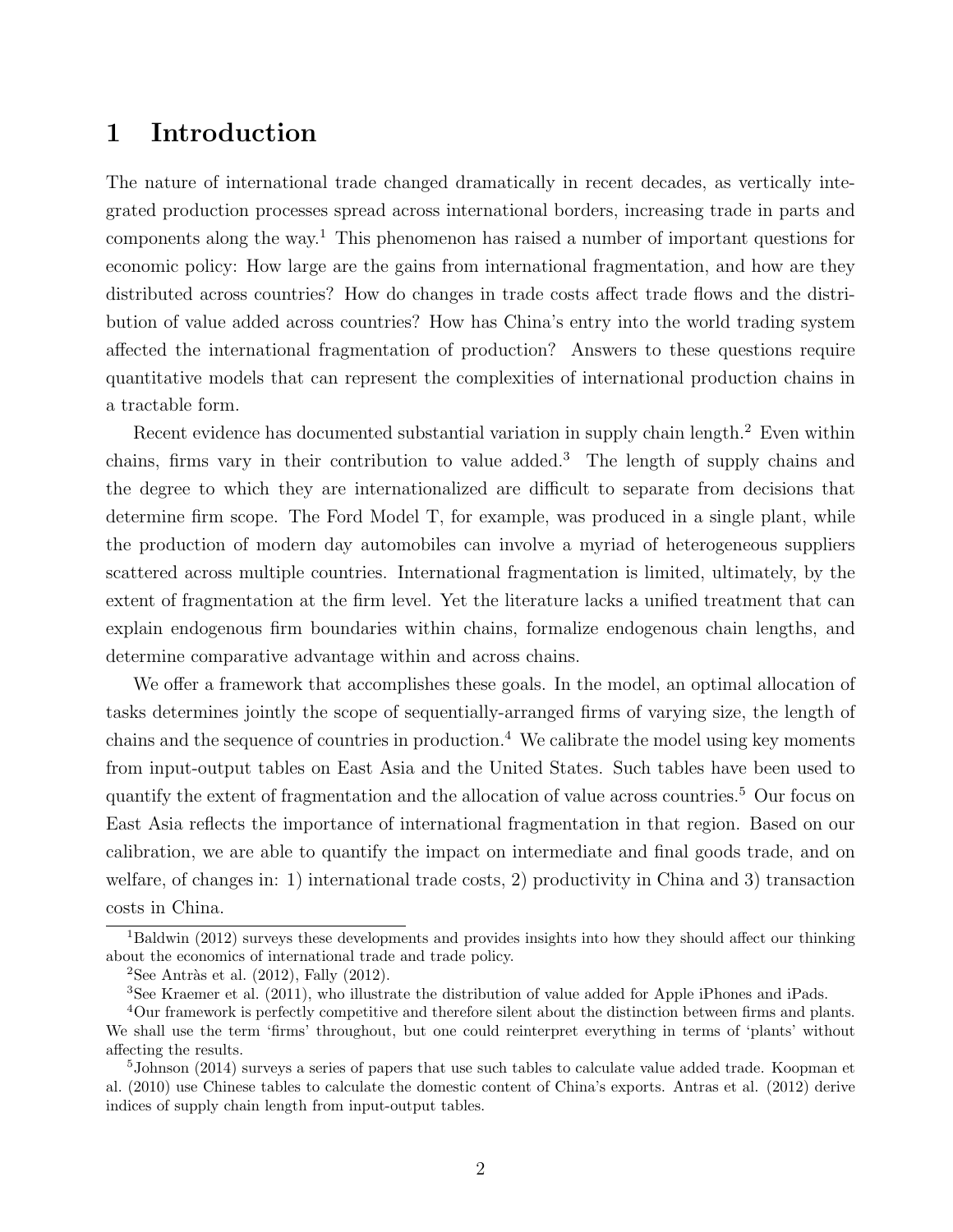A central theoretical contribution is the development of a tractable framework in which supply chain length is endogenous. Supply chains vary in the number of firms involved because of endogenous differences in firm scope. Following Coase (1937), firm scope is determined by a marginal tradeoff between the cost of coordinating activities inside the firm and the costs of conducting market transactions. Going further, we formalize the marginal tradeoffs facing a chain of firms in an endogenous market for tasks rather than focusing on the boundaries of a single firm.<sup>6</sup> Within countries, outcomes are driven by two key parameters: one that governs coordination costs within the firm and one that summarizes domestic transaction costs. Our continuous representation of a chain allows us to derive strong and transparent links between structural parameters and observables in the data. Specifically, the gross-output-to-value-added ratio at any point in the chain is equal to the ratio of the Coasian parameters that govern coordination costs and transaction costs, respectively.

We allow the Coasian parameters to vary across countries and develop implications for international trade. Vertical specialization in our model is tightly related to firm scope. In equilibrium, firm scope decreases as we move upstream along the chain. In turn, this pattern affects the sorting of countries along the chain. Within a given chain, the most upstream countries are those in which it is most difficult to coordinate multiple tasks within the firm. Transaction costs affect absolute, not comparative, advantage within the chain, but transaction costs have an indirect effect countries' average position in chains. Countries with high transaction costs are more likely to participate in chains for which the country has low coordination costs, which means that such countries tend to be positioned downstream.

We examine the effect of trade costs on trade and fragmentation in this setting. As expected, we find that opening to trade tends to increase the extent of fragmentation along several dimensions and facilitates production sharing across countries. The channels, however, are not trivial. Trade affects fragmentation at all stages and decreases firm scope even for firms that do not directly offshore production but are related to firms that do. The reduction in firm scope along the chain is associated with a decrease in average costs, especially downstream, and contributes to the reduction in final goods prices. We derive analytical results that reveal transparent links between the impact of fragmentation on firm scope, final goods prices and a shadow cost of tasks that governs firm scope along the chain.

As trade costs decrease, countries tend to move downstream along chains and to enter new chains. We illustrate our finding in a partial-equilibrium setting, holding the set of participating countries and their labor cost constant, and in a two-country general equilibrium setting. In

 $6$ Our framework builds on that of Kikuchi et al. (2014) who model a Coasian supply chain in a 1-country partial equilibrium, assuming discrete firms. We develop a continuous firm treatment that facilitates tractable analytical solutions and calibration and extend it to a multi-country general equilibrium setting.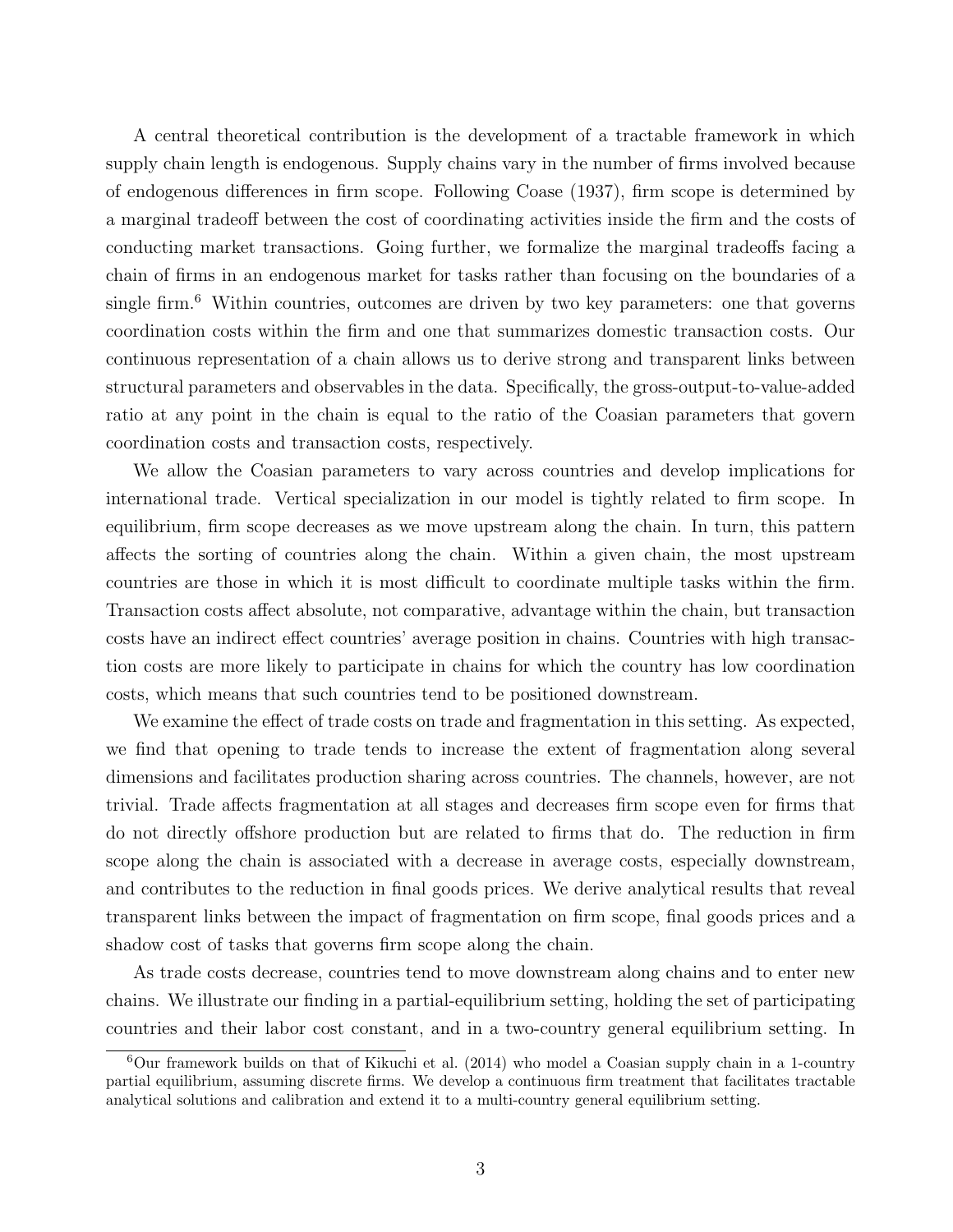the latter, we also use our framework to examine the response of trade flows to trade costs, both in gross flows and value added content, and the welfare gains from trade. We compare our results to a single-stage Eaton and Kortum (2002) model: the gains from trade are relatively larger in countries that tend to specialize downstream and smaller in countries that tend to specialize upstream.

In order to explore the quantitative implications of our framework, we calibrate a numerical version of our model to match key features of input-output relationships in East Asia. This exercise relies on international input-output tables produced by IDE-JETRO. The data cover the US and nine Asian countries: Japan, China, Taiwan, Korea, Thailand, Malaysia, Singapore, Indonesia and the Philippines. This region is interesting because production fragmentation there has grown quickly and is highly prevalent. The importance of international production in the region is a primary reason for the existence of the detailed cross-country input-output data. The IDE-JETRO data are unique in that they track flows in four dimensions: from the making industry in the origin country to the using industry in the destination country.<sup>7</sup> To illustrate our findings, we adapt recently developed quantitative measures of firm position (i.e. upstreamness) so that they track the average number of international borders crossed, rather than plant boundaries as in the original. Our calculations indicate increasing international fragmentation over time, especially in key industries like electronics.

While the model has rich implications for trade and the fragmentation of production, its relative parsimony is useful for the purpose of calibration. We calibrate our model by targeting key moments such as GDP per capita, value added, countries' average position in international supply chains and gross-output-to-value-added ratios. All these moments imply large cross-country differences in productivity, transaction costs and coordination costs. We use the calibrated model to conduct counterfactual exercises regarding changes in key structural parameters. We first examine what happens when cross-border trade costs decrease by 10%. In this counter-factual simulation, we find larger gains from trade than predicted by Arkolakis, Costinot and Rodrigues-Clare (2012)'s formula (based on imported final goods), especially in downstream countries. We also examine the response in terms of the VAX ratio (the valueadded content of exports) as defined by Johnson and Noguera (2012). We find that a decrease in trade costs leads to a decrease in the VAX ratio for most countries, which can be interpreted as an increase in cross-border fragmentation. In other counterfactual exercises, we simulate a 10% increase in productivity in China and a 10% decrease in Chinese transaction costs. Both shocks produce similar changes in Chinese welfare, but the shocks have different implications for other countries and for the organization of international production. The productivity shock

<sup>7</sup>Other data that report such figures, like the World Input-Output Database (WIOD), impute these values assuming proportional treatments.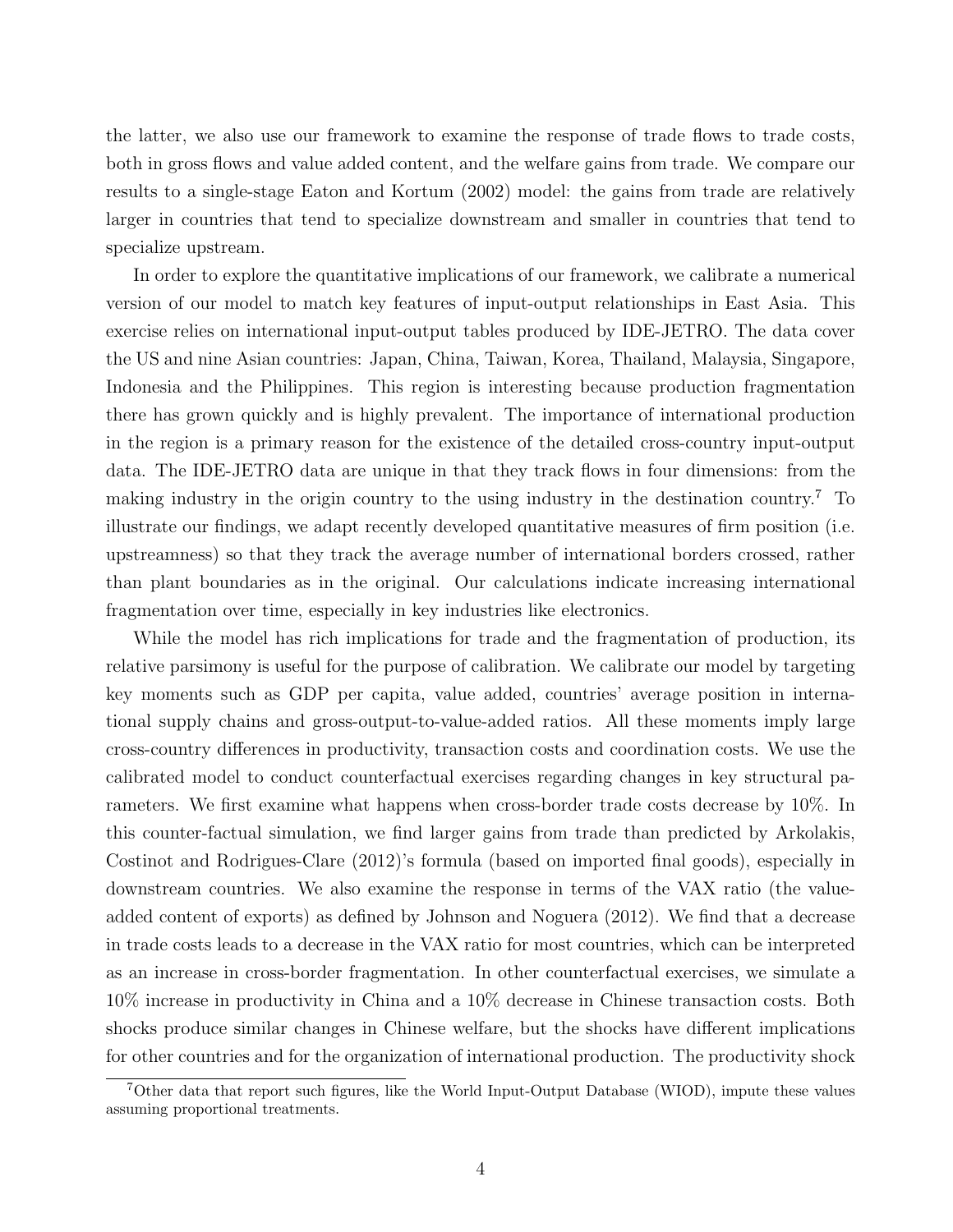produces rather small (positive) effects on other countries' welfare. China's relative position in supply chains changes, as it moves downstream while the rest of the world moves upstream. The reduction in Chinese transaction costs has a substantially larger effect on other countries' welfare. In terms of relative position, China moves upstream, but the more important outcome appears to be a substantial lengthening of international supply chains. This is entirely consistent with the model's predictions, but the calibration teaches us that the shock to Chinese transaction costs implies relatively larger welfare gains for countries outside of China than does the Chinese productivity shock.

Relationship to the literature: The paper contributes to the literature in two broad ways: 1) we develop a model that formalizes a role for firms (distinct from tasks) in a sequential, multi-country general equilibrium with endogenous chain length, 2) we calibrate our model and provide quantitative implications using input-output tables for East-Asian production. We discuss the literature surrounding each of these contributions in turn.

1. Models of production chains. An important question in the literature surrounding international production chains is the spatial organization of production across countries. Costinot et al (2012) derive an explicitly sequential multi-country model in which mistakes can occur with given probability and these mistakes destroy all accumulated value. They show that countries with relatively high probabilities of mistakes are situated upstream. The intuition for this result broadly follows Kremer (1993), that higher rates of mistakes do less damage if they occur upstream. The Costinot et al (2012) framework has no implications for the extent of fragmentation across firms and the allocation of tasks across firms.

Instead, we formalize the firm's internalization decision and endogenize the range of firms involved in the chain. The motivation for this follows Coase (1937), and our mathematical framework is inspired by Kikuchi et al (2014), who show how Coase's insights can be applied to production chains. Kikuchi et al (2014) solve their model in a sequential partial equilibrium setting, and employ discrete firms. We adapt their framework to a continuum of firms in a multi-country setting where countries differ in key parameters governing transaction costs and diseconomies of scope. As in Costinot et al (2012), we examine how countries specialize along the chain but the patterns of specialization are now driven by interactions between firm scope, transaction costs and ad-valorem trade costs affecting cross-border transactions. The Coasian structural parameters in our model offer explicit links to data objects that can be taken from input-output tables. These links make calibration of the model relatively straightforward compared to other models in the literature.

In contrast to the endogenous allocation of stages across tasks, another set of models fixes the number of production stages (Krugman and Venables 1996, Hillberry and Hummels 2002,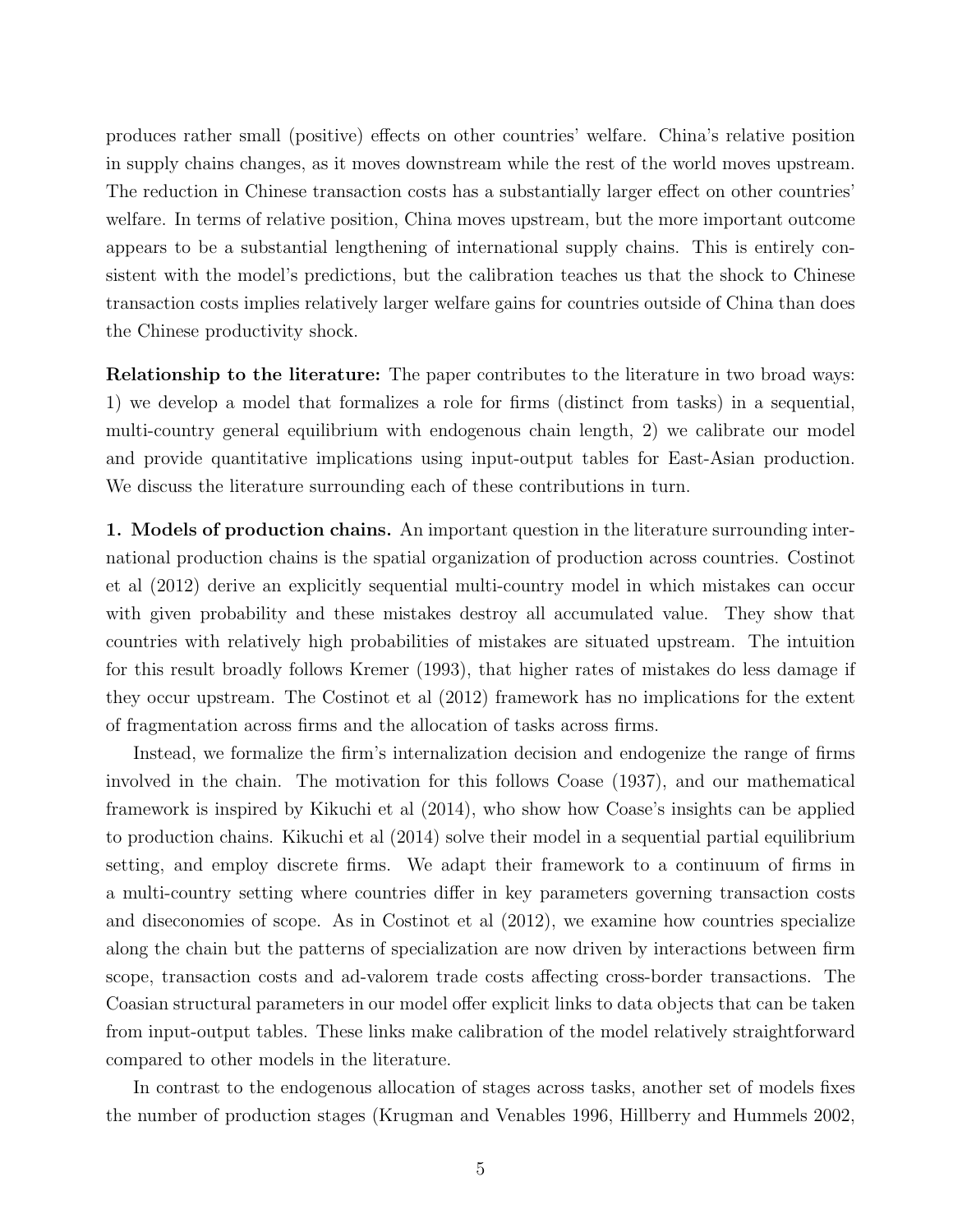Yi 2003, 2010, Johnson and Moxnes 2013). The focus of this literature is often the geographic location of each production stage, relative to the other(s), and so a finite and countable number of stages is useful for analytical purposes.<sup>8</sup> Relative to our work, and others, these models avoid the question of the allocation of activities or tasks across stages, and focus on the extensive margin of completing a specific stage in a certain location. These models are also silent about why some countries specialize upstream while others are downstream.

In Yi (2010) and in Johnson and Moxnes (2013), for example, the specialization of countries along the chain is driven by exogenous productivity shocks and trade costs. Our model also contains these forces, but we introduce intra-firm coordination costs and inter-firm transaction costs as additional sources of cross-country heterogeneity. The length of production chains in our framework is also endogenous - e.g. reductions in inter-firm trade costs can expand the number of firms involved in the chain. The literature makes important insights about non-linear responses of trade to trade costs and differences between gross and VA trade. One goal of our paper is to understand the robustness of these insights to the richer theoretical structure we offer.

We adapt the Kikuchi et al. framework to a continuum of firms in a multi-country general equilibrium setting where countries differ in key parameters governing transaction costs and diseconomies of scope. As in Costinot et al. (2011), we examine how countries specialize along the chain but the patterns of specialization are now driven by interactions between firm scope, transaction costs and ad-valorem trade costs affecting cross-border transactions. It is also easier to calibrate our model. We show how input-output tables can be used to recover key parameters that govern the vertical specialization of countries and the extent of fragmentation.

2. Quantitative implications. A number of recent papers exploit information in inputoutput tables to calculate industries' relative position in production chains, and the length of production chains. Under the assumption that the IO tables effectively summarize plantto-plant movements for a representative firm in each industry, matrix algebra can be used to calculate, for each industry in the table, two numerical values: 1) a measure of the industries' "distance" from final demand (where distance is a count of the number of plant boundaries that will be crossed prior to final consumption) and 2) the average number of stages embodied in an industries production. The first of these, described as "distance to final demand" in Fally (2012) and "upstreamness" in Antras et al (2012). The second was developed in Fally (2012) and computed using the BEA input-output tables for the US. Using the highly disaggregated US table, Fally (2012) finds that the two indicators are not correlated, and that the indicators do

 $8$ Antràs and Chor (2013) offer a different perspective by taking the location and length of production chains as exogenous but examining the optimal allocation of ownership along the chain.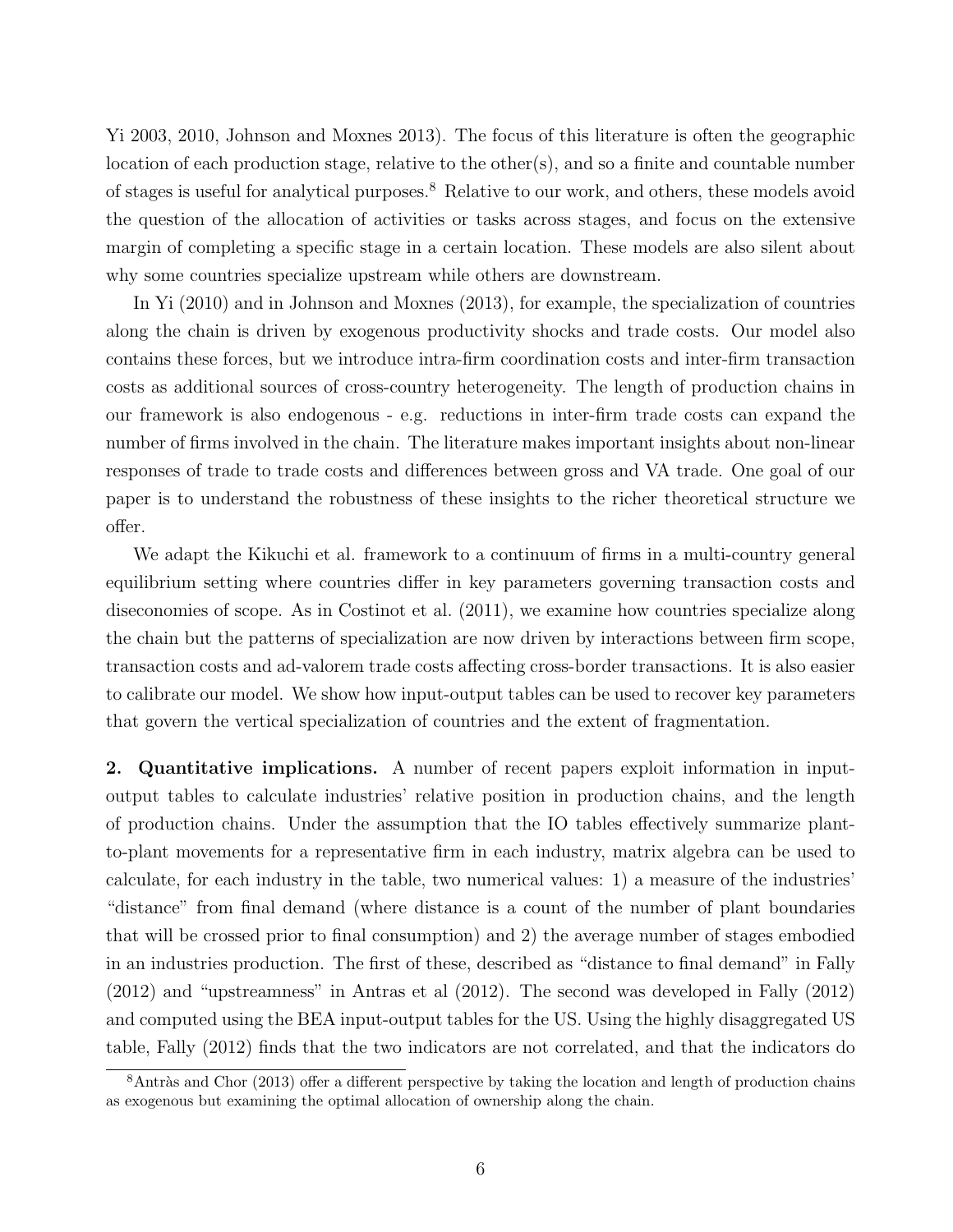not appear to be especially sensitive to aggregation concerns. As yet these indicators remain relatively unconnected from the theory. One of the contributions of this paper is to derive theory that will map structural parameters onto these indicators in equilibrium.<sup>9</sup>

These mappings are useful when we calibrate the model to data on interregional inputoutput relationships in East Asia. A key purpose of this exercise is to offer a model comparison vis a vis other papers in the literature. A prominent literature has emphasized that intermediate goods trade magnifies the effect of trade costs on trade. Yi (2010) and Johnson and Moxnes (2013) focus on the response of trade to trade cost shocks, whereas Krugman and Venables (1996), Hillberry and Hummels (2002), Yi (2010) and Johnson and Noguera (2014) link the spatial clustering of activities to trade costs in the presence of intermediate goods trade.<sup>10</sup> Clustering occurs in our model, with sequential activities locating so as to avoid trade costs. Our calibrated model can be used to investigate the response of trade to trade cost shocks, as in Johnson and Moxnes (2013) or Yi (2010).

Our paper contributes to the quantitative literature by exploiting input-output matrices in a new way. Input-output matrices and direct requirement coefficients are traditionally taken as an exogenous recipe essentially determined by technology. Instead, we argue that inputoutput matrices reflect transactions in intermediate goods between firms of that are themselves endogenous economic outcomes. The tables can be informative about the position of firms within supply chains that link firms both within national borders and across them. Unlike any of the papers mentioned above, our theory also determines the allocation of tasks across firms and the length of production chains endogenously, and can thus shed some light on equilibrium input-output relationships when fragmentation is endogenous.

We also contribute to the recent literature on the welfare implications of trade cost change. Arkolakis, Costinot and Rodriguez-Clare (2012) show that a broad class of models imply the same response of welfare to trade costs, provided that the models are calibrated to generate the same trade response to trade cost change. Costinot and Rodriguez-Clare (2014) and Melitz and Redding (2014) show that welfare effects are magnified when intermediate goods trade is involved. Like other papers in the literature, the Armington framework presumes an explicit input-output relationship that governs supply chain length, in contrast to the endogenous length in our model. The Armington framework also precludes movement along the extensive margin (in terms of countries involved in supply chains), while our theory allows this. Our calibrated

<sup>9</sup>Another contribution of the paper is to extend the indicators to describe countries' relative positions in international supply chains.

<sup>&</sup>lt;sup>10</sup>More recently, Kee and Tang  $(2013)$ , Bernard et al.  $(2014)$  and Antràs et al.  $(2014)$  have used firm-level data to examine both intensive and extensive margins in import decisions. Firm-level data, however, do not allow a full consideration of supply chains over several countries. Multi-country input-output tables are more suitable for exercises like ours.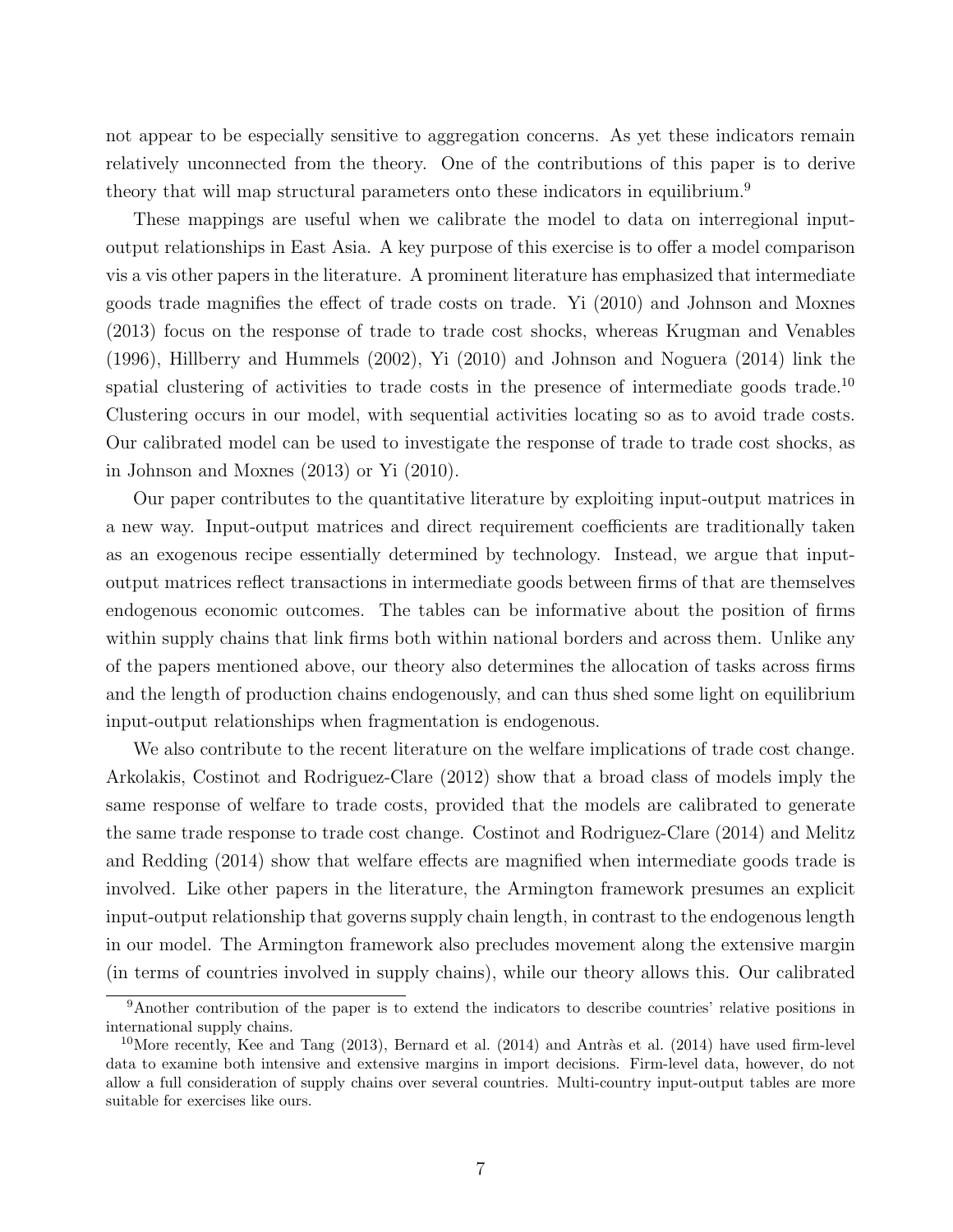model implies larger gains than in standard trade as desribed by Arkolakis et al (2012), but smaller gains than Costinot and Rodriguez-Clare (2014) or Melitz and Redding (2014).

## 2 Model setup

We develop a model where the production of each variety of final good requires a continuum of tasks and firms organized across countries. We describe, in turn, consumers' preferences in final goods, tasks and firms involved in the production of each good, the forces shaping firm scope and firm entry along the chain, the differences between varieties and the labor market.

Preferences: Consumers have identical Cobb-Douglas preferences over varieties of final goods indexed by  $\omega$ :

$$
U = \int_{\omega} \log q^F(\omega) d\omega \tag{1}
$$

where  $q^F(\omega)$  denotes quantities of final goods. All countries have access to the same set of product varieties  $\omega$  but at different prices.

Tasks and firms along the chain: In order to produce the final good of variety  $\omega$ , a range [0, 1] of tasks has to be performed sequentially. These tasks may be performed across different firms and different countries.

Firms are involved sequentially along the chain to produce each good  $\omega$ . A chain is specific to each variety  $\omega$  of the final good and the location of final consumers. On each chain, we assume that there is a continuum of firms indexed by  $f$ . Firms may be located in different countries. For each chain, we rank countries along the chain and index by  $i(n,\omega)$  the  $n^{th}$  country,  $i(1,\omega)$ being the most downstream country and  $i(N,\omega)$  being the most upstream country along the chain.

We denote by  $F_n(\omega)$  the range of firms involved in the chain in the  $n^{th}$  country  $i(n)$ . An elementary firm df performs a range  $s_{nf}(\omega)$  of tasks. Both the range of firms  $F_n(\omega)$  and firm scope  $s_{nf}(\omega)$  are endogenous, but the range of tasks performed across all firms must sum up to one to obtain a final good:

$$
\sum_{i} \int_{f=0}^{F_n(\omega)} s_{nf}(\omega) df = 1 \tag{2}
$$

Denoting  $S_n(\omega) = \int_{f=0}^{F_n(\omega)} s_{nf}(\omega) df$  the total range of tasks to be performed in country n, the last constraint can be rewritten:

$$
\sum_n S_n(\omega) = 1
$$

for all chains  $\omega$ .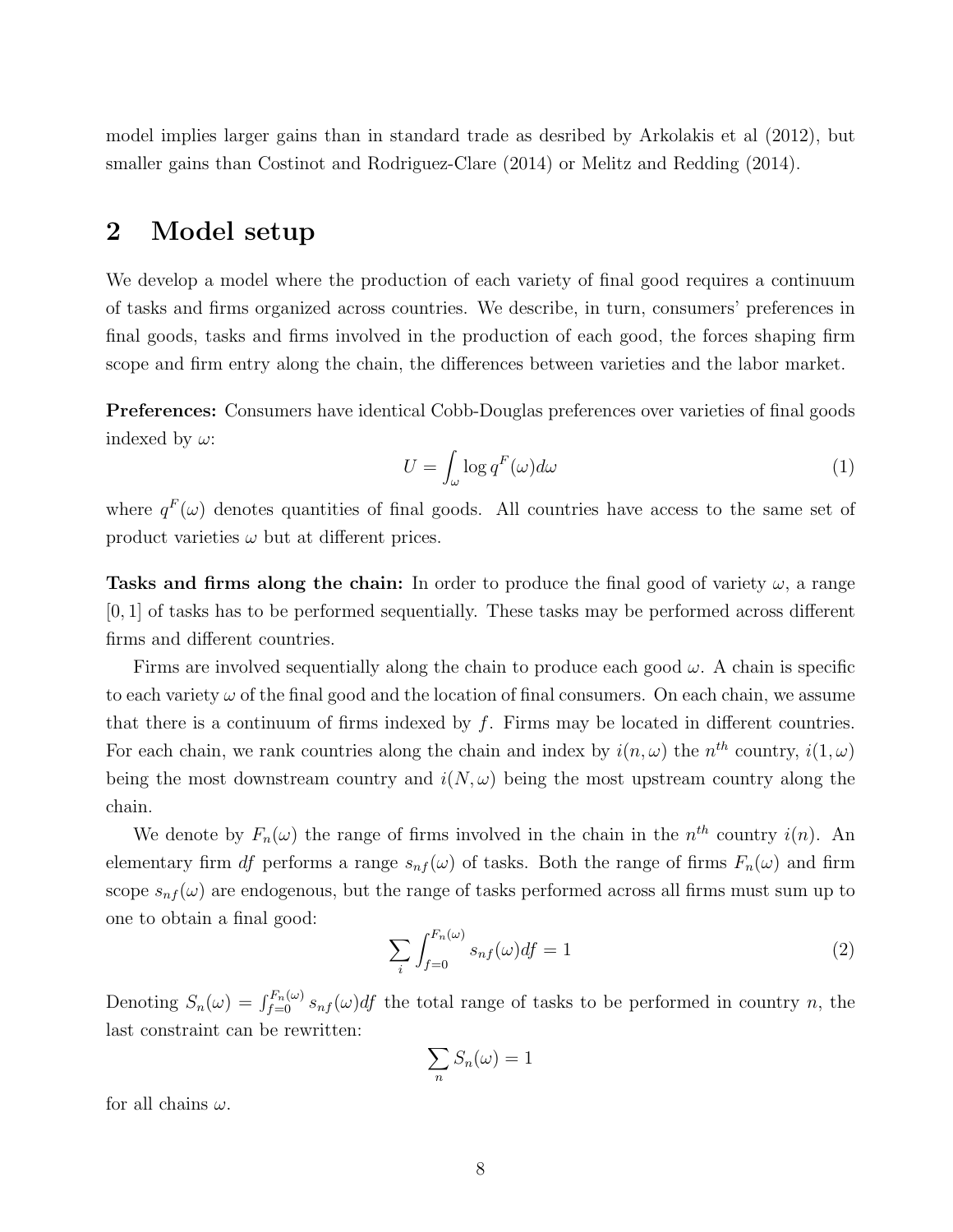Coordination costs: There are costs and benefits to fragmenting production across firms and countries. Fragmentation across firms reduces total costs because of diseconomies of scope. As firms need to manage employees across different tasks and perform tasks that are away from their core competencies, unit costs increase with the scope of the firm. We will refer to these costs as "coordination costs" that occur within the firm and increase with firm scope.

Formally, we assume that an elementary firm  $df$  in country  $i$  requires one unit of intermediate goods and  $c_i(s, \omega)$  units of labor which is a function of firm scope s. The cost of labor is  $w_i$ in country  $i$  and labor is the only production input besides intermediate goods. We assume that  $c_i$  is convex in firm scope  $s$ , thus generating gains from fragmentation across firms.

In particular, we specify the following labor requirements:

$$
c_i(s, \omega) = a_i(\omega) \int_{t=0}^s t^{\theta_i(\omega)} dt
$$

whereby the marginal cost of performing additional tasks within the firm increases with the distance t from the first task. This follows, for instance, recent work on the division of labor (Chaney and Ossa, 2013) and in this context represents the productivity loss associated with movement away from the firm's core competencies. After integrating and multiplying by the cost of a unit of labor in country  $i$ , the cost function writes:

$$
w_i c_i(s, \omega) = w_i a_i(\omega) \frac{s^{\theta_i(\omega) + 1}}{\theta_i(\omega) + 1}
$$
\n(3)

where  $a_i(\omega)$  and  $\theta_i(\omega)$  are specific parameters for each country i for variety  $\omega$ . Note however that  $a_i(\omega)$  and  $\theta_i(\omega)$  are constant along the chain (for a given country). In particular,  $\theta_i(\omega)$ parameterizes "coordination costs" and the convexity of the cost function. The higher is  $\theta_i(\omega)$ , the higher is the increase in costs when firms need to manage a larger range of tasks.<sup>11</sup>

Transaction costs: Fragmenting production across firms incurs transaction costs. We model transaction costs like iceberg transport costs in standard trade models. More specifically, a transaction in country i with an elementary firm df involves losing a fraction  $\gamma_i df$  of the good.

$$
q_{i,f+df}(\omega) = q_{i,f}(\omega) \left(1 + \gamma_i \, df\right) \tag{4}
$$

Within each country, quantities thus follow a simple evolution depending on transaction costs  $\gamma_i$  and the position on the chain f. As we go upstream, quantities increase exponentially

<sup>&</sup>lt;sup>11</sup>Note that we assume diseconomies of scope but constant returns to scale in production. This differs from Chaney and Ossa (2013) and more closely follows Kikuchi et al (2014). In keeping with Kikuchi et al (2014), this framework allows us to examine patterns of fragmentation across firms while keeping a perfectly-competitive framework where the competitive allocation of tasks across firms is optimal.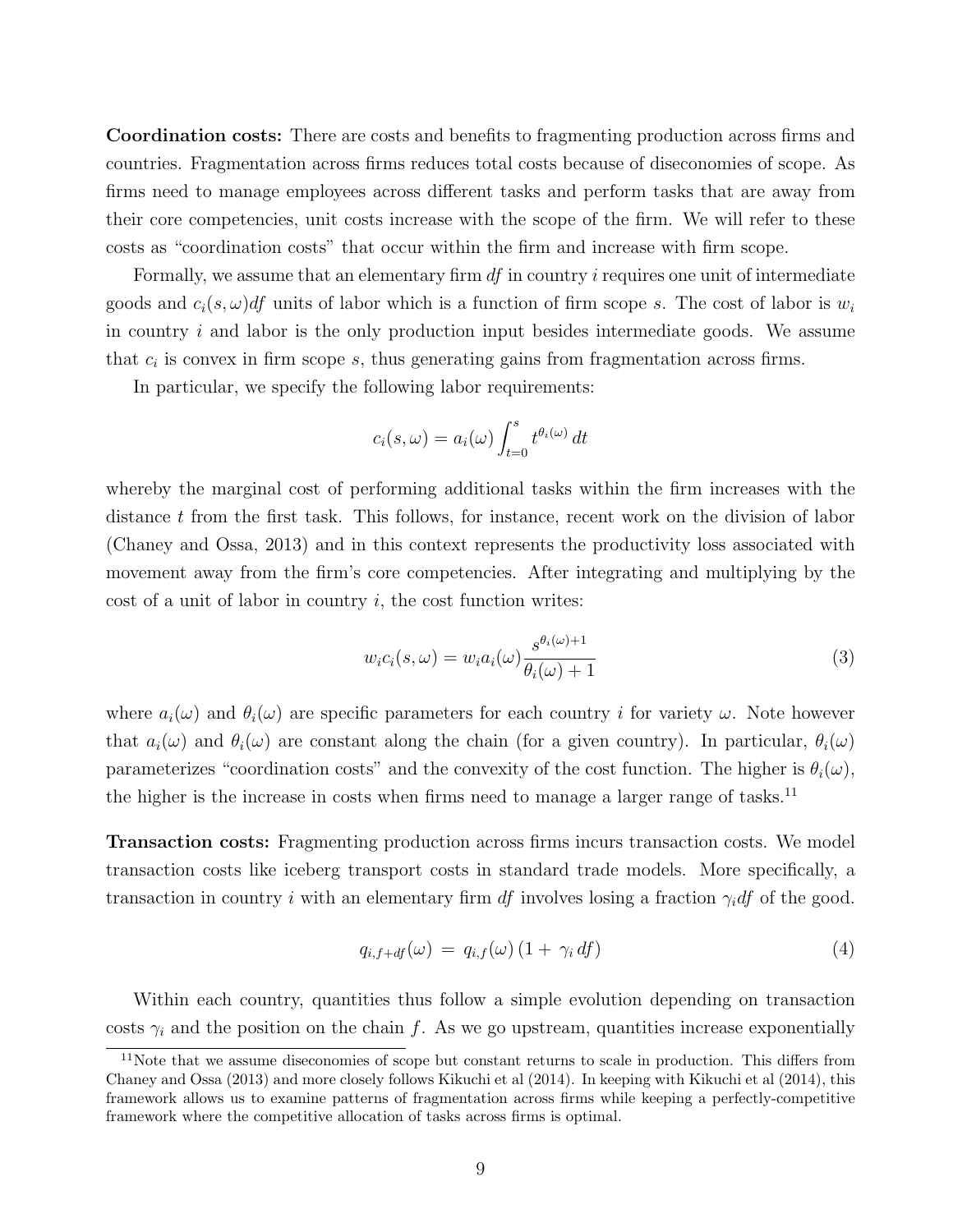with the number of firms  $f$  to cross along the chain:

$$
q_{i,f}(\omega) = e^{\gamma_i f} q_{i,0}(\omega)
$$
\n(5)

Since part of the production is lost when transactions occur, upstream firms must produce larger quantities. The necessary increase in quantities is starker when transaction costs are high and when the chain is more fragmented.

In a similar fashion, a *cross-border* transaction between two consecutive countries  $i = i(n)$ and  $j = i(n+1)$  along the chain involves an iceberg trade cost  $\tau > 1$  such that:

$$
q_{j,0}(\omega) = \tau q_{i,F}(\omega) \tag{6}
$$

where  $q_{j,0}(\omega)$  denotes the quantities produced by the most downstream plant in the upstream country j and  $q_{i,F}(\omega)$  denotes quantities produced by the next plant, i.e. the most upstream plant in the next country along the chain going downstream. For simplicity, we assume away other geographical elements than borders and impose a common border cost. Here, quantities also increase exponentially as we cross borders along the chain.

Market structure: In addition to assuming constant returns to scale in production, we assume perfect competition. In this setup, the market equilibrium and the optimal allocation correspond to the social optimum.<sup>12</sup>

Prices along the chain: The price of intermediate goods is thus equal to their unit cost of production. Here, this cost accounts for all transaction costs incurred along the chain (going upstream) and the labor costs incurred by each firm. Within country borders, the price of intermediate goods satisfies the following differential equation which describes its evolution along the chain:

$$
p_{fi}(\omega) = w_i c_i(s_{fi}) df + (1 + \gamma_i df) p_{i,f+df}(\omega)
$$
\n
$$
(7)
$$

where  $c_i(s_{fi})$  denotes the cost of performing a range  $s_{fi}$  of tasks at stage f in country i as specified above. This equation is close to Costinot, et al. (2012) and also features increasing intermediate goods prices as we go downstream. A key difference, however, is that the labor share is endogenous since  $s_{nf}$  is endogenous and thus not simply driven by differences in input prices along the chain. In particular, the cost of inputs by unit of labor is no longer necessarily

<sup>12</sup>While there are decreasing return to scale in terms of firm scope, there are constant returns to scale in production in terms of quantities. The equilibrium under perfect competition corresponds to the social optimum. This insight follows Kikuchi et al (2014) generalized to a multi-country setting with heterogenous costs and a continuum of firms.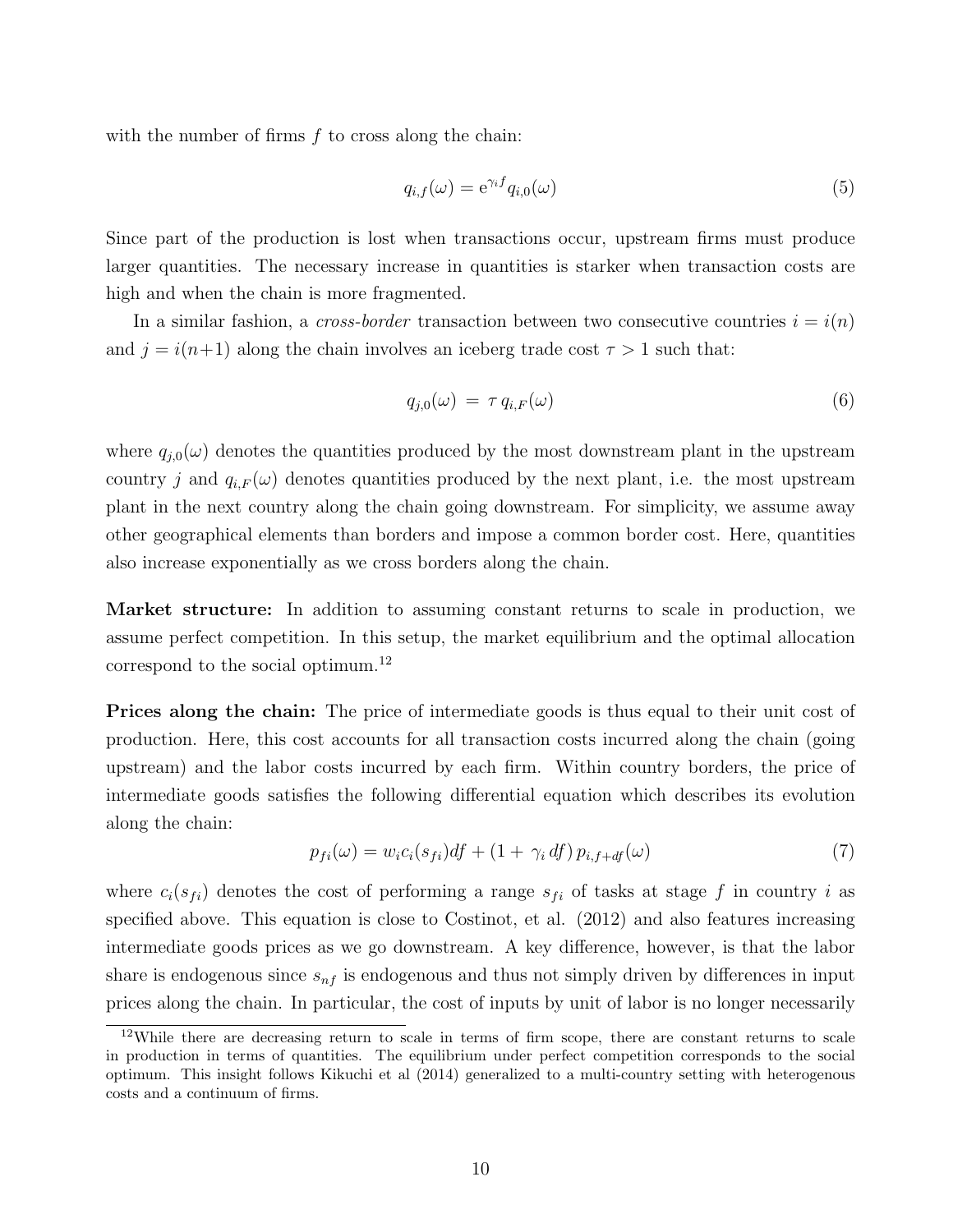larger for downstream firms. Many of the results in Costinot et al (2012) are driven by this feature and thus no longer hold in our framework.

Across borders, the price is simply multiplied by the international trade cost  $\tau$ :

$$
p_{j,F}(\omega) = \tau \, p_{i,0}(\omega) \tag{8}
$$

for cross-border transactions from the most downstream plant in  $j$  to the most upstream plant in i.

Industry heterogeneity: While the previous assumptions are sufficient to generate interesting patterns of specialization along a particular chain, we still need to specify how chains vary across varieties. Following Eaton and Kortum (2002), we assume that labor efficiency is a random variable drawn independently across varieties and countries. Specifically, we assume that the labor cost parameter  $a_i(\omega)$  is drawn from a Frechet distribution as in Eaton and Kortum (2002). For each country *i*, the cumulative distribution function for  $a_i$  is:

$$
Proba(a_i < a) = 1 - e^{-T_i a^\xi} \tag{9}
$$

where  $T_i$  parameterizes the country average productivity and where  $\xi$  is inversely related to productivity dispersion.<sup>13</sup> Note that  $a_i(\omega)$  is thus constant along the chain for a specific country and variety  $\omega$ . Unlike Yi (2003, 2010), Rodriguez-Clare (2010) and Johnson and Moxnes (2013), our framework does not require  $a_i(\omega)$  to differ across tasks along the chain to generate trade in intermediate goods.

Another component of the cost function is  $\theta_i(\omega)$ . We will explore different settings. In section 4.1 we simply consider two countries U and D: one where  $\theta_U(\omega) = \theta_U$  across all varieties, and another country with  $\theta_D(\omega) = \theta_D < \theta_U$  across all varieties. In sections 4.2 and 5 (calibration exercise), we allow  $\theta_i(\omega)$  to vary across countries and varieties. Specifically, we assume that  $\theta_i(\omega)$  is log-normally distributed with a country-level shifter  $\bar{\theta}_i$  and a common standard deviation.

Labor supply: Finally, to close the model, we assume that workers are homogenous and perfectly mobile within each country, with an inelastic supply of labor  $L_i$  in country i. By Walras' law, trade is balanced.

<sup>&</sup>lt;sup>13</sup>Parameter  $\xi$  corresponds to the notation  $\theta$  in Eaton and Kortum (2002).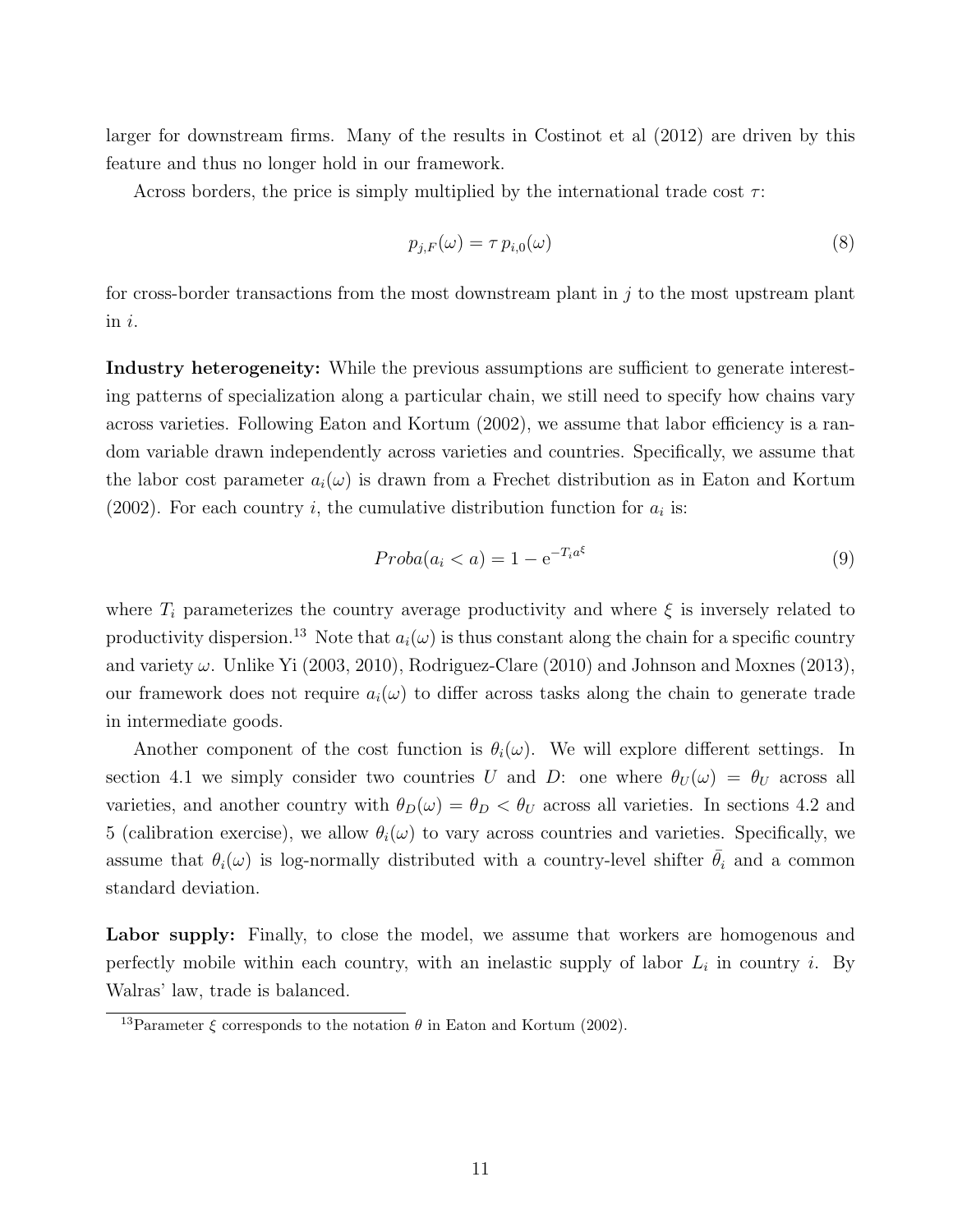## 3 Partial equilibrium: optimal organization of chains

In this subsection, we take wages  $w_i$  as given and focus on the optimal fragmentation and location of production for a specific chain corresponding to a final good variety  $\omega$ . For the sake of presentation, we drop the index  $\omega$ . The reader should keep in mind, however, that the optimal fragmentation and allocation of value across firms, as well as costs parameters  $a_i$  and  $\theta_i$ , are all specific to each variety of final good  $\omega$ .

For a given chain, we can formulate the equilibrium as the solution to a social planning problem. Given our assumption of perfect competition and constant returns to scale, prices equal unit costs and the competitive equilibrium corresponds to the social optimum.

Let us denote by  $i(n)$  the ranking of countries along the chain, with  $i(1)$  being the most downstream country and  $i(N)$  the most upstream country, assuming that N countries are involved in the chain. One should keep in mind that the ranking of countries is an equilibrium outcome that we will characterize subsequently. In partial equilibrium (i.e. for a given variety, taking wages as given), the optimal organization of chains minimizes the price of the final good. Hence equilibrium can be summarized by the following optimization problem:

$$
\min P_1 \tag{10}
$$

under the

over: 
$$
i(n)
$$
,  $s_{nf}$ ,  $F_n$ ,  $S_n$ ,  $P_n$   
\n
$$
constraints: \tP_n = \left[ \int_{f=0}^{F_n} e^{\gamma_{i(n)} f} c_{i(n)}(s_{nf}) df + e^{\gamma_{i(n)} F_n} T P_{n+1} \right]
$$
\n
$$
S_n = \int_{f=0}^{F_n} s_{nf} df
$$
\n
$$
\sum_{i=1}^N S_n = 1
$$

where N is the optimal number of countries involved in the chain and  $P_n \equiv p_{0,n}$  denotes the price at the most downstream stage in country  $i(n)$  at the  $n^{th}$  position. Recall that exponential terms  $e^{\gamma_{i(n)}f}$  reflect the evolution of quantity requirements along the chain as described in equation (5). The transaction cost parameter  $\gamma_{i(n)}$  and the cost function  $c_{i(n)}(s)$  are indexed by  $i(n)$  because they depend on which country  $i(n)$  is at the  $n<sup>th</sup>$  position upstream. As an abuse of notation,  $P_{N+1}$  refers to the price of the most upstream good and is set to zero.<sup>14</sup>

Chains are optimized along several dimensions. Choice variables include firm scope  $s_{i,f}$ , the range of firms  $F_i$  in the chain in each country and the range of tasks  $S_i$  to be performed in each country. The ranking of countries along the chain, from most downstream  $i(1)$  to most

<sup>&</sup>lt;sup>14</sup>Alternatively, we could set an exogenous price  $P_{N+1} = \bar{p}$  of the most upstream good reflecting the price of primary commodity such as oil and minerals available from an outside economy in exchange of final goods.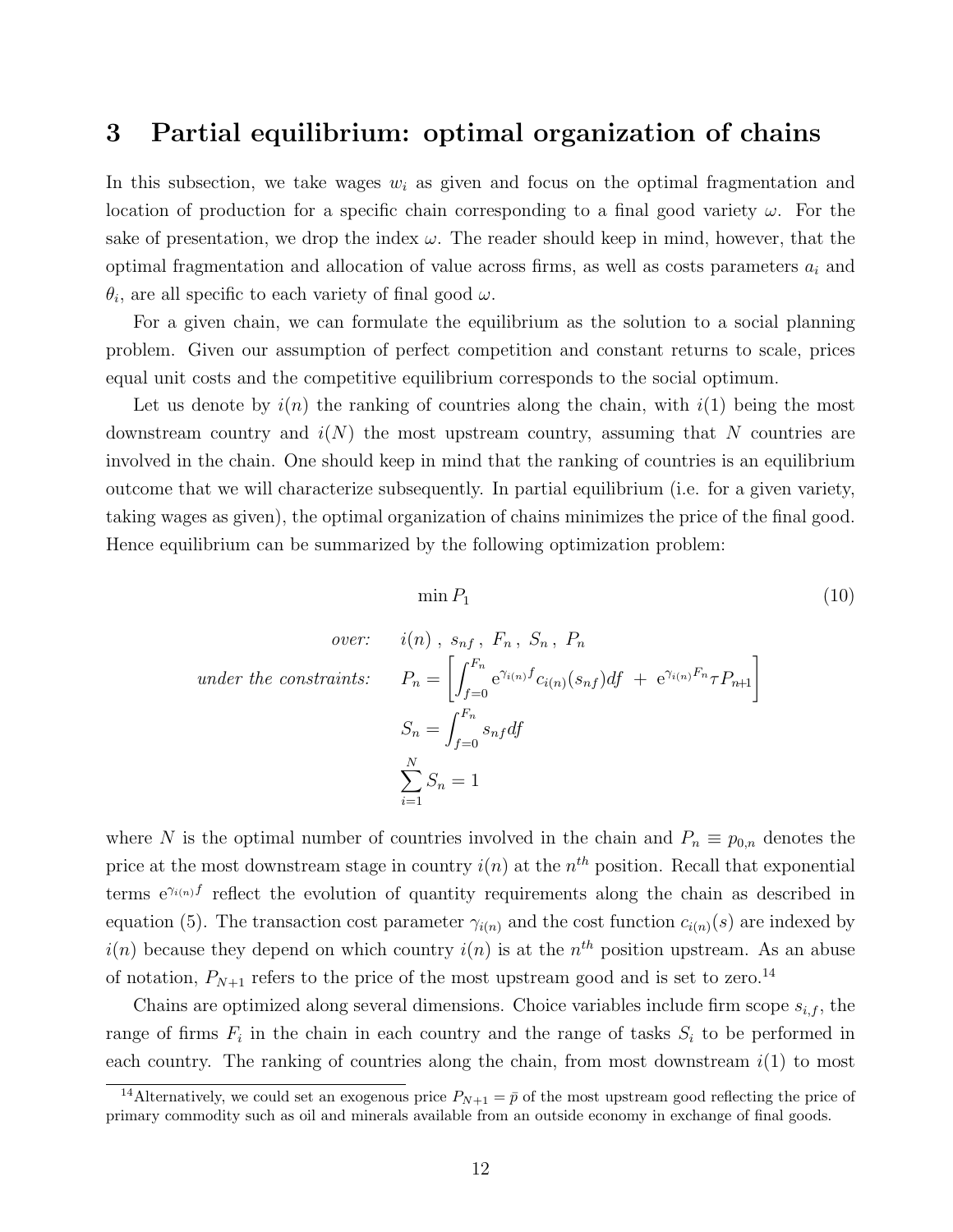upstream  $i(N)$ , is itself an endogenous outcome described below.<sup>15</sup>

### 3.1 Fragmentation of production within countries

Before turning to the cross-border organization of chains, we focus on optimal fragmentation within each country. The optimization problem described in (10) can be formulated as a nested optimization problem. In the inner nest, firms in a specific country  $i$  are organized to minimize the price of goods exported by country i conditional on the overall range of tasks  $S_i$  to be performed in i and  $P_i^M$  the price of intermediate goods imported by country i. The outer nest allocates stages across countries to minimize the cost of producing the final good. Here we focus on the inner nest that optimizes within country i.

The price  $P_i$  can be expressed as the solution of the following optimization:

$$
\widetilde{P}_i(S_i, P_i^M) = \min_{s_{fi}, F_i} \left[ \int_{f=0}^{F_i} e^{\gamma_i f} w_i c_i(s_{fi}) df + e^{\gamma_i F_i} P_i^M \right]
$$
\n(11)

under the constraint:

$$
\int_{f=0}^{F_i} s_{fi} df = S_i \tag{12}
$$

To examine the optimal allocation of tasks across firms and the optimal range of firms, it is useful to introduce the Lagrange multiplier  $\lambda_i$  associated with the constraint  $\int_0^{F_i} s_f df = S_i$ .

The first-order conditions of this planning program are:

For 
$$
s_{fi}
$$
:  $e^{\gamma_i f} w_i c_i'(s_{if}) = \lambda_i$  (13)

For 
$$
F_i
$$
:  $e^{\gamma_i F_i} w_i c_i(s_{i,F_i}) + e^{\gamma_i F_i} P_i^M \gamma_i = s_{i,F_i} \lambda_i$  (14)

The first of these conditions is central to an understanding of the role of Coasian behavior in the model. On the left hand side is the marginal cost of increasing firm scope for firm  $f$ . On the right hand side is  $\lambda_i$ , the Lagrange multiplier on the staging constraint (equation 12). At the optimum,  $s_{if}$  is chosen to equalize the cost of the marginal task and the shadow price,  $\lambda_i$ , which reflects the burden associated with accomplishing the marginal task elsewhere. In this formulation, the internalization decision (which is conditional on Coasian transaction and coordination cost parameters) also depends on a variable that summarizes an implicit return to internalization.<sup>16</sup>

<sup>&</sup>lt;sup>15</sup>We can either interpret this optimization from the point of view of the most downstream country, in which case  $i(1)$  is fixed, or we can optimize from the point of view of the consumer, in which case the final good price needs to be multiplied by trade costs  $\tau$  if the optimum location i(1) is different from the location of the final consumers.

<sup>&</sup>lt;sup>16</sup>Our Lagrangian formulation in (13) generalizes the condition  $\delta c'(s_{f+1}) = c'(s_f)$  in Kikuchi et al (2014) that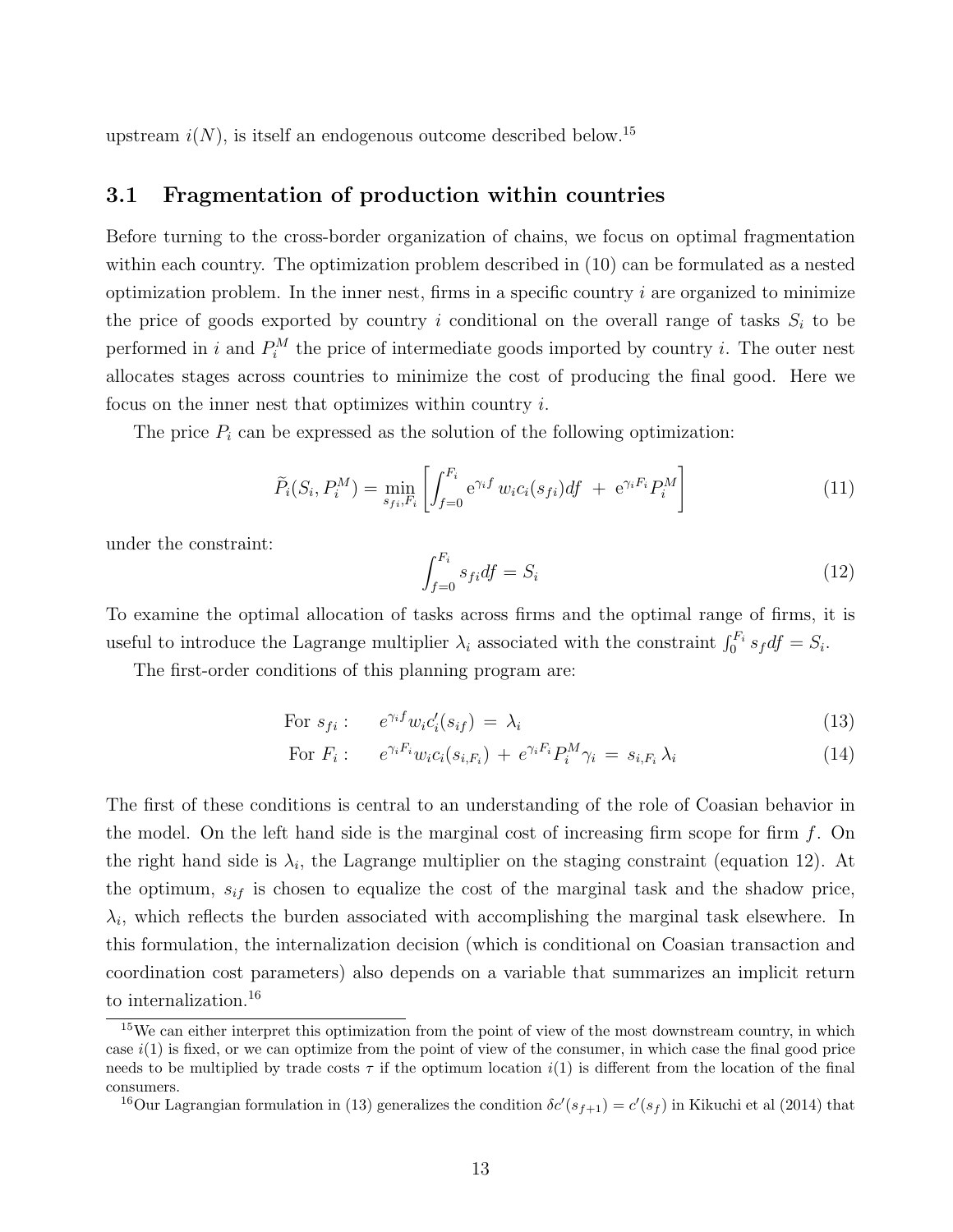Not only does (13) help us to address the behavior of a single firm, it also offers key insights into the arrangement of production across multiple firms. The condition defines a shadow market for tasks, with all firms in the chain providing tasks such that their marginal costs of tasks equal the shadow price of a task,  $\lambda_i$ . In this way the Coasian conditions that determine the scope of individual firms also define the allocation of tasks across firms that minimizes the cost of producing a given measure of stages  $S_i$  in country i.

Moreover, these equilibrium conditions offer further insights about the relationship between firm heterogeneity and relative position along the chain. A move upstream (i.e. towards higher index f) increases required quantities  $e^{\gamma_i f}$ , which can only be balanced by a reduction in the marginal cost  $c_i'(s_{if})$  and thus firm scope  $s_{if}$  falls with a move upstream. Hence, in equilibrium, (13) shows that more upstream firms have smaller firm scope and provide less value added. We can be more explicit about this using our parameterization:  $c_i' = a_i s_{if}^{\theta_i}$ , which implies that firm scope is log-linear in upstreamness  $f$ :

$$
\frac{\partial \log s_{fi}}{\partial f} = -\frac{\gamma_i}{\theta_i} \tag{15}
$$

The second of the first order conditions, (14) is not as central to the intuition of the model but nonetheless aids us greatly in the derivation of closed-form solutions of the model. The firstorder condition in  $F_i$  relates firm scope for the most upstream firm to the Lagrange multiplier and to the price of intermediate goods purchased from firms in the next upstream country. By manipulating the first-order condition in  $F_i$ , we obtain firm scope for the most upstream firm in i:

$$
s_{i,F_i} = \left[\frac{(\theta_i + 1)\gamma_i}{\theta_i} \frac{P_i^M}{a_i w_i}\right]^{\frac{1}{\theta_i + 1}}
$$
(16)

We can also use this expression to obtain  $F_i$  as a function of the Lagrange multiplier.

Finally, the shadow cost of fragmentation (Lagrange multiplier  $\lambda_i$ ) is the solution of the constraint  $\int_0^{F_i} s_{if} df = S_i$  using the solutions (above) for  $s_{if}$  and  $F_i$  as a function of  $\lambda_i$ . We find that the shadow cost of fragmentation is:

$$
\lambda_i = w_i a_i \left[ \frac{\gamma_i S_i}{\theta_i} + \left( \frac{(\theta_i + 1)\gamma_i}{\theta_i} \frac{P_i^M}{a_i w_i} \right)^{\frac{1}{\theta_i + 1}} \right]^{\theta_i} \tag{17}
$$

It increases with all cost parameters  $a_i$ ,  $\theta_i$ ,  $\gamma_i$  and with the price of intermediate goods  $P_i^M$  as well as the range of tasks to be performed  $S_i$ . Note also that the shadow cost also corresponds

links the marginal costs of tasks between (discrete) firms  $f$  that neighbor one another in the chain.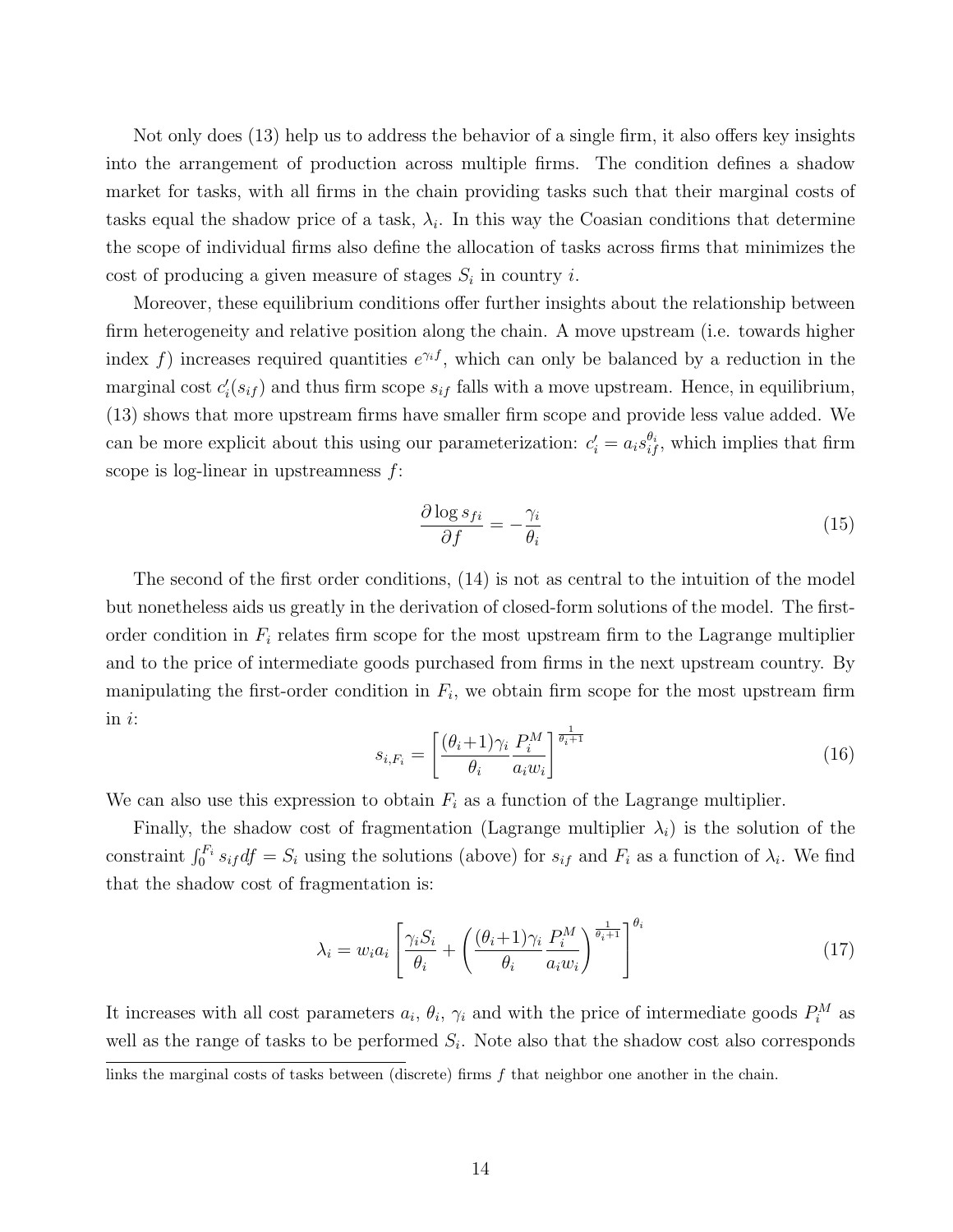to the derivative of the price  $P_i$  w.r.t. the range of tasks  $S_i$ :

$$
\lambda_i = \frac{\partial \tilde{P}_i}{\partial S_i} \tag{18}
$$

Having solved for the shadow cost of fragmentation, we can now solve for the price of the last-stage goods  $P_i$ , the extent of fragmentation  $F_i$  in country i and firm scope  $s_{if}$  across all firms  $f$  within the country. We also examine the (endogenous) intensity in intermediate goods at each stage.

Firm scope: Firm f along the chain has a scope  $s_{if}$  given by:

$$
\log s_{if} = -\frac{\gamma_i}{\theta_i} f + \log s_{i,0} \tag{19}
$$

where  $s_{i,0}$  is the most downstream firm scope. We find:  $s_{i,0} = \frac{\gamma_i S_i}{\theta_i}$  $\frac{\partial_i S_i}{\partial_i}$  +  $\left(\frac{(\theta_i+1)\gamma_i}{\theta_i}\right)$  $\theta_i$  $\frac{P_i^M}{a_iw_i}$  $\int^{\frac{1}{\theta_i+1}}$  while the most upstream firm has a scope  $s_{i,F_i} = \left(\frac{(\theta_i+1)\gamma_i}{\theta_i}\right)$  $\theta_i$  $rac{P_i^M}{a_iw_i}$  $\int_{0}^{\frac{1}{\theta_i+1}}$ . Combining these gives a linear relationship between the scope of the most downstream and upstream firms in country  $i$  that is informative about within-country heterogeneity of firm scope:

$$
s_{i,0} - s_{i,F} = \frac{\gamma_i}{\theta_i} S_i \tag{20}
$$

Heterogeneity of firm scope within a country is rising in  $S_i$  because more tasks produced in country i implies more firms, and thus more room for heterogeneity, conditional on  $\theta_i$  and  $\gamma_i$ . Larger values of transaction costs  $\gamma_i$  imply more heterogeneity in firm scope because upstream firms must reduce  $s_{if}$  relatively more to satisfy equation (13). Larger values of  $\theta_i$  imply that scope remains more uniform across firms.

Of further interest is the relative price of intermediate goods relative to labor costs  $\frac{P_i^M}{a_i w_i}$ . Firm scope of both the most up- and downstream firms are rising in this ratio. The intuition for this is that when the price of intermediates is relatively high, the cost of outsourcing is relatively higher and firms will choose to add more value in-house. Conversely, when labor costs are high, firms will produce relatively few stages before outsourcing to upstream firms.

**Price:** First, we find that the price of the most downstream good in country i, the solution of the minimization program (11), is:

$$
P_i = \tilde{P}_i(S_i, P_i^M) = \left[\frac{S_i}{\theta_i + 1} (A_i w_i)^{\frac{1}{\theta_i + 1}} + \left(P_i^M\right)^{\frac{1}{\theta_i + 1}}\right]^{\theta_i + 1} \tag{21}
$$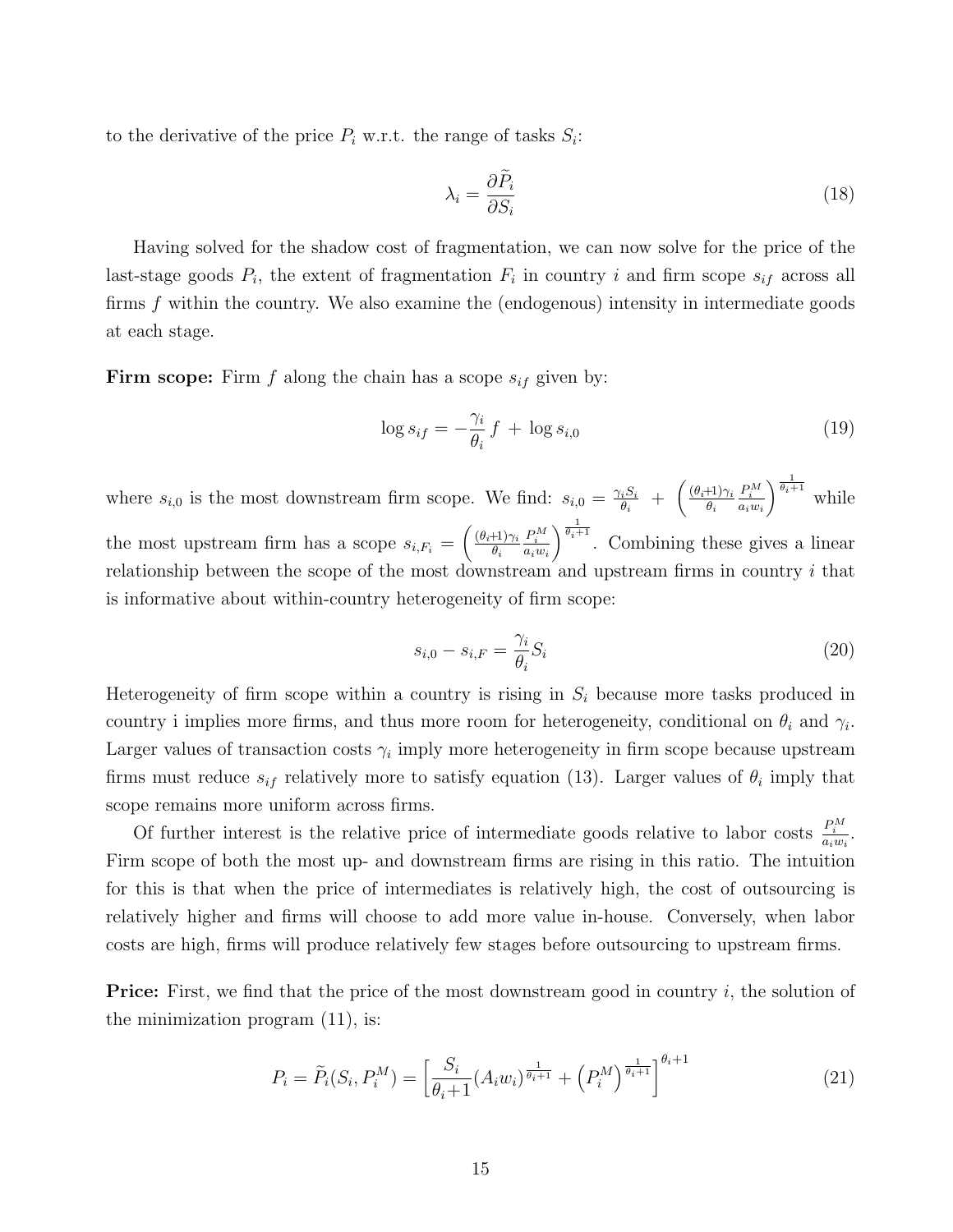expressed as a function of the synthetic parameter  $A_i$ :

$$
A_i = a_i \left( \gamma_i \frac{\theta_i + 1}{\theta_i} \right)^{\theta_i} \tag{22}
$$

which depends itself on exogenous country-specific parameters  $\theta_i$  (curvature of cost function),  $a_i$  (direct cost parameter) and  $\gamma_i$  (transaction cost). Parameter  $A_i$  reflects the effective labor productivity in country  $i$ . Note that, conditional on  $A_i$ , prices no longer depend on transaction costs  $\gamma_i$ . The price mimics a CES production function with two inputs: imported intermediate goods and labor, where the weight for labor depends on the range of tasks, productivity, transaction costs and coordination costs. The apparent elasticity of substitution is  $\theta_i + 1$ . When coordination costs  $\theta_i$  are larger, production has to be more fragmented and there is a larger amount of production lost in transaction costs. These costs are larger when the price of intermediate goods  $P_i^M$  is high.

**Labor demand:** Each unit of last-stage good produced in country  $i$  generates the following demand for labor in i:

$$
w_i L_i^D = \frac{S_i}{\theta_i + 1} (A_i w_i)^{\frac{1}{\theta_i + 1}} \left[ \frac{S_i}{\theta_i + 1} (A_i w_i)^{\frac{1}{\theta_i + 1}} + \left( P_i^M \right)^{\frac{1}{\theta_i + 1}} \right]^{\theta_i} \tag{23}
$$

Imported intermediate goods demand: Each unit of last-stage good produced in country i also generates the following demand for the most upstream intermediate goods:

$$
\frac{q_{i,F_i}}{q_{i,0}} = e^{\gamma_i F_i} = \left(\frac{P_i}{P_i^M}\right)^{\frac{\theta_i}{\theta_i+1}}
$$
\n(24)

which depends positively on the price of the produced good  $P_i$  and negatively on the price of imported goods  $P_i^M$ . In terms of value rather than quantities, we obtain that the share of imported inputs in the total cost of production in country  $i$  is:

$$
\frac{P_i^M q_{i,F_i}}{P_i q_{i,0}} = \frac{\left(P_i^M\right)^{\frac{1}{\theta_i+1}}}{\frac{S_i}{\theta_i+1} \left(A_i w_i\right)^{\frac{1}{\theta_i+1}} + \left(P_i^M\right)^{\frac{1}{\theta_i+1}}}
$$
(25)

Like the price of the produced good, this cost share expression mimics a CES production function. Intuitively, the share of labor (one minus the expression above) depends positively on the range of tasks to be performed as well as the price of intermediate goods. Note that it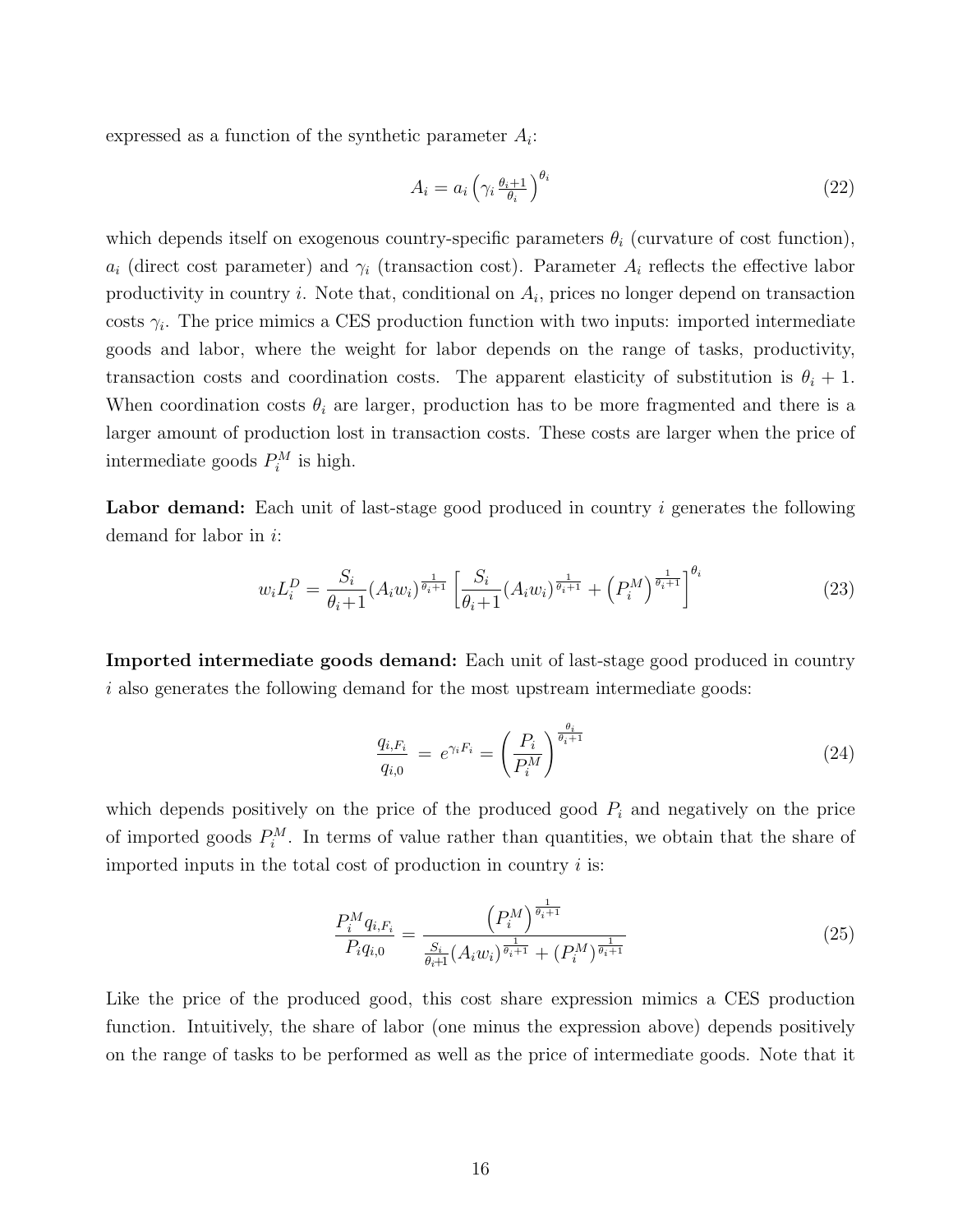is also equal to the elasticity of the price in Equation (21) w.r.t. the price of imported goods:

$$
\frac{P_i^M q_{i,F_i}}{P_i q_{i,0}} = \frac{\partial \log \tilde{P}_i}{\partial \log P_i^M}
$$
\n(26)

This equality is useful for understanding the first-order conditions of the cross-border optimization problem described in the following section.

Gross-output-to-value-added ratio: We define gross output as:  $GO_i = \int_0^{F_i} p_{fi} e^{\gamma_i f} df$  by integrating the value of all transactions along the chain, while total value added by country  $i$ corresponds to:  $VA_i = \int_0^{F_i} c_i(s_{fi})e^{\gamma_i f} df$ . The ratio of these two variables has a useful empirical counterpart since it is readily available in typical input-output tables provided by statistical agencies. Here, we find that the GO-VA ratio equals:

$$
\frac{GO_i}{VA_i} = \frac{\theta_i}{\gamma_i} \tag{27}
$$

Strikingly, this result also holds at the firm level. To be more precise, we obtain that the ratio of price to cost at each stage is constant and equal to:

$$
\frac{p_{if}}{w_i c_i (s_{fi})} = \frac{\theta_i}{\gamma_i} \tag{28}
$$

We can interpret this ratio as an index of fragmentation at the firm level. In particular, this ratio reflects the two key forces present in our model: stronger diseconomies of scope and coordination costs  $\theta_i$  lead to more fragmentation while larger transaction costs  $\gamma_i$  leads to less fragmentation. As seen in equations (19) and (20), this ratio also dictates the difference in scope between upstream and downstream firms.

Free entry and cost decomposition: We can also use  $(28)$  to better understand the link between our model and perfect competition, as well as the nature of the growth in output prices along the chain. Perfect competition implies that firms' average and marginal costs of producing a stage will be equalized along the chain. If average costs exceed marginal costs firms can reduce costs by expanding their scope. If marginal costs exceed average costs there will be entry and firms will reduce their average scope. Applying (28) and (13), we can equate average and marginal cost for firm  $f$ , and link these to the shadow cost (per unit of quantity)

$$
\frac{w_i c_i(s_{i,f}) + \gamma_i p_{fi}}{s_{i,f}} = w_i c'_i(s_{i,f}) = \lambda_i e^{-\gamma_i f}.
$$
\n(29)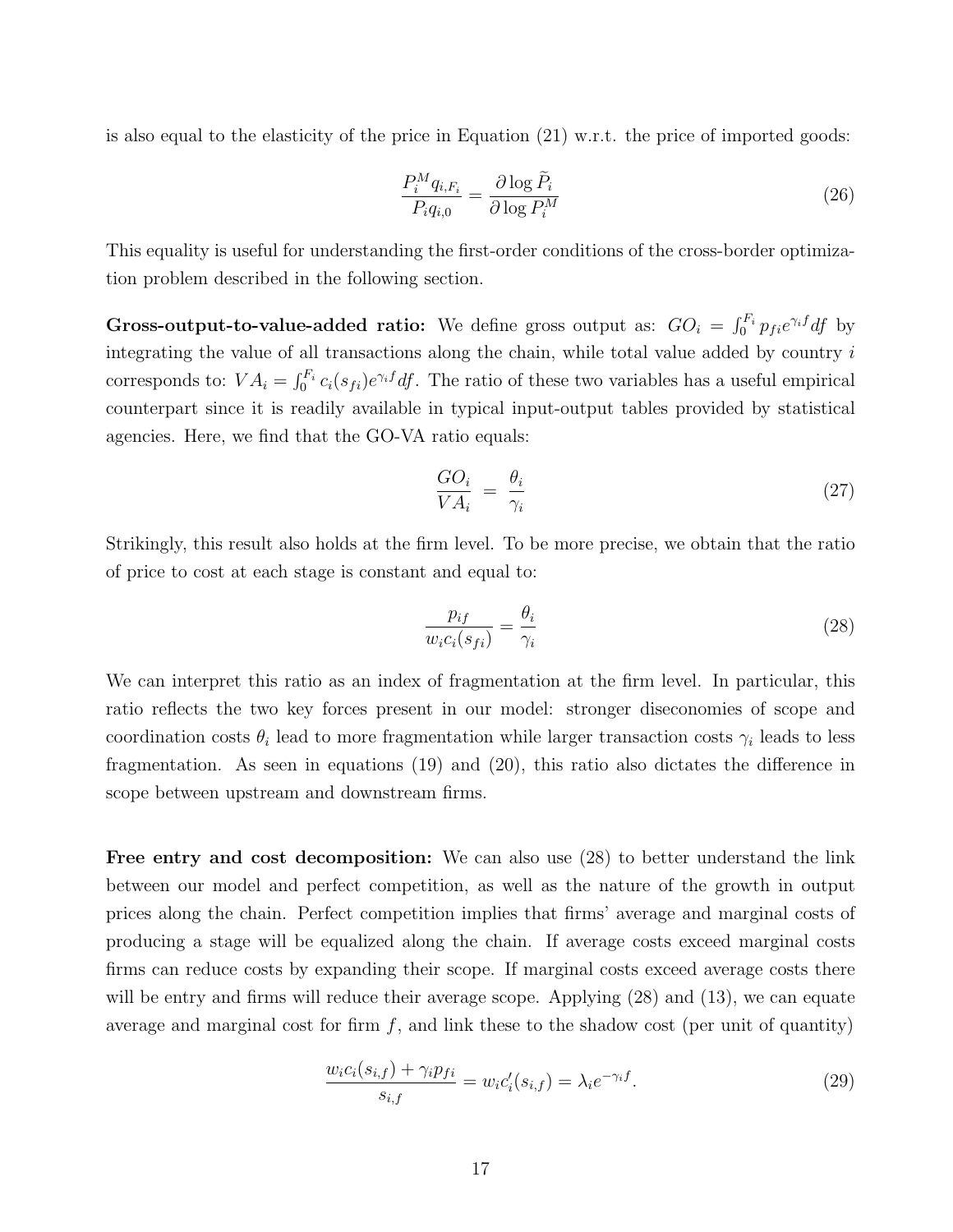It is also useful to decompose the sources of costs in the left-hand-side term of (29). Average cost has two components: labor costs associated with producing tasks inside the firm and transaction costs linked to shipments between firms. A decomposition exercise highlights the central role of the coordination cost parameter  $\theta_i$ , and will be useful in a later discussion of comparative advantage. Using (28), we solve for changes in average cost as we move along the implicit price function.

$$
\frac{\gamma_i p_{fi}}{w_i c_i (s_{fi}) + \gamma_i p_{fi}} = \frac{\theta_i}{\theta_i + 1} \tag{30}
$$

The contribution of input prices to total cost growth is solely a function of  $\theta$ . The share of labor costs is, by implication:  $\frac{1}{\theta_i+1}$ . A notable outcome in this calculation is the absence of a role for  $\gamma_i$  in the decomposition of cost growth, which arises because firms react to higher values of  $\gamma_i$  by bringing more stages inside the firm. We revisit this issue when we describe comparative advantage within the supply chain.

Firms versus tasks: The mass of firms involved sequentially in production also offers an overall index of fragmentation for the chain. For a given price  $P_i^M$  of imported intermediate goods and range  $S_i$  of tasks to be performed, we obtain:

$$
F_i = \frac{\theta_i}{\gamma_i} \log \left[ 1 + \frac{S_i}{\theta_i + 1} \left( \frac{A_i w_i}{P_i^M} \right)^{\frac{1}{\theta_i + 1}} \right]
$$
(31)

The number (i.e. mass) of firms involved sequentially in production depends negatively on the price of intermediate goods because more expensive components also make transactions more costly since transactions costs depend on the total value of the good. The number of firms also depends negatively on transaction costs and positively on  $\theta_i$  the parameter for diseconomies of scope.

In addition, we can examine the (endogenous) mass of firms to complete a specific range of tasks at any point on the chain. In our framework with a continuum of tasks and a continuum of firms, the mass of firms needed by unit of tasks is the inverse of the range of tasks  $s_f$  performed by firm f. The integral of the  $1/s_f$  across all tasks corresponds to the total mass of firms involved in the chain. For each country *i*:  $\int_0^{S_i} \frac{1}{s_{\epsilon}}$  $\frac{1}{s_{f(\bar{s})}}d\bar{s} = F_i$  if we integrate along the chain.

These various indexes to document the extend of fragmentation are summarized in the following lemma:

Lemma 1 Production fragmentation within countries – captured either by the GO/VA ratio or by the range of firms involved in the chain – increases with coordination costs  $\theta_i$  and decreases with transaction costs  $\gamma_i$ . In particular, the GO/VA ratio equals  $\frac{\theta_i}{\gamma_i}$ .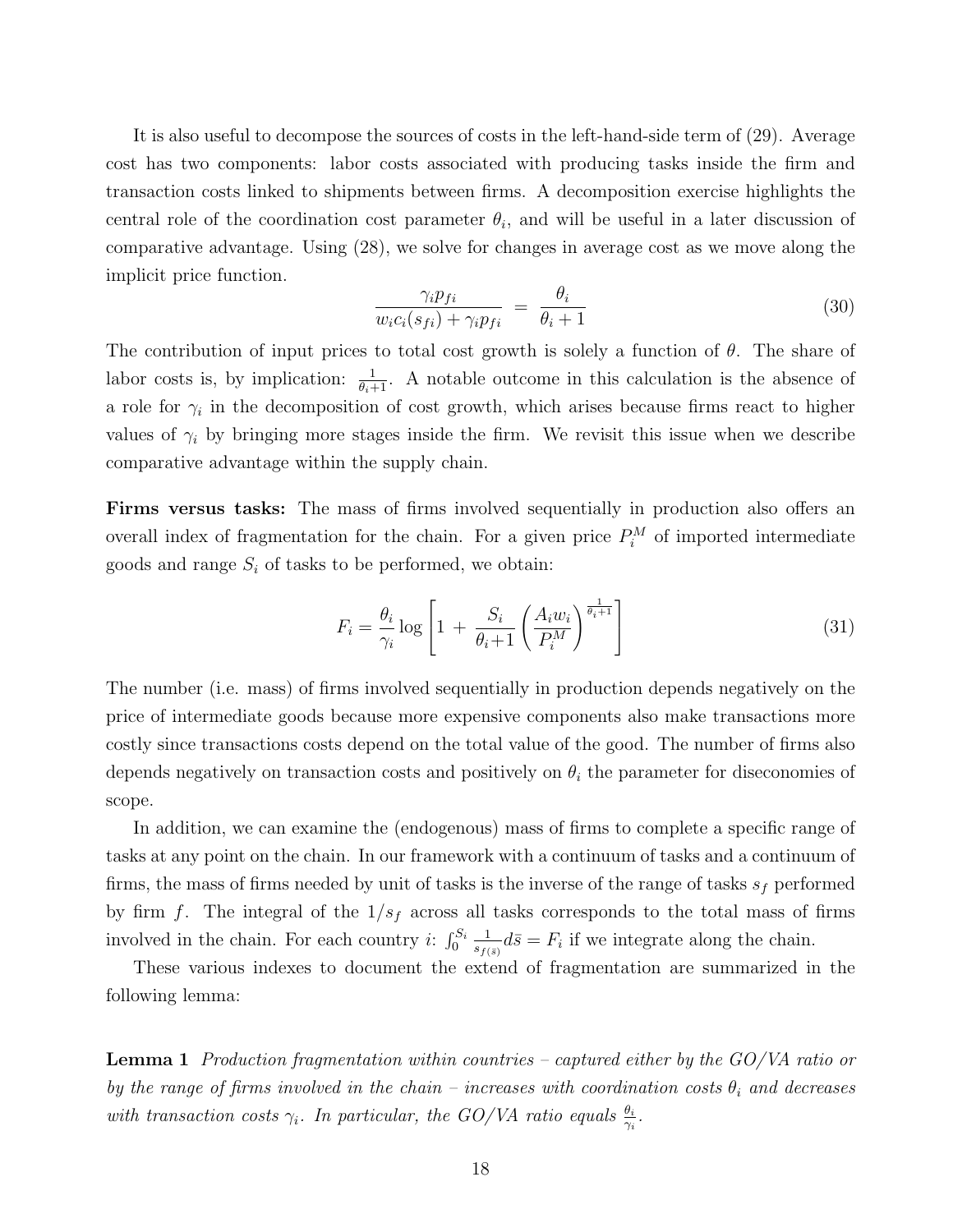#### 3.2 Cross-border fragmentation

Now that we have described the allocation of tasks along the chain within borders, we turn to the optimal allocation of tasks and firms across borders. In particular, we need to characterize the ordering of countries  $i(n)$  on the chain, with  $i(1)$  being the most downstream and  $i(N)$  the most upstream country.<sup>17</sup>

Given the optimal fragmentation of production across firms in each country  $i = i(n)$ , summarized by the price function from equation (21):  $\tilde{P}_i(S, P^M)$ , the optimal global value chain corresponds to the following minimization program:

$$
\min P_1 \tag{32}
$$

under the constraints:

$$
P_n = \tilde{P}_{i(n)}(S_n, \tau P_{n+1}) \quad \text{and} \quad \sum_{i=n}^N S_n = 1
$$

and where the function  $\tilde{P}_i(S, P^M)$  is the solution of the optimization described in equation (21) in the previous section:

$$
\widetilde{P}_i(S, P^M) = \left[\frac{S}{\theta_i + 1} (A_i w_i)^{\frac{1}{\theta_i + 1}} + \left(P^M\right)^{\frac{1}{\theta_i + 1}}\right]^{\theta_i + 1} \tag{33}
$$

For a given sequence of countries  $i(n)$ , we can go quite far in characterizing prices, range of tasks and labor demand along the chain. First, it is useful to explicitly express the Lagrangian:

$$
\mathcal{L} = P_1 - \sum_{n=1}^{N} q_n \left[ P_n - \tilde{P}_{i(n)}(S_n, \tau P_{n+1}) \right] - \lambda_G \left[ \sum_{n=1}^{N} S_n - 1 \right]
$$
 (34)

The Lagrange multipliers associated with price equations correspond to quantities required for each unit of final good. To be more precise,  $q_n$  correspond to quantities  $q_{i(n),0}/q_{i(1),0}$  required at the most downstream task performed in the  $n^{th}$  country  $i(n)$  per unit of final good  $q_{i(1),0}$ . The first-order condition  $\frac{\partial \mathcal{L}}{\partial P_{n+1}} = 0$  is equivalent to imposing  $q_{n+1} = \tau q_n e^{\gamma_{i(n)} F_n}$  (using the price derivative described in equation 26).

The first-order condition  $\frac{\partial \mathcal{L}}{\partial S_n} = 0$  associated with the range of tasks  $S_n$  yields that the marginal cost of producing an additional task is equalized across countries, up to quantities  $q_n$ :

<sup>&</sup>lt;sup>17</sup>Recall that we drop for now the variety subscript  $\omega$  while most parameters vary across varieties.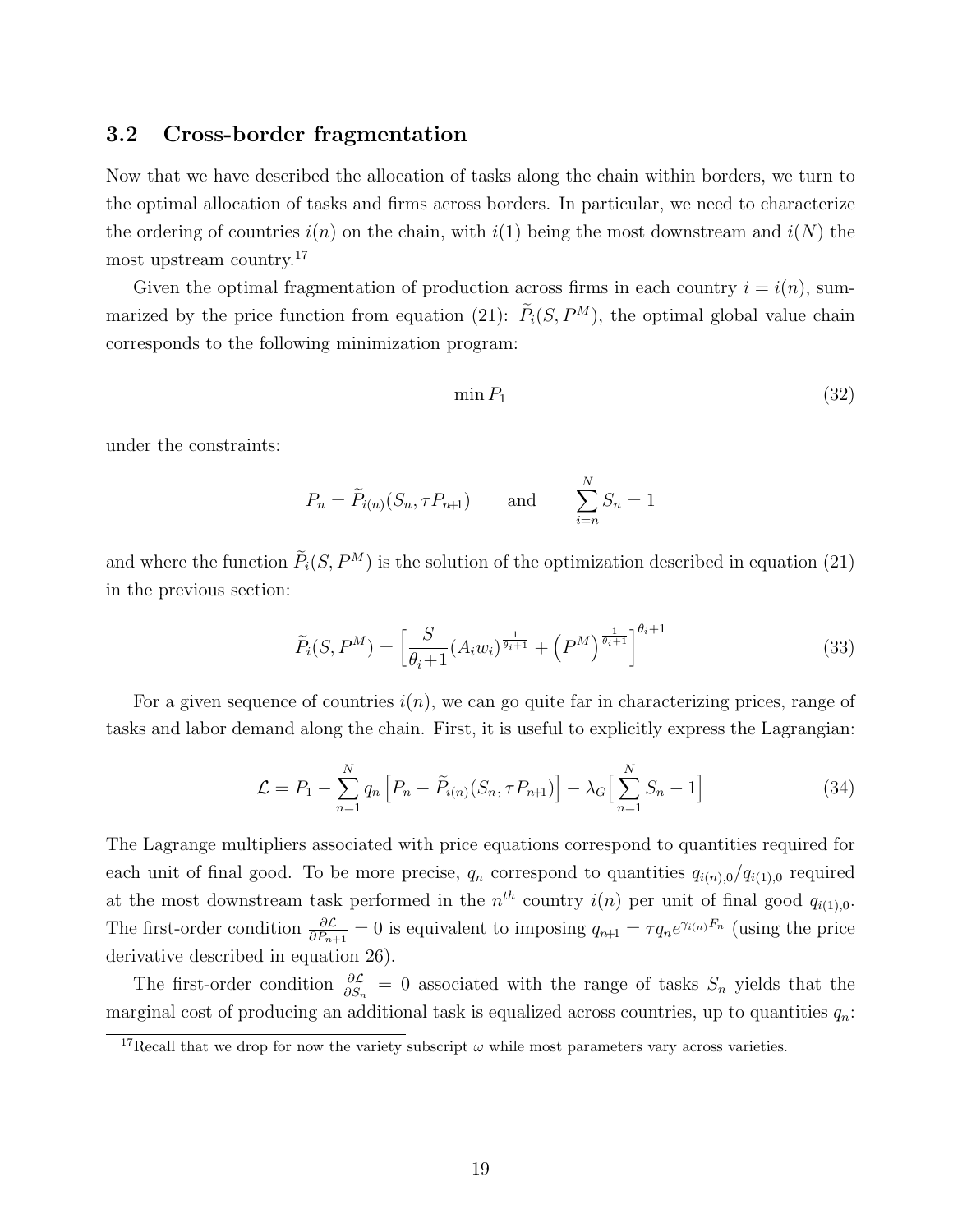$\lambda_G = q_n \frac{\partial P_{i(n)}}{\partial S_n}$ . Using the price derivative from equation (18), it also implies:

$$
q_i \lambda_i = q_j \lambda_j \tag{35}
$$

for any pair of countries i and j along the chain, where  $\lambda_i$  is the shadow cost of fragmentation within country  $i$  (per unit of goods exported by the country). This equality, which reflects the optimal allocation of tasks across countries, has a simple interpretation: at the optimum, the marginal cost of completing another task should be equalized across all countries on the chain. This marginal cost equals the shadow cost of fragmentation  $\lambda_i$  in country *i* times the quantities of intermediate goods  $q_i$  to be produced by i.

The tight links between the Lagrange multipliers in successive countries serves to link the shadow price of stages across markets. In this manner, Coasian behavior is linked across markets and the activities of firms in different countries coordinated by the shadow market for stages. The shadow price of stages, discounted by quantities, is determined jointly in international equilibrium. At the same time, these shadow prices pin down behavior of firms across countries, so that the entire chain is produced at minimum cost.

Since a move upstream along the chain increases quantities (because of transaction costs and cross-border trade costs), the shadow price  $\lambda_{i(n)} > \lambda_{i(n+1)}$  must decrease. Concretely, a first implication is that firm scope tends to decrease as we go upstream, not just within countries but also across countries. The F.O.C. in  $S_i$  implies the following expression which generalizes equation (13) across countries along the chain:

$$
q_n e^{\gamma_{i(n)} f} w_{i(n)} c'_{i(n)} (s_{nf}) = \lambda_G \tag{36}
$$

where  $q_n e^{\gamma_{i(n)} f}$  corresponds to the quantities of intermediate goods required for each unit of final good. Since the latter increases with upstreamness, we obtain that firm scope  $s_{nf}$  would be smaller if a country  $i = i(n)$  specializes upstream than if it specializes downstream. Therefore, a country with large within-firm coordination costs would have a relatively larger cost downstream than upstream compared to a country with low coordination costs.<sup>18</sup>

This feature has important implications for the sorting of countries along the chain. Because firm scope can be smaller upstream, diseconomies of scope have a smaller impact on upstream stages than downstream stages. Hence, we should then expect countries with high- $\theta$  to specialize upstream while low- $\theta$  countries tend to specialize downstream. Formally, we can confirm

<sup>&</sup>lt;sup>18</sup>Note, however, that firm scope does not necessarily increase across countries as we go upstream since firm scope also depends on transaction costs. We find that transaction-costs-adjusted firm scope  $\frac{s_{if}}{\gamma_i}$  decreases with a move upstream, but firm scope is not necessarily lower in a country specializing upstream than in a county specializing downstream.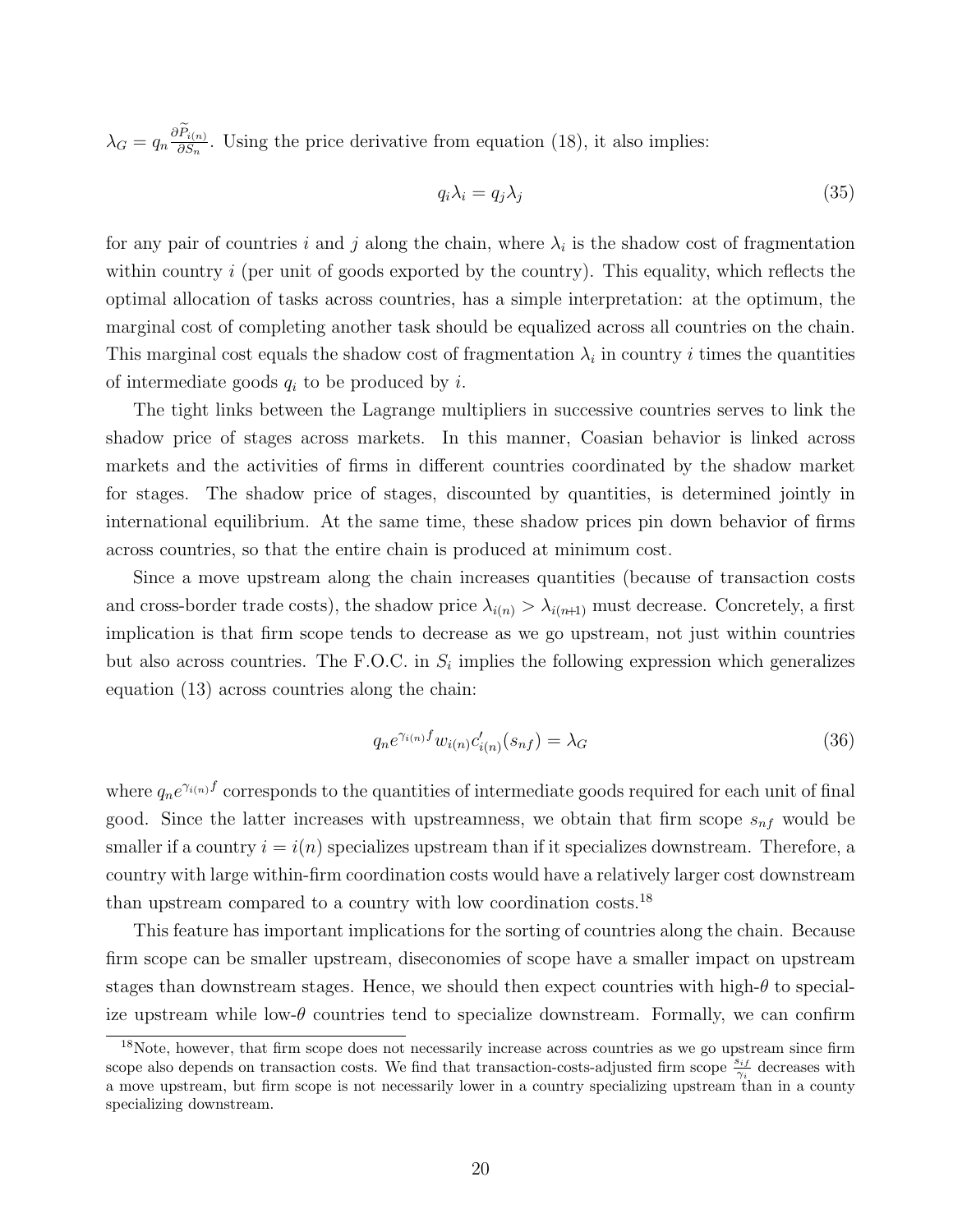this insight by examining second-order conditions of the optimization problem described in Equation (32), which yields the following Proposition:

**Proposition 1** Let us denote by  $i(n)$  the ranking of countries involved in the same production chain, i(1) being the most downstream and  $i(N)$  the most upstream country. In equilibrium, the relative position of countries along the chain is fully determined by coordination costs  $\theta_i$ ; countries with smaller coordination costs specialize downstream:

$$
\theta_{i(1)} < \theta_{i(2)} < \dots < \theta_{i(N)}
$$

Proposition 1 describes comparative advantage within a supply chain, conditional on a country's participation in the chain. Two implications are of primary interest here: the central role of  $\theta_i$  in determining within-chain comparative advantage, but also the absence of a role for the transaction cost parameter  $\gamma_i$ . The lack of a role for  $\gamma_i$  would seem to run counter to Costinot et al. (2011), where cross-country differences in the rates of mistakes in production drive comparative advantage within the chain. The closest counterpart in our model to the mistakes in Costinot et al. (2011) is the  $\gamma_i$  parameter.<sup>19</sup>

What our model shares with Costinot et al. (2011) is the dependence of comparative advantage on the parameter that determines the convexity of the price function as the value accumulates along the chain. In both models, prices are increasing at an increasing rate as the measure of completed tasks increases. In Costinot et al. (2011), convexity arises because the losses due to mistakes are a constant proportion of the value of gross output, and the value of gross output is rising along the chain. In our model, coordination costs are the key source of convexity. In both frameworks, the less convex the cost growth in a country, the further downstream it will be.

Another way to see this is to exploit the insights in Costinot (2009), who links comparative advantage to the mathematics of log super-modularity. The accumulation of value added along the chain insures that the cost of intermediate goods is rising along the chain. This means that if production costs are log-supermodular in a parameter and input prices, then countries that have low values of that parameter will locate downstream. Using previous results on costs decomposition (equation 30), we find:

$$
\frac{\partial \log \left\{ \frac{w_{i}c_{i}(s_{fi}) + \gamma_{i}p_{fi}}{s_{fi}} \right\}}{d \log p_{fi}} = \frac{\gamma_{i}p_{fi}}{w_{i}c_{i}(s_{fi}) + \gamma_{i}p_{fi}} = \frac{\theta_{i}}{1 + \theta_{i}}.
$$
\n(37)

 $19$ Costinot et al. (2011) offer cross-country differences in contract enforcement as a rationale for differences in the rates of mistakes. The parameter in our framework most closely related to contract enforcement is clearly  $\gamma_i$ .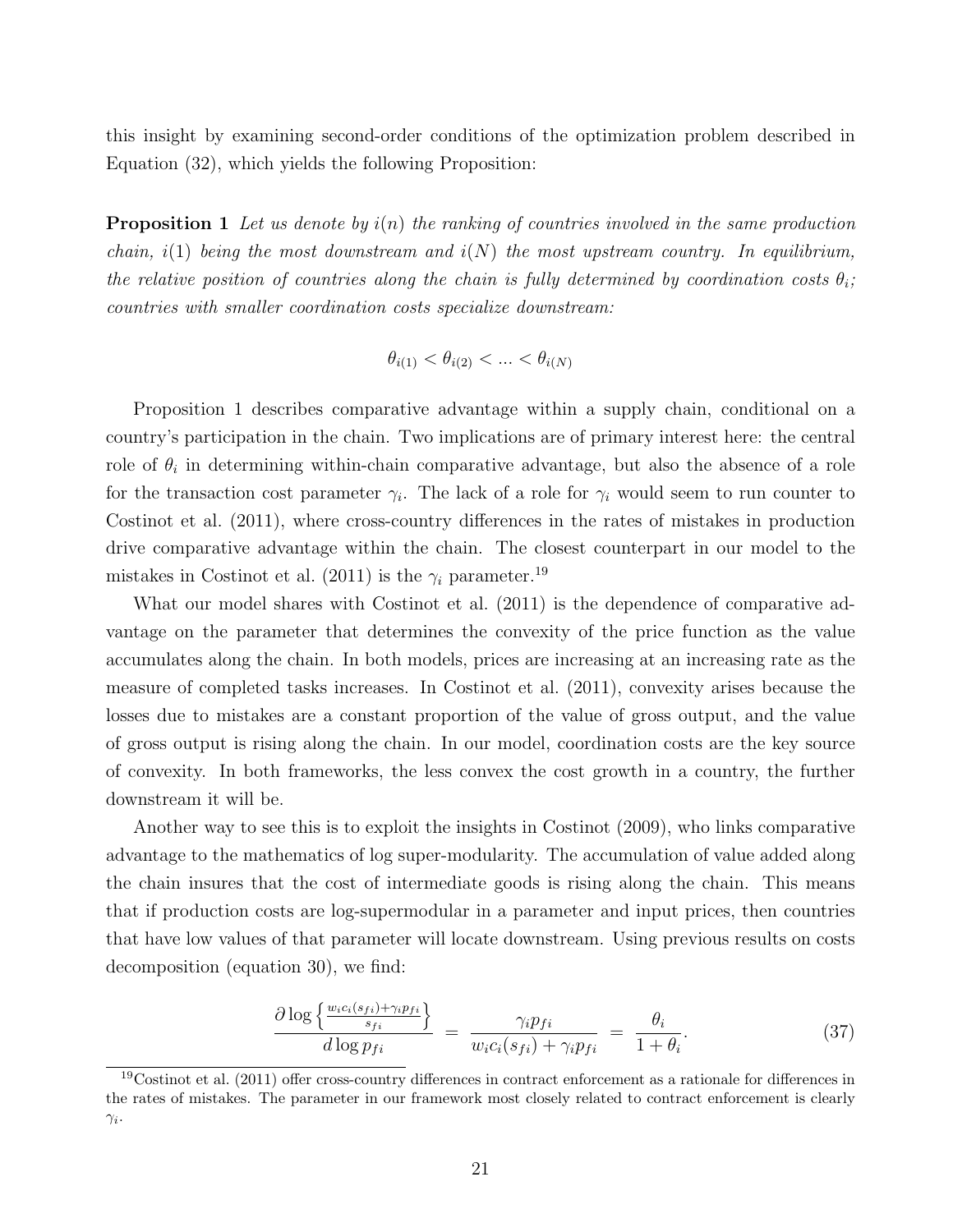In Costinot et al. (2011),  $s_{fi}$  is fixed, so average cost is log supermodular in  $p_{fi}$  and  $\gamma_i$ . The middle term  $\frac{\gamma_i p_{fi}}{w_i c_i(s_{fi}) + \gamma_i p_{fi}}$  would be increasing in  $\gamma_i$  if firm scope is fixed. This implies that transaction costs  $\gamma_i$  have the least impact on average cost when  $p_{fi}$  is low (i.e. early in the chain), so that lower transaction costs create a comparative advantage in downstream tasks.

In contrast,  $\gamma_i$  does not appear in (37), and thus does not affect comparative advantage within the chain. The simple explanation is that in our model, firm scope is endogenous to changes in  $\gamma_i$ ; in countries with larger transaction costs, firms will endogenously increase firm scope to mitigate the role of higher transaction costs. These endogenous responses nullify the role that transaction cost would otherwise play in convexifying the price function, and so  $\gamma_i$ has no role in determining comparative advantage within the chain. Instead,  $\theta_i$  plays a singular role in determining countries' positions within the chain. As described in equation (37), the cost of performing a task is log-supermodular in input prices and  $\theta_i$ . This explains Proposition 1: countries with higher coordination costs  $\theta_i$  should specialize upstream to mitigate the effect of input prices on value added.<sup>20</sup>

Equilibrium allocation of tasks across countries: Given the ranking of countries described in Proposition 1, we now describe the range of tasks performed by each one. Using marginal conditions imposed by the optimization problem, we can also determine prices and firm scope along the chain depending on wages and relative productivity. Specifically, the first-order conditions determine the c.i.f. price between consecutive countries  $i(n)$  and  $i(n + 1)$ . Firstorder conditions between three consecutive countries  $i(n-1)$ ,  $i(n)$  and  $i(n+1)$  then yield the range of tasks performed in  $i(n)$ . Denoting  $A_n$ ,  $w_n$  and  $\theta_n$  the productivity, wages and the coordination cost parameter in the  $n<sup>th</sup>$  country  $i(n)$  along the chain, we obtain:

$$
\begin{cases}\n\tau P_{n+1} = (A_n w_n)^{\frac{\theta_{n+1}+1}{\theta_{n+1}-\theta_n}} (\tau A_{n+1} w_{n+1})^{-\frac{\theta_{n+1}}{\theta_{n+1}-\theta_n}} \\
\frac{S_n}{\theta_n+1} = (\frac{A_{n-1} w_{n-1}}{\tau A_n w_n})^{\frac{1}{\theta_n-\theta_{n-1}}} - (\frac{A_n w_n}{\tau A_{n+1} w_{n+1}})^{\frac{1}{\theta_{n+1}-\theta_n}}\n\end{cases} (38)
$$

where  $\tau$  is the trade cost between any two countries.

Given the range of tasks performed in country  $i(n)$ , it is interesting to derive the share of local labor in exports to the next country in the chain. Because ours is a single-factor model, this corresponds to the value added locally in the exports of country  $i(n)$ , a key statistic for

 $^{20}$ A related implication is that there will be no international fragmentation without cross-country variation in  $\theta_i$ . Also, Proposition 1 has implications for back-and-forth trade between countries. In this model, a good may be shipped as an intermediate good and back to the country as a final good for consumers, but the model does not allow back-and-forth trade along the chain. The condition on the ranking of  $\theta_i$  prevents a downstream country  $\theta_{i-1}$  from shipping a good back to upstream country i. In section 3.5, we develop an extension of the model where countries are more productive for some tasks than other where the position of countries may be altered.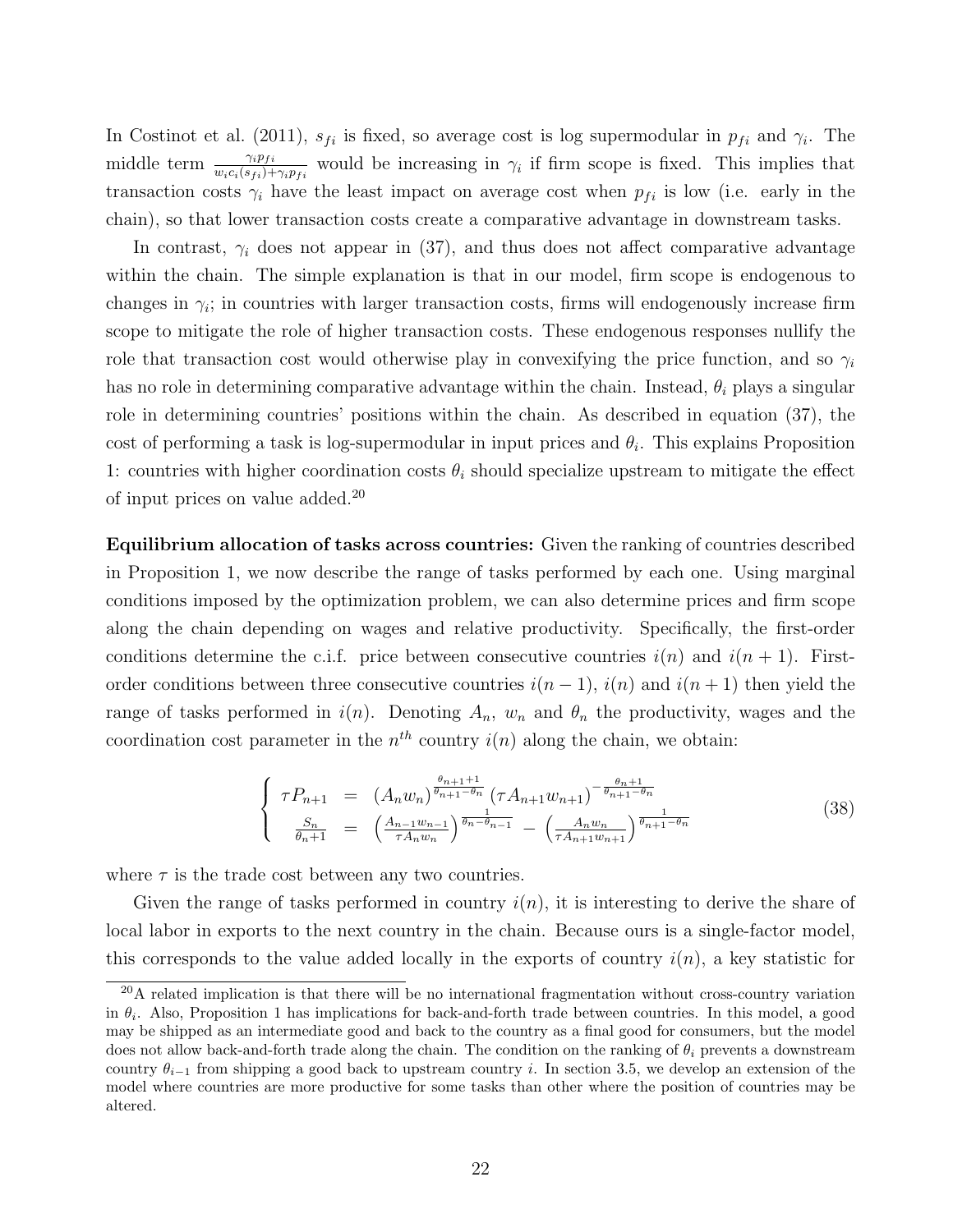economic policy.<sup>21</sup> Here, we find that the demand for labor (in value) in country  $i(n)$  per dollar of good exported to the next country  $i(n - 1)$  in the chain is:

$$
\frac{w_i l_i}{P_i} = 1 - \left(\frac{w_i A_i}{\tau w_{i+1} A_{i+1}}\right)^{\frac{1}{\theta_{i+1} - \theta_i}} \left(\frac{\tau w_i A_i}{w_{i-1} A_{i-1}}\right)^{\frac{1}{\theta_i - \theta_{i-1}}}
$$
(39)

Intuitively, the share of local value added in exports is higher when the relative labor cost is lower, as lower labor costs allows the country to serve as the low cost location for a larger measure of stages. This operates through margins upstream and downstream. A lower labor cost makes country  $i(n)$  more competitive at the margin than the previous upstream country  $i(n + 1)$  as well as the next country  $i(n - 1)$  downstream.

The effect of trade costs on this statistic also operates through two channels: higher trade costs reduce the contribution of country  $i(n)$  in the downstream country  $i(n - 1)$  operations, but they also reduce the upstream country's contribution. For a country in the middle of the chain, trade costs have a positive effect on local labor content only if there are stronger complementarities with downstream rather than upstream countries, i.e. when the differences in  $\theta_n$  are larger with the downstream country than with the upstream country:  $\theta_n - \theta_{n-1}$  $\theta_{n+1} - \theta_n$ .

Conditional on the set of countries  $i = 1, 2, etc.$  participating (with  $\theta_i$  increasing with i along the chain), we can go further and obtain a simple expression for the price of final goods (i.e. price of downstream goods in country 1) as a function of costs parameters  $A, \theta$  and wages w. Conditional on the set of countries, we can also derive simple expressions for the share of labor costs from a specific country.

**Lemma 3** Conditional on the set of countries  $i = 1, 2$ , etc. participating (with  $\theta_i$  increasing with i along the chain), the price of the final good is:

$$
P_1 = \frac{A_1 w_1}{(\theta_1 + 1)^{\theta_1 + 1}} \Theta(\mathbf{w}\mathbf{A}, \tau) \tag{40}
$$

where  $\Theta(\boldsymbol{w}\boldsymbol{A}, \tau) < 1$  captures the gains from fragmentation for the chain:

$$
\Theta(\mathbf{w}\mathbf{A},\tau) = \left[1 - \sum_{n=1}^{N-1} (\theta_{n+1} - \theta_n) \left(\frac{w_n A_n}{\tau w_{n+1} A_{n+1}}\right)^{\frac{1}{\theta_{n+1} - \theta_n}}\right]^{\theta_1 + 1}
$$

 $^{21}$ For example Koopman et al. (2010) investigate the share of domestic value added in China's exports.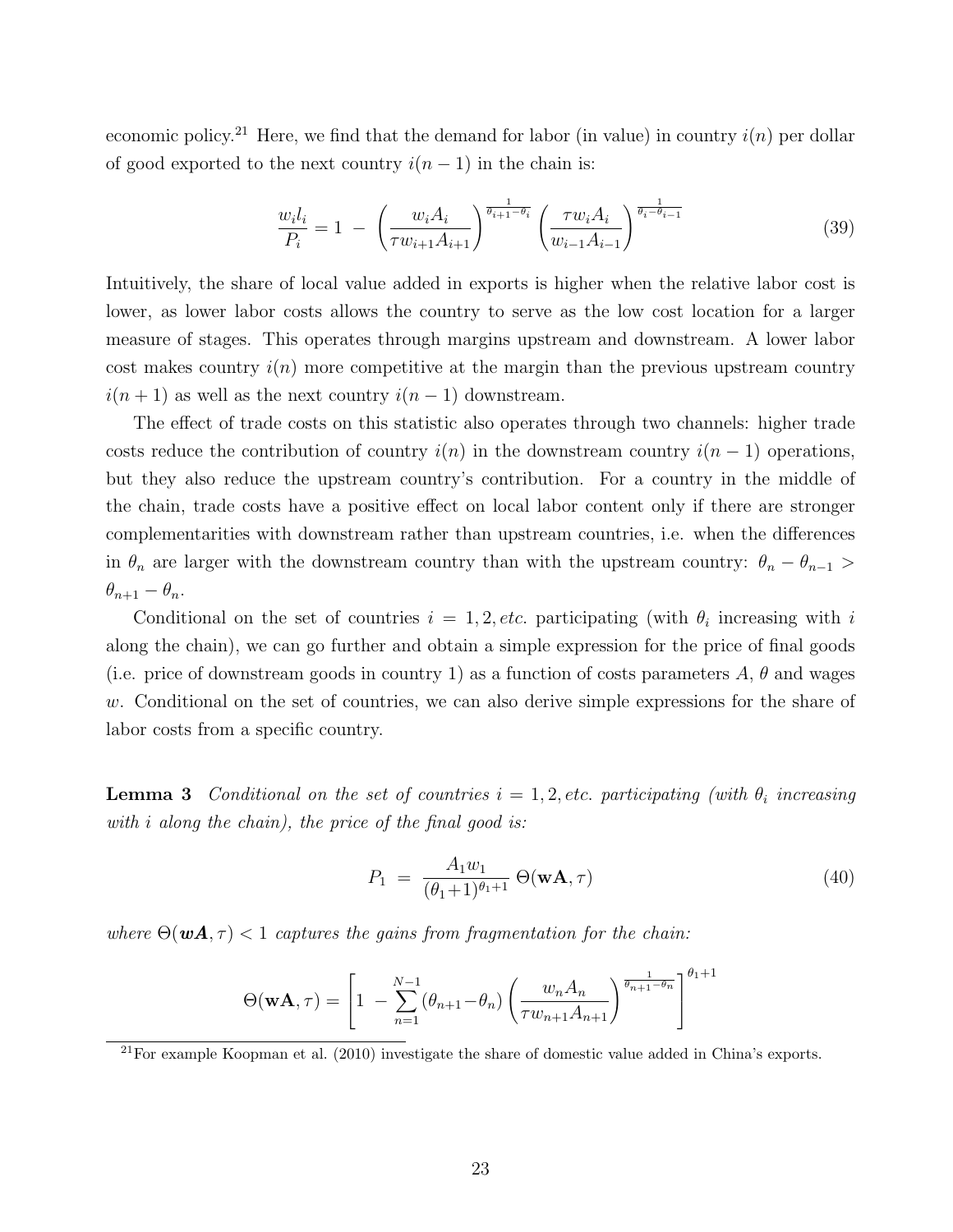Moreover, country  $i(n)$ 's contribution to each dollar of final good being produced is equal to:

$$
\frac{l_n w_n}{P_1} = \frac{d \log P_1}{d \log w_n} = \frac{d \log \Theta}{d \log w_n} = \frac{\left(\frac{w_{n-1} A_{n-1}}{\tau w_n A_n}\right)^{\frac{1}{\theta_n - \theta_{n-1}}} - \left(\frac{w_n A_n}{\tau w_{n+1} A_{n+1}}\right)^{\frac{1}{\theta_{n+1} - \theta_n}}}{\left(\frac{P_1}{A_1 w_1}\right)^{\frac{1}{\theta_1 + 1}}} \tag{41}
$$

In the expression for the final good price above, the first term  $\frac{A_1w_1}{(\theta_1+1)^{\theta_1+1}}$  is the cost of production in country 1 if there is no possibility to fragment production across countries, while the second term  $\Theta(\mathbf{w}\mathbf{A}, \tau)$  is price reduction obtained from fragmenting production across countries. We can verify that this term decreases with trade costs. It also decreases with labor requirements A in each upstream countries.

Reductions in trade costs allow chains to reorganize some of the tasks abroad, which in turn has an effect on all other firms along the chain. Equation (36) shows that the marginal cost of increasing firm scope has to be equalized across all stages. A decrease in trade costs leading to a decrease in the final good's price also lead to a decrease in firm scope at other stages. The price of the final good is itself tightly linked to the shadow cost of fragmentation:

$$
\lambda_G = \frac{A_1 w_1}{(\theta_1 + 1)^{\theta_1}} \Theta(\mathbf{w}\mathbf{A}, \tau)^{\frac{\theta_1}{\theta_1 + 1}}
$$
(42)

As expressed with the  $\Theta$  term, there is a tight connection between the gains from fragmentation (decrease in the final good's price) and the shadow cost of fragmentation. Any increase in fragmentation and decrease in the final good price follows:  $d \log \lambda_G = \frac{\theta_1}{\theta_1 + 1} d \log \Theta$ .

A change in trade costs and wages along the chain has implications for firm scope everywhere on the chain. Each firm equalizes the cost of the marginal task to the shadow cost  $\lambda_G$  of performing the task somewhere else. Hence, a change in the shadow cost of fragmentation  $\lambda_G$  has implications for firm scope everywhere along the chain. In particular, the marginal cost of increasing firm scope in the most downstream firm in the most downstream country,  $w_1c'(s_{1,f=0})$  is equal to  $\lambda_G$ , which implies:

$$
s_{1,f=0} = \frac{\gamma_1}{\theta_1} \Theta(\mathbf{w}\mathbf{A}, \tau)^{\frac{1}{\theta_1+1}}
$$
\n(43)

Hence:  $d \log s_{1,f=0} = \frac{1}{\theta_1+1} d \log \Theta$ , which formalizes how a change in fragmentation and trade costs (changes in Θ) affects firm scope for the last firm in the chain, the one that produces the finished good.

Interestingly, there is a one-to-one relationship between the change in the final good's price (which depends on the cost all along the chain) and the cost of production for firms in the last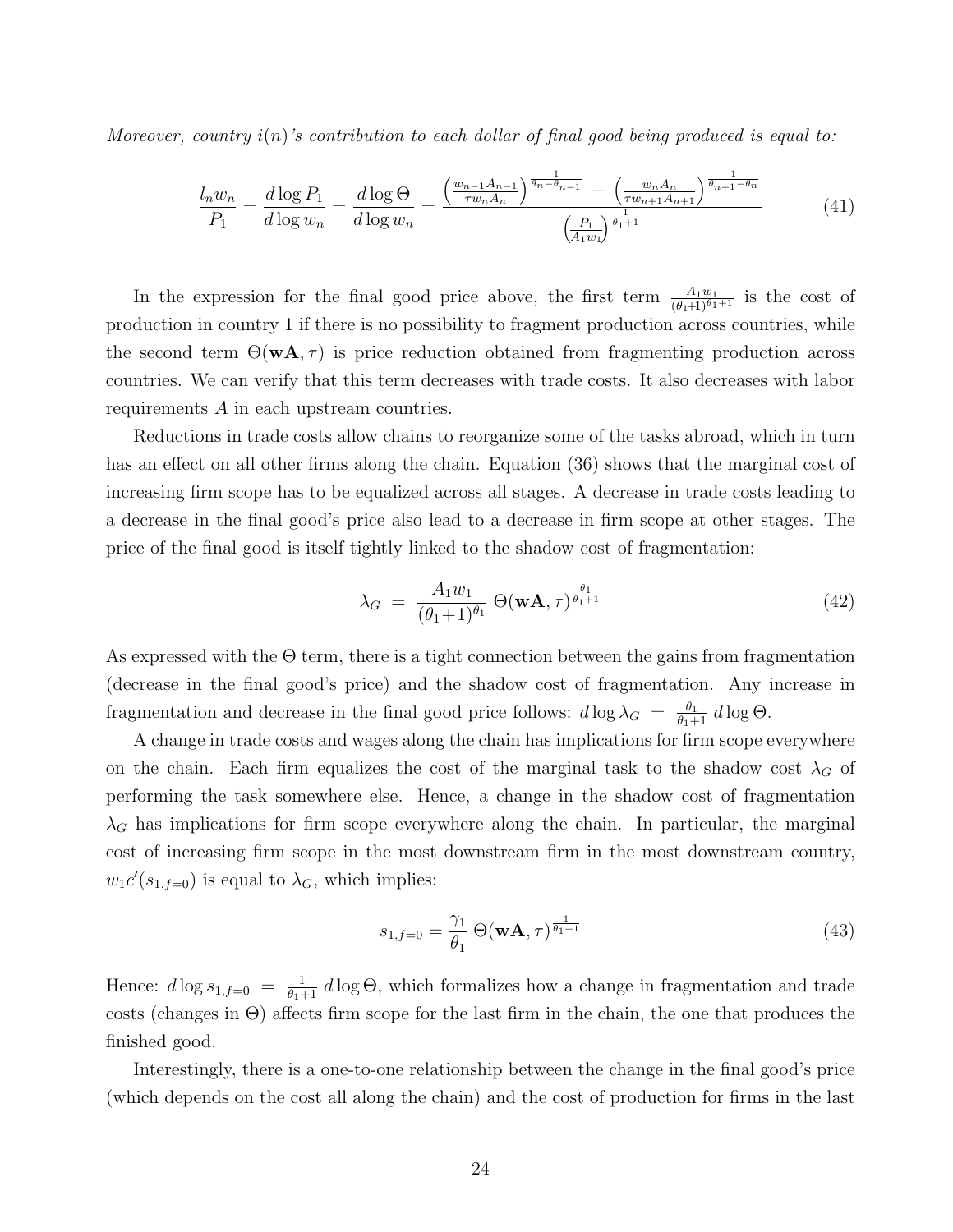country on the chain:  $d \log c_1(s_{1f}) = d \log \Theta = d \log P_1$ . Given that the cost is more convex in firm scope as we go upstream, fragmentation leads to a smaller decrease in firm scope and costs as we go upstream (holding quantities fixed in equation 36):  $d \log s_{if} = \frac{\theta_1}{\theta_i}$  $\frac{\theta_1}{\theta_i}$  d log  $s_{1f}$  and  $d \log c_i(s_{if}) = \frac{\theta_i+1}{\theta_i} \cdot \frac{\theta_1}{\theta_1+1} d \log c_0(s_{1f})$ . Following a decrease in trade costs and  $\Theta$ , firm scope decreases everywhere along the chain, which in turn requires an increase in the number of firms involved sequentially to complete the final good.

Note, however, that the scope of the average firm in an upstream country  $i(n)$  (with  $n > 1$ ) does not decrease with trade costs. As trade costs decrease, a country moves downstream where firms tend to be larger. Upstream firms, which tend to be smaller in scope, exit or relocate. More specifically, we find that both the size of the most downstream and the most upstream firm within a country increase as trade costs decrease:

$$
s_{i,0} = \frac{(\theta_i + 1)\gamma_i}{\theta_i} \left(\frac{A_{i-1}w_{i-1}}{\tau A_i w_i}\right)^{\frac{1}{\theta_i - \theta_{i-1}}} \quad \text{and:} \quad s_{i,F_i} = \frac{(\theta_i + 1)\gamma_i}{\theta_i} \left(\frac{A_i w_i}{\tau A_{i+1} w_{i+1}}\right)^{\frac{1}{\theta_{i+1} - \theta_i}} \quad (44)
$$

Proposition 2 below summarizes the effect of trade costs on a chain in partial equilibrium (exogenous wages) for a given set of countries involved in the chain:

**Proposition 2** Given wages  $w_i$  of countries involved along the chain, a decrease in cross-border trade costs leads to:

- i) a decrease in the price of the final good
- ii) an increase in the value share of imported inputs at any stage of the chain
- iii) an increase in the range of tasks being offshored
- iv) a decrease in the shadow cost of fragmentation  $\lambda_G$
- v) a decrease in firm scope  $s_{i,f}$  at a given stage f
- vi) an increase in average firm scope in upstream countries  $i > 1$ .

While the ranking of countries along the chain (from downstream to upstream stages) is dictated by the ranking in  $\theta_i$  (Proposition 1), it is more difficult to characterize the participation of a specific country in the chain. The expression above for  $S_i$  can be used to obtain a necessary condition for  $S_i > 0$ , but in general there is no simple *sufficient and necessary* condition to characterize the participation of country  $i$  in the chain because each country's participation depends upon the allocation of tasks to every other country in the chain. Moreover, the reader should keep in mind that we have dropped the variety subscript  $\omega$  to simplify the notation, but all costs parameters  $A_i$  and  $\theta_i$  are assumed to be specific to a particular variety of final good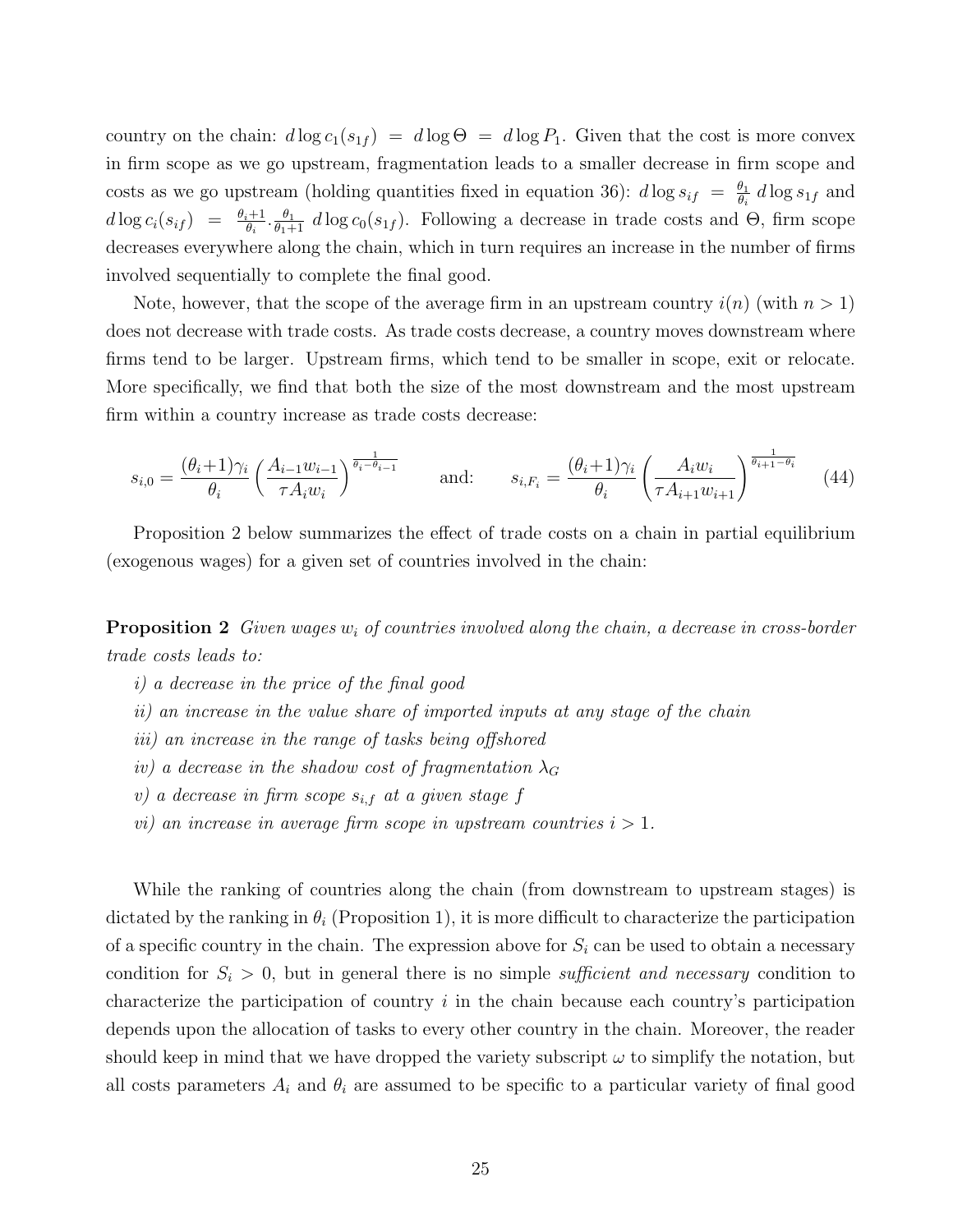$\omega$ . Hence, the organization of the chains across firms and countries is specific to each variety and country of final destination.

We address this problem below in a two-country case with simple analytical expressions. We also examine numerically a ten-country case calibrated using input-output data (Section 5). Using expressions (40) and (41) from Lemma 3, we can dramatically reduce the complexity of the numerical problem and reformulate the problem into a simpler linear programing problem that allows us to solve for large scale economies with numerous final goods.

## 4 General equilibrium and aggregation

#### 4.1 A two-country case

**Two-country setting:** In this subsection, we consider only two countries: country D and country U. Country D has a parameter value  $\theta_D$  for coordination costs, while country U has a parameter value  $\theta_U$ . To justify these country names, we assume that  $\theta_U > \theta_D$ .

As specified in equation (9) in section 2, labor efficiency  $a_D(\omega)$  and  $a_D(\omega)$  are distributed Frechet with coefficient  $T_D$  and  $T_U$  respectively for countries D and U. We make no assumption about the relative ranking of  $T_D$  and  $T_U$ . We also make no assumption about relative transaction costs  $\gamma_D$  and  $\gamma_U$  for countries D and U. Also, we normalize  $w_D = 1$ .

As demonstrated in the previous sections (equation 22), it is useful to instead define an adjusted labor costs parameter  $A_D(\omega) = a_D(\omega) \left(\gamma_D \frac{\theta_D + 1}{\theta_D}\right)$  $\theta_D$  $\int_{0}^{\theta_D}$  and  $A_U(\omega) = a_U(\omega) \left(\gamma_U \frac{\theta_U + 1}{\theta_U}\right)$  $\theta_U$  $\big)^{\theta_U}.$ The effect of transaction costs is equivalent to a shift in labor productivity. The resulting  $A_D(\omega)$ and  $A_U(\omega)$  parameters also follow a Frechet distribution with adjusted shift parameters:<sup>22</sup>

$$
\begin{array}{rcl}\n\tilde{T}_D & = & T_D \left( \gamma_D \frac{\theta_D + 1}{\theta_D} \right)^{-\xi \theta_D} \\
\tilde{T}_U & = & T_U \left( \gamma_U \frac{\theta_U + 1}{\theta_U} \right)^{-\xi \theta_U}\n\end{array}
$$

Following Dornbusch et al. (1977), we rank varieties  $\omega$  between 0 and 1 and specify the following relative cost:

$$
\frac{A_U(\omega)}{A_D(\omega)} = \left[\frac{\tilde{T}_D}{\tilde{T}_U} \left(\frac{\omega}{1-\omega}\right)\right]^{\frac{1}{\xi}} \equiv A(\omega)
$$
\n(45)

where  $A(\omega)$  is defined as the relative labor requirement in country U. This ordering implies that U has a comparative advantage in low- $\omega$  chains while country D has a comparative advantage in high- $\omega$  chains. For the sake of exposition, we normalize  $A_D(\omega)$  to unity. It is otherwise equivalent to redefine all prices as relative to  $A_D(\omega)$ .

<sup>&</sup>lt;sup>22</sup>Our parameter  $\xi$  is the same as the dispersion parameter  $\theta$  in Eaton and Kortum (2002).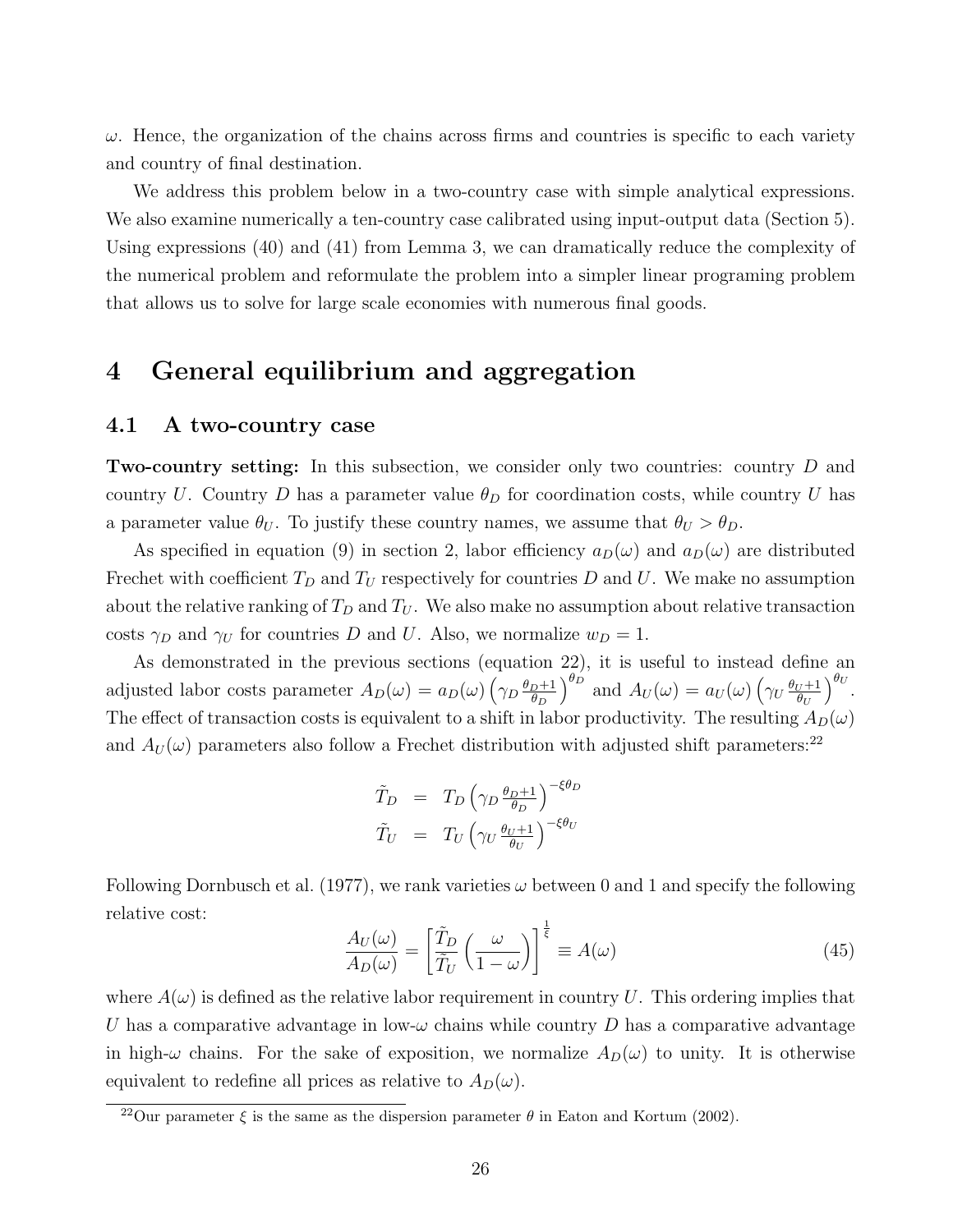Definition of an equilibrium: The optimal organization of chains is described by the optimization program as in (10). In addition, labor demand must equal labor supply in each country.

**Sourcing patterns:** As shown in Proposition 1, the ranking  $\theta_D < \theta_U$  determines the relative position on the chain. A chain that involves the two countries necessarily features country U specializing upstream and country D specializing downstream. Some chains may also involve country U only. However, when country D produces the final good, we find that country U is also involved in the chain, at least for some of the most upstream tasks.

When country  $D$  produces the final good (with country  $U$  involved in upstream tasks), the price of the final good in D is:

$$
P_D(\omega) = \frac{1}{(\theta_D + 1)^{\theta_D + 1}} \left[ 1 - (\theta_U - \theta_D) (\tau w_U A(\omega))^{-\frac{1}{\theta_U - \theta_D}} \right]^{\theta_D + 1}
$$
(46)

Consumers in U can also import these goods at a price  $\tau P_D(\omega)$ . When country U produces the entire range of tasks, the price of final goods in  $U$  is:

$$
P_U(\omega) = \frac{w_U A(\omega)}{(\theta_U + 1)^{\theta_U + 1}}\tag{47}
$$

while consumers in country D can also import these goods for a price  $\tau P_U(\omega)$ .

Given the patterns of labor costs across varieties, the ratio of prices  $\frac{P_D(\omega)}{P_U(\omega)}$  strictly increases with  $\omega$ . For each final destination  $X \in \{D, U\}$ , there is a unique threshold  $\omega_X^*$  for which the two prices are equal. These thresholds  $\omega_D^*$  and  $\omega_U^*$  are implicitly defined by:<sup>23</sup>

$$
P_D(\omega_D^*) = \tau P_U(\omega_D^*) \tag{48}
$$

$$
\tau P_D(\omega_U^*) = P_U(\omega_U^*) \tag{49}
$$

As in Dornbush, Fisher and Samuelson (1977), these cutoffs  $\omega_D^*$  and  $\omega_U^*$  correspond to the goods for which consumers (resp. in  $D$  and  $U$ ) are indifferent between purchasing locally or importing.

These results are illustrated in Figure 1. Figure 1 plots the price of final goods for each sourcing strategy. The threshold  $\omega_D^*$  is defined by the intersection between the curves for  $P_D$ and  $\tau P_U$  (prices for consumers in D while for final goods purchased from D and U), while  $\omega_U^*$  is defined by the intersection between the curves for  $\tau P_D$  and  $P_U$ . Consumers in D thus purchase goods  $\omega \in [0, \omega_D^*]$  locally (with upstream tasks being offshored to U) and Consumers

<sup>23</sup>The solution for  $\omega_D^*$  has an analytical expression:  $\omega_D^* = \frac{\tilde{T}_U \tau^{-\xi} w_U^{-\xi} (\theta_D+1)^{-(\theta_U-\theta_D)\xi}}{\tilde{T}_{D} + \tilde{T}_{U} \tau^{-\xi} w_U^{-\xi} (\theta_D+1)^{-(\theta_U-\theta_D)\xi}}$  $\tilde{T}_D + \tilde{T}_U \tau^{-\xi} w_U^{-\xi} (\theta_D + 1)^{-(\theta_U - \theta_D)\xi}$ .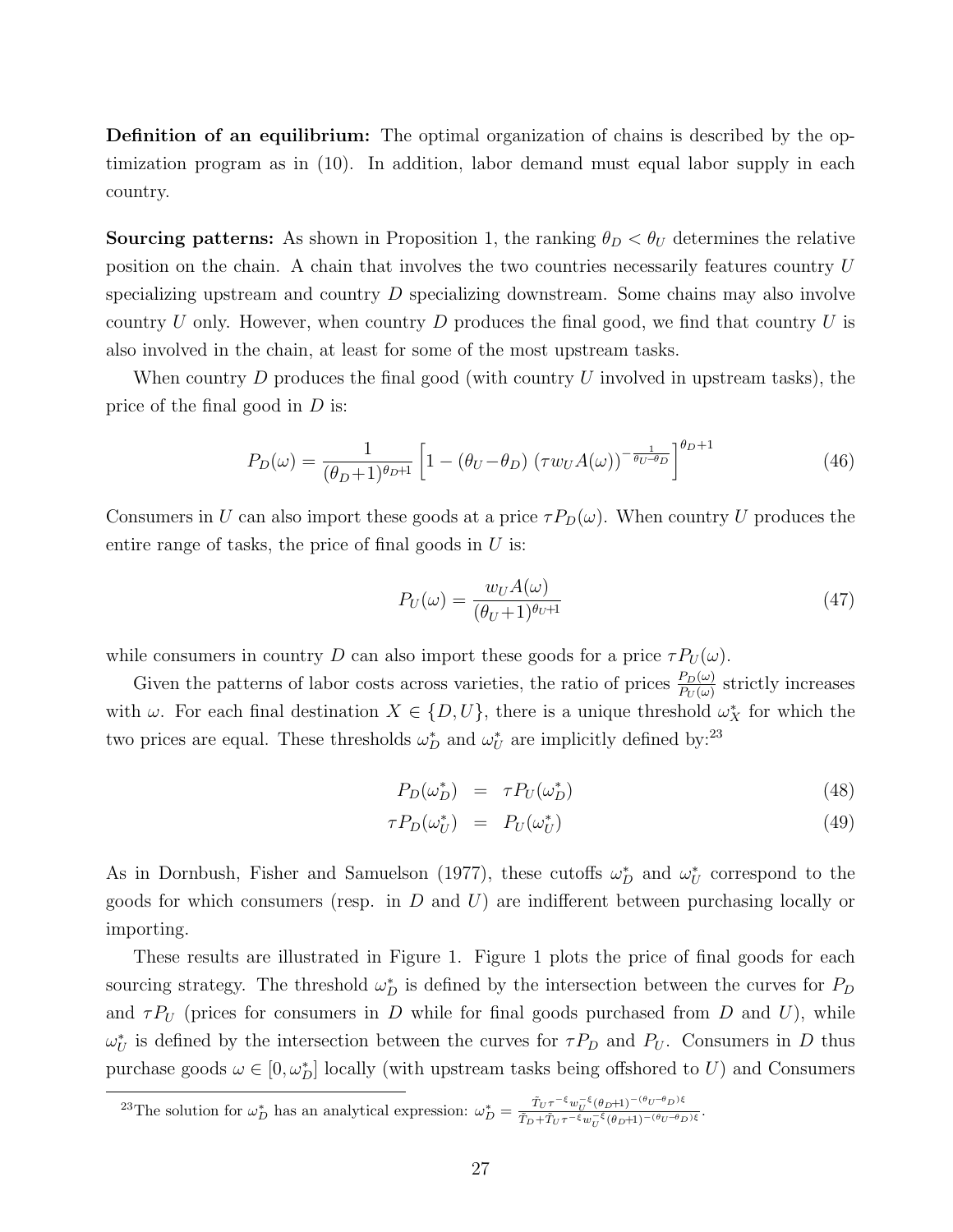in U purchase goods  $\omega \in [\omega^*_{U}, 1]$  in their own country.

The effect of fragmentation on prices is reflected by the upward slope of the price schedule  $P_D$  and  $\tau P_D$  (when the final goods is purchased from D) which would have been flat without cross-border fragmentation (i.e. no offshoring of upstream tasks in  $U$ ). As described below, this generates a stronger effect of trade costs on  $\omega_U^*$  than in a situation with no fragmentation.





Since the production of final goods in  $D$  relies on country  $U$  to perform upstream tasks, the demand for labor does not only relate to the demand in final goods but also depends on intermediate goods. Using the results from Lemma 3, the demand for labor in  $U$  for each dollar of final goods produced in  $D$  (at a price  $P_D$ ) equals:

$$
\frac{w_U l_U(\omega)}{P_D(\omega)} = \frac{(\theta_D + 1) (\tau w_U A(\omega))^{-\frac{1}{\theta_U - \theta_D}}}{1 - (\theta_U - \theta_D) (\tau w_U A(\omega))^{-\frac{1}{\theta_U - \theta_D}}}
$$
(50)

Wages at equilibrium are determined by a labor market clearing condition or, equivalently,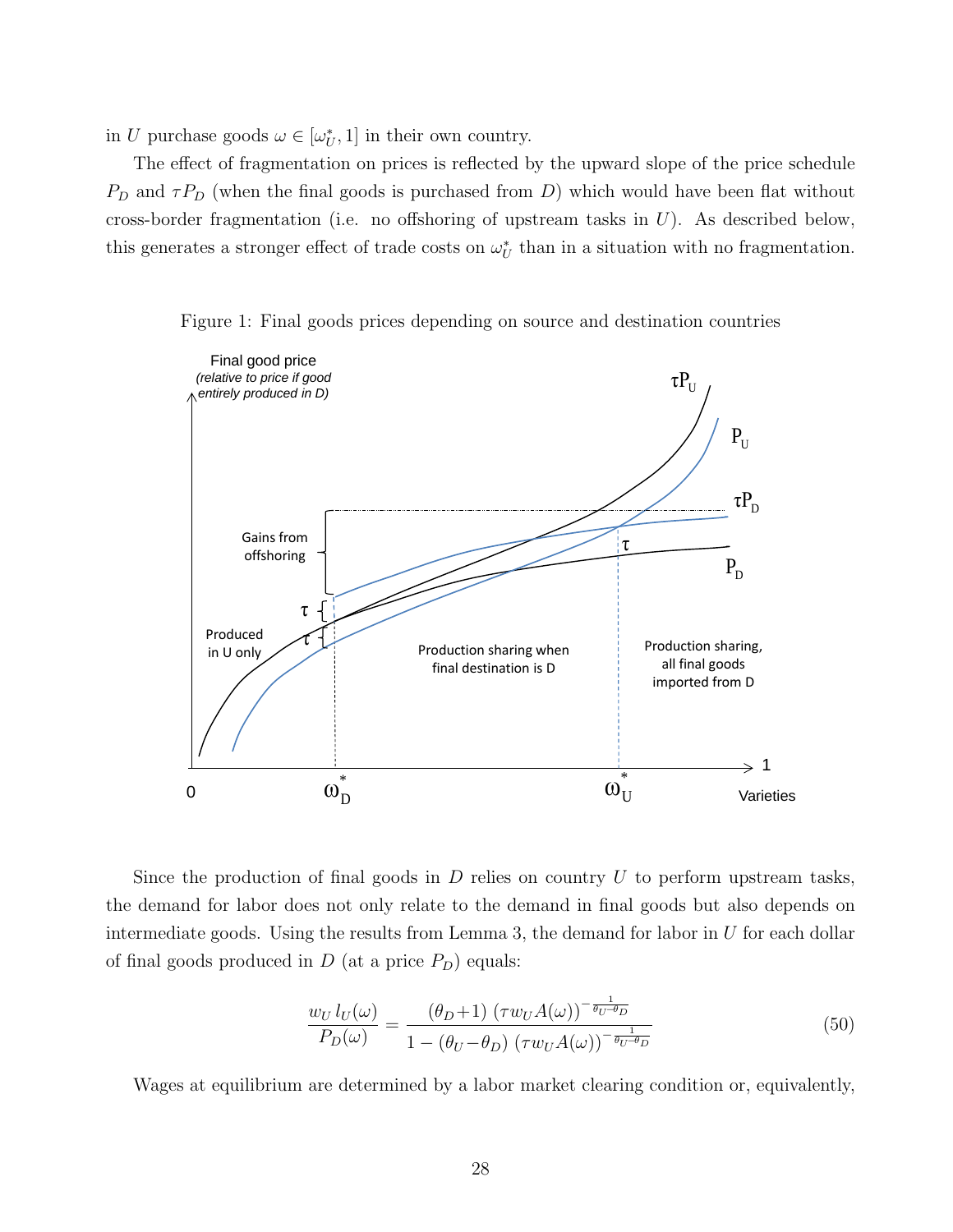a trade balance condition. Here, trade balance imposes:

$$
w_U L_U(1 - \omega_U^*) = L_D \omega_D^* + L_D \int_{\omega = \omega_D^*}^1 \frac{w_U l_U(\omega)}{P_D(\omega)} d\omega + w_U L_U \int_{\omega = \omega_U^*}^1 \frac{w_U l_U(\omega)}{P_D(\omega)} d\omega \qquad (51)
$$

where the left-hand side correspond to exports of final goods by  $D$  and the right-hand side corresponds to exports of final and intermediate goods by  $U$ . Based on this labor market clearing condition, we can show that there is a unique equilibrium in the wage  $w_U$  of country U relative to country D, and that  $\tau w_U$  decreases as trade costs  $\tau$  decrease.<sup>24</sup>

Effect of trade costs on final goods trade: We examine trade in final goods before intermediate goods and the value added content of trade. The share of final goods consumed in D that are imported from U corresponds to the threshold  $\omega_D^*$ , while the share of goods consumed by U and imported from D equals  $1 - \omega_U^*$ . We find that the elasticity of final good imports with respect to trade costs depends on the final destination of consumption and more specifically on the local labor content of the exporter. For country  $D$ , this elasticity is the same as in Eaton and Kortum  $(2002)$ , i.e.  $\xi$  in our notation:

$$
\varepsilon_D^F \; \equiv \; \frac{d \log \left( \frac{\omega_D^*}{1 - \omega_D^*} \right)}{d \log \tau} \; = \; - \xi
$$

essentially because the exporter (country  $U$ ) does not rely on imported goods for its exports: from country D's perspective, a  $1\%$  increase in trade costs from U is exactly compensated by a 1% decrease in labor costs in U.

Country  $D$ , however, relies on imports from  $U$  to produce goods that it exports back to U. As in Yi (2010), this back and forth trade generates a higher trade elasticity. There are two reasons for that. When trade costs increase by 1%, it affects the price of imported goods by U from D by more than  $1\%$  since the production of these goods in D relies itself on goods imported in U (double penalty). The second reason is that country  $D$  would need to decrease its labor cost by more than 1% to offset a 1% increase in the price of its exports since its labor only contributes to a fraction of the value of the good. Combining these two effects, the elasticity of imports in  $U$  to trade costs equals:

$$
\varepsilon_U^F \equiv \frac{d\log\left(\frac{1-\omega_U^*}{\omega_U^*}\right)}{d\log\tau} \,=\, -\xi \cdot \frac{1+\frac{w_U\,l_U(\omega_U^*)}{P_D(\omega_U^*)}}{1-\frac{w_U\,l_U(\omega_U^*)}{P_D(\omega_U^*)}} \;\;<\;\; -\xi
$$

<sup>&</sup>lt;sup>24</sup>While we can get clear-cut results in terms of trade-costs-adjusted wages  $w_U \tau$ , the effect of trade costs on  $w_U$  itself is ambiguous like in a typical Ricardian trade model: the effect of trade on the relatively wage of country  $U$  tends to be larger if  $U$  is smaller.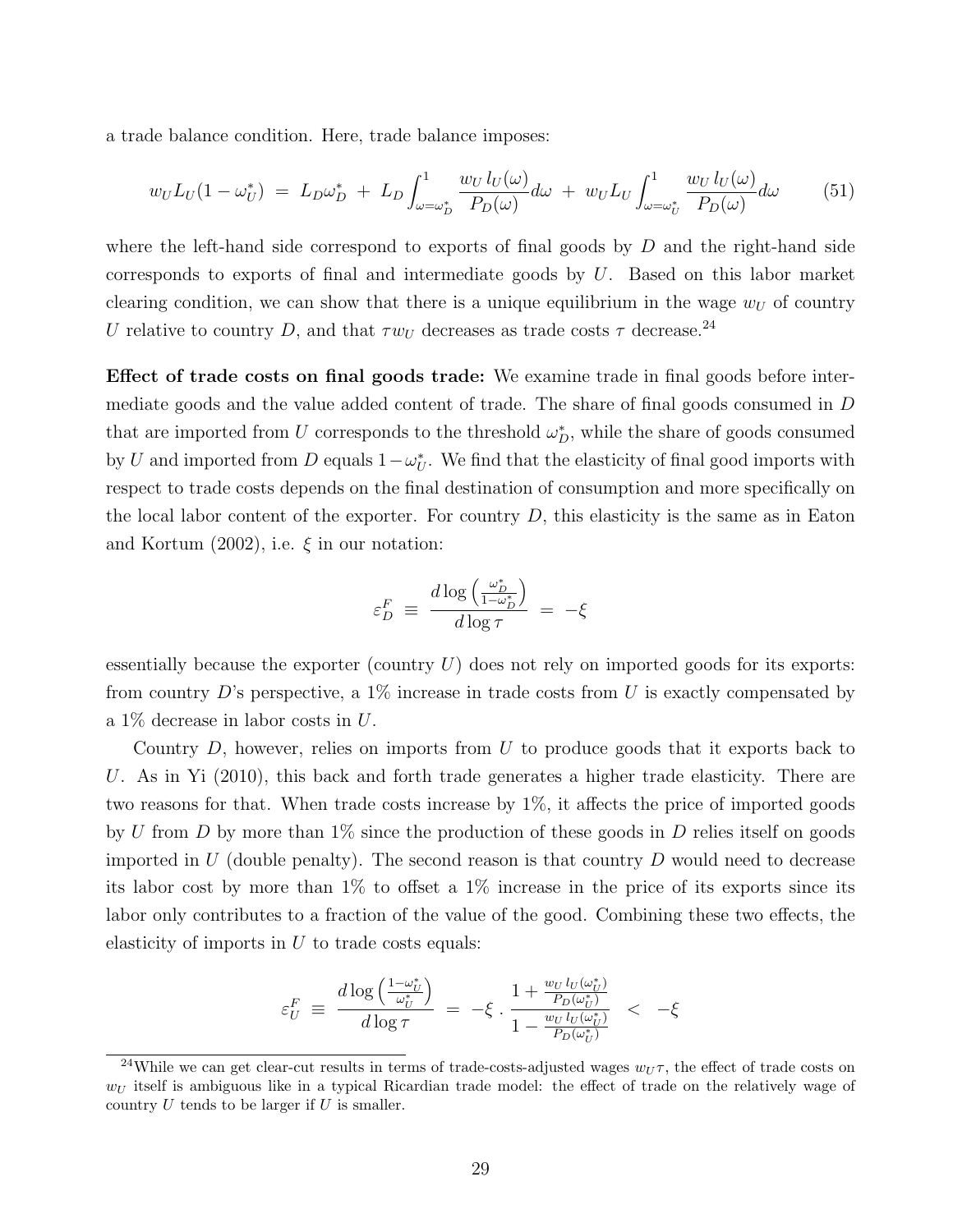where  $\frac{w_U l_U(\omega_U^*)}{P_D(\omega^*)}$  $\frac{\partial U(t(\omega_U))}{\partial P_D(\omega_U^*)}$  is the foreign labor content of production in country D for the marginal variety  $\omega_U^*$  imported by country U (see equation 50). The numerator, higher than unity, reflects the effect of trade costs on the price after the double penalty. The denominator, lower than unity, corresponds to the share of D's labor costs in total costs.

The lower the trade costs, the higher the trade elasticity. Because lower trade costs leads to more fragmentation, the foreign labor content for the marginal variety increases. When trade becomes frictionless, the foreign labor content for this marginal variety converges to unity and the trade elasticity  $\varepsilon_U^F$  goes to infinity.

Vertical specialization and the value-added content of trade: Some of the goods are produced in two locations and some of them are even re-exported to consumers in other countries. There are not many combinations with a two-country model but we can still provide predictions about how the model fits with some of indexes used to describe the extent of fragmentation across countries. We focus here on Johnson and Noguera (2012a)'s "VAX ratio", which is itself a generalization of Hummels, Ishii and Yi (2001)'s vertical specialization index. The VAX ratio for an exporter is the ratio of value added exports and gross exports. In turn, value added exports correspond the value added to the production of goods eventually consumed by foreign consumers.

For country D, the VAX ratio is smaller than unity because country D relies on imported intermediate goods to produce the goods that are then exported:

$$
VAX_D = \frac{1}{1 - \omega_U^*} \int_{\omega_U^*}^{1} \left(1 - \frac{w_U l_U(\omega)}{P_D(\omega)}\right) d\omega
$$

where  $1 - \omega_U^*$  is the share of imported goods by consumers in U and where  $\frac{w_U l_U(\omega)}{P_D(\omega)}$  is the share of foreign labor in the production of variety  $\omega$  in country D. As trade costs decrease, we show that the foreign labor content increases and therefore that the VAX ratio for country D decreases.

For country U, all exported goods rely on domestic labor. Hence, the index developed by Hummels et al. (2001) would be equal to one for U. The VAX ratio, however, is again lower than unity:

$$
VAX_U = \frac{L_D\omega_D^* + L_D \int_{\omega_D^*}^1 \frac{w_U l_U(\omega)}{P_D(\omega)} d\omega}{L_D\omega_D^* + L_D \int_{\omega_D^*}^1 \frac{w_U l_U(\omega)}{P_D(\omega)} d\omega + w_U L_U \int_{\omega_U^*}^1 \frac{w_U l_U(\omega)}{P_D(\omega)} d\omega}
$$

The numerator corresponds to the value added by  $U$  in the production of goods that are consumed by D, which corresponds to the sum of final goods exports and intermediate goods used to produced goods for local consumption. The denominator include these two terms plus the amount of intermediate goods that are exported to  $D$  to produced final goods that are then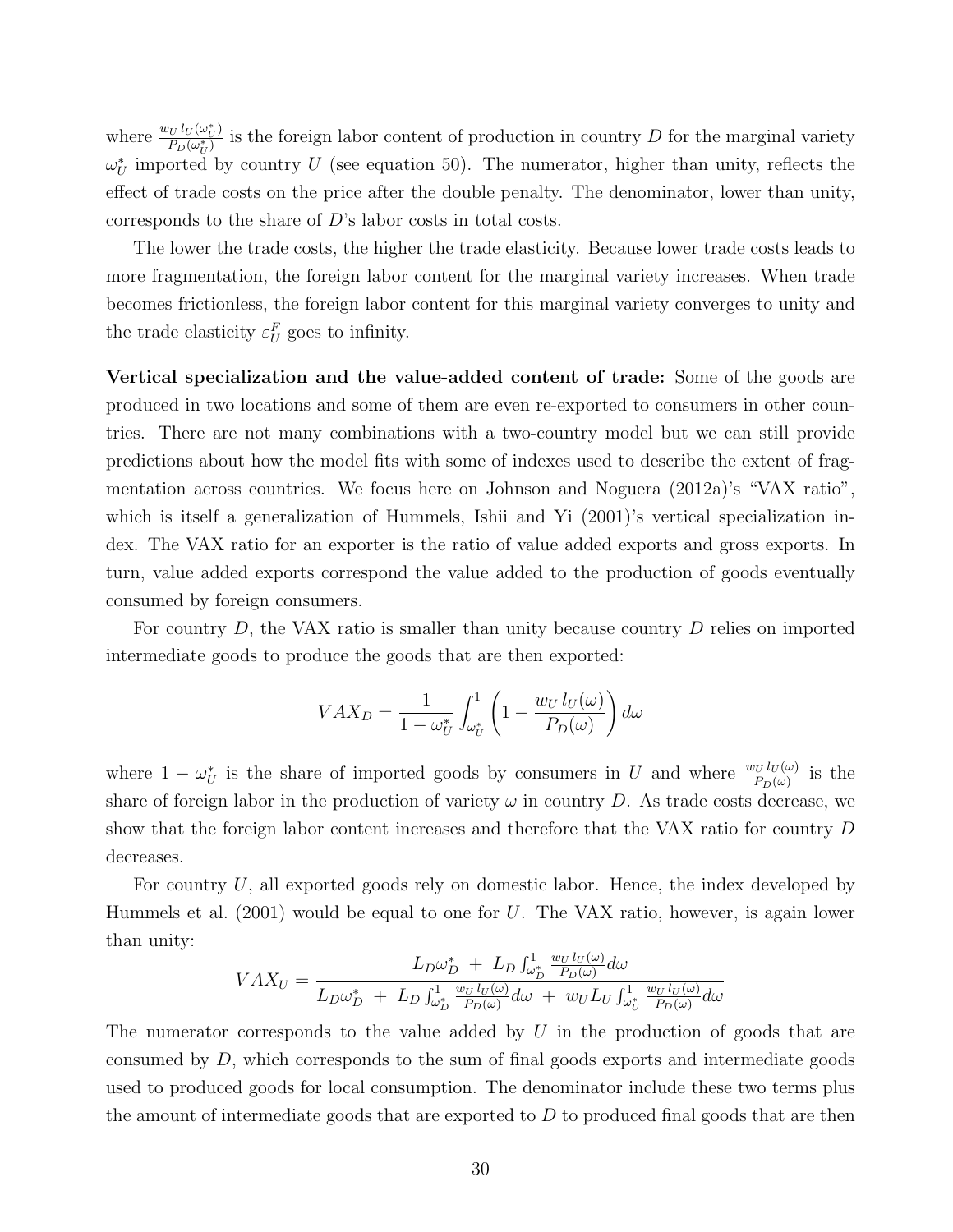reexported back to U. Because of this back-and-forth trade, the VAX ratio is strictly less than unity. Moreover, we show that this back-and-forth trade grows faster than other trade flows as trade costs decrease, which implies that the VAX ratio for country U decreases as trade costs decrease.

Finally, the VAX ratio for this economy of two countries equals a weighted average of each VAX ratio and decreases as trade costs decrease. We summarize these results in the following Proposition:

#### Proposition 3 The effect of trade costs on trade is such that:

- i) The elasticity of trade in final goods to trade costs is higher than without fragmentation.
- ii) This elasticity is larger than trade costs are smaller.
- iii) The VAX ratio (value-added content of trade) decreases as trade costs decrease.

The VAX ratio is a natural indicator of the extent of fragmentation across borders. There are alternative indicators that capture the same idea: the cross-border fragmentation of production is characterized by a growing difference between trade measured in gross flows and the value added by each exporter (Johnson 2014).<sup>25</sup>

The results of Proposition 3 are intuitive and supported by recent empirical evidence. In particular, Johnson and Noguera (2013, 2012b) use multi-country input-output tables to show that the VAX ratio has decreased over the past decades and that the bilateral VAX ratio depends positively on bilateral trade costs.

Gains from trade: How does trade affect welfare in upstream and downstream countries? A key policy question is whether a country is affected differently depending on its position on international production chains. To examine this question, we derive an exact expression for the price index and the gains from trade compared to autarky and compared to standard models without cross-border fragmentation of production. In particular, we use the formula developed by Arkolakis et al. (2012) as a benchmark.

For country D, which tends to specialize downstream, the change in the real wage compared to autarky is:

$$
\Delta \log \left( \frac{1}{P_D} \right) = -\frac{1}{\xi} \log \left( 1 - \omega_D^* \right) + \frac{1}{\xi} \int_{\omega_D^*}^{1} \frac{w_U l_U(\omega)}{P_D(\omega)} \frac{d\omega}{1 - \omega} \tag{52}
$$

where  $P_D = \exp \left[\int_0^1 \log P_D(\omega) d\omega \right]$  is the price index (the nominal wage  $w_D$  is normalized to unity in country D). The first term  $\frac{1}{\xi} \log (1 - \omega_D^*)$  corresponds to the Arkolakis et al (2012)

 $^{25}$ As noted in Fally (2012), the inverse of the VAX ratio for the world can also be interpreted as the embodied number of border crossings.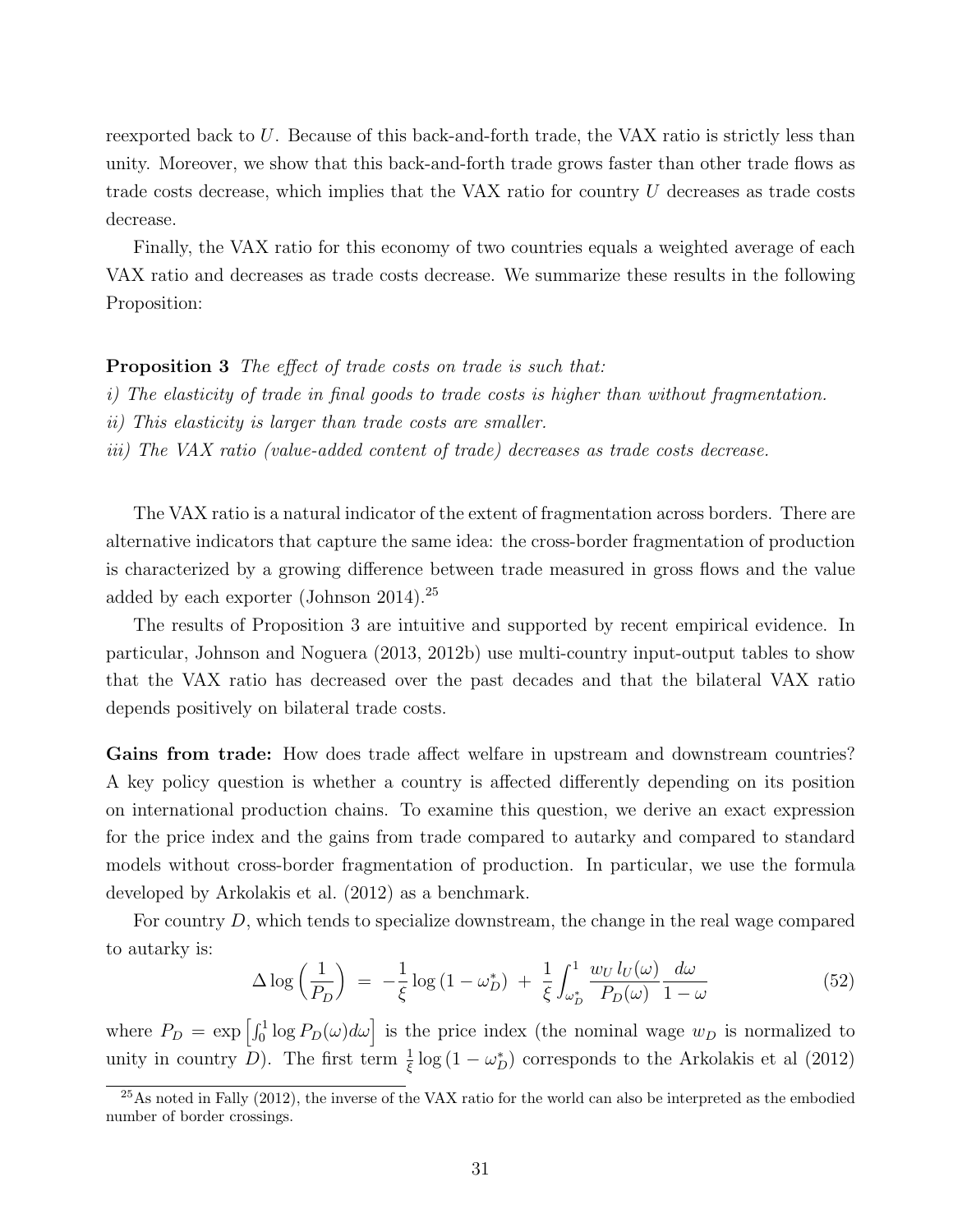formula based on final demand trade: the log of the gains from trade are proportional to the log of the domestic content of consumption, where the proportionality coefficient is the inverse of the trade elasticity  $\xi$ . For country D, expression (52) indicates that Arkolakis et al (2012) formula underestimate the gains from trade as we need to adjust for the foreign labor content in the production of final goods by D:  $\frac{w_U l_U(\omega)}{P_D(\omega)}$  $\frac{v_U l_U(\omega)}{P_D(\omega)}$ .

Conversely, we find that the Arkolakis et al (2012) formula based on final goods overstates the gains from trade for the upstream country  $U$ . Specifically, we find that the difference in real wage compared to autarky equals:

$$
\Delta \log \left( \frac{w_U}{P_U} \right) = \frac{1}{\xi} \int_{\omega_U^*}^1 \left( \frac{w_U l_U(\omega)}{P_D(\omega)} \right) d \log \omega < -\frac{1}{\xi} \log \left( \omega_U^* \right)
$$
(53)

While these results are shown here only for a two-country case, our counterfactual simulations in Section 5 suggest that this insight holds more generally. Conditional on final goods trade, our results suggest that gains from trade tend to be underestimated for downstream (and generally richer) countries and overstated for upstream (and often poorer) countries. We calibrate our model and compute gains from trade by using input-output tables and information on domestic and foreign labor content which, as shown above, are crucial to obtain a more adequate measure of the gains from trade when production is fragmented across borders.

Fragmentation and firm scope along the chain: Last but not least, we now examine the effect of trade on fragmentation and firm scope along the chain within each country.

A key determinant of firm scope along the chain is the Lagrange multiplier associated with the total range of tasks, i.e. the shadow cost of fragmentiation  $\lambda_G(\omega)$  (which varies across varieties). At optimum, this shadow cost depends negatively on the relative wage in  $U$  adjusted for trade costs  $\tau$ :

$$
\lambda_G(\omega) = A_D(\omega) w_D \left[ \frac{1}{\theta_D + 1} - \frac{\theta_U - \theta_D}{\theta_D + 1} \left( \tau w_U A(\omega) \right)^{-\frac{1}{\theta_U - \theta_D}} \right]^{\theta_i} \tag{54}
$$

(for final goods produced in  $D$ ). Using Lemma 5, we obtain that the shadow cost of fragmentation decreases with trade cost, which lead to more fragmentation.

We can also express firm scope at all stages along the chain as a function of relative wages. Firm scope at the downtream end of the chain  $s_{D,f=0}$  in D and in other firms f is:

$$
s_{D,f=0}(\omega) = \frac{\gamma_1}{\theta_1} \left[ 1 - \left( \theta_U - \theta_D \right) \left( \tau w_U A(\omega) \right)^{-\frac{1}{\theta_U - \theta_D}} \right] \tag{55}
$$

$$
s_{D,f}(\omega) = e^{-\frac{\gamma_i}{\theta_i}f} \cdot \frac{\gamma_1}{\theta_1} \left[1 - \left(\theta_U - \theta_D\right) \left(\tau w_U A(\omega)\right)^{-\frac{1}{\theta_U - \theta_D}}\right] \tag{56}
$$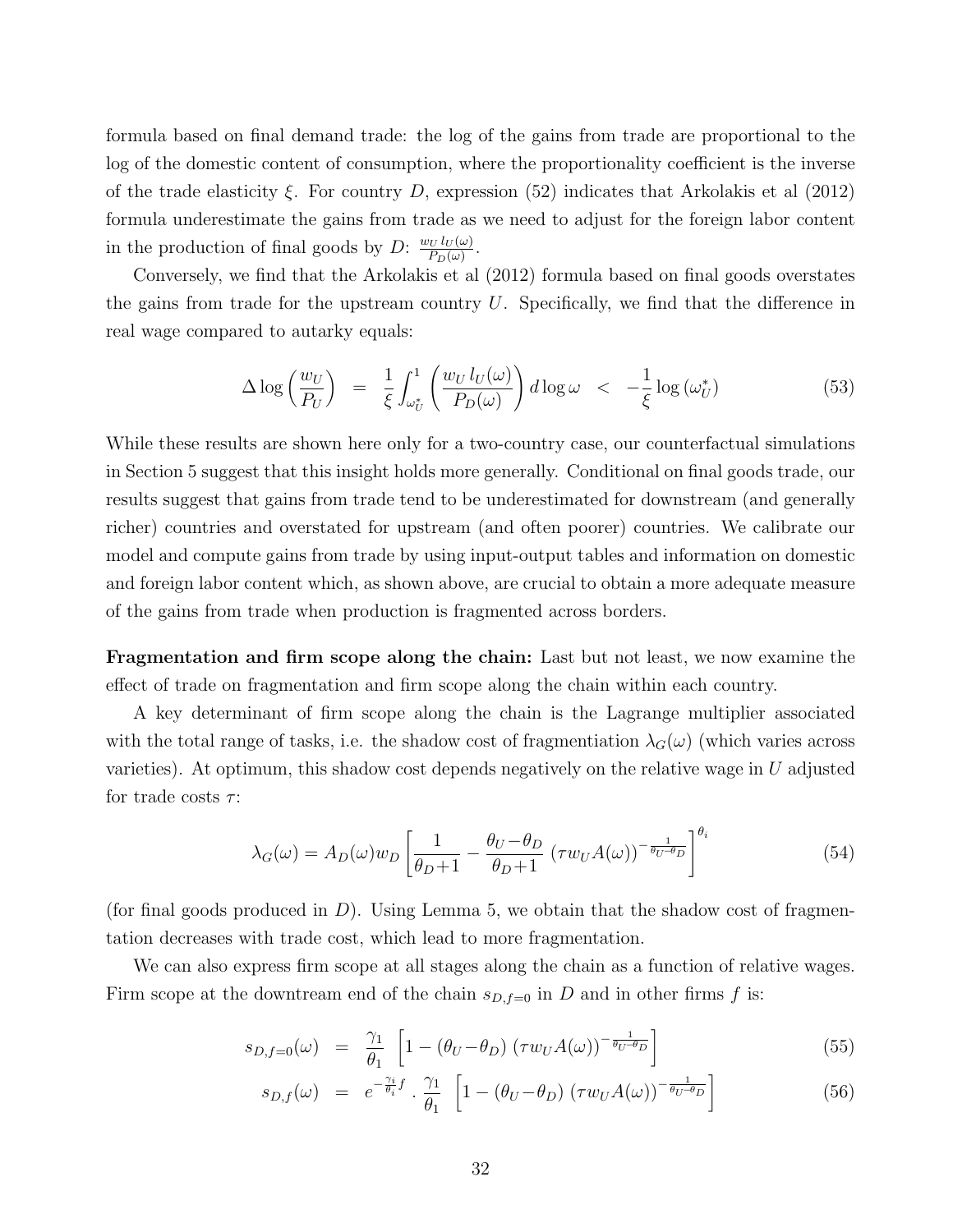A decrease in trade costs leads to a decrease in trade-cost adjusted wage  $\tau w_U$  and therefore a decrease in firm scope in  $D$  at each stage.

Overall, the range of tasks performed in  $D$  decreases with trade for a given chain:

$$
S_D(\omega) = 1 - (\theta_U + 1) \left(\tau w A(\omega)\right)^{-\frac{1}{\theta_U - \theta_D}}
$$
\n
$$
(57)
$$

(for variety  $\omega$ ) while the range of tasks performed by country  $U: S_U(\omega) = 1 - S_D(\omega)$  increases when trade costs decrease. Note that these expressions hold for varieties  $\omega > \omega_U^*$  among those consumed in U and varieties  $\omega > \omega_D^*$  among those consumed in D (the prodution of other varieties is not fragmented across countries).

While firm scope decreases for each firm in each country, average firm scope in a country does not decrease. Since both countries  $D$  and  $U$  tend to move downstream, each country tends to only keep its largest firms when trade costs decrease. Hence, average firm size in each country tends to increase once we account for this margin of adjustment along the chain. In particular, firm scope  $s_{D,F_D}$  for firm  $F_D$  at the upstream end of the chain in D increases with trade because country  $D$  tends to specialize downstream, where firm scope is larger. Similarly, firm scope  $s_{U,0}$  at the downstream end of the chain in U increases:

$$
s_{D,f=F_D} = \frac{\gamma_D(\theta_D+1)}{\theta_1} \left(\tau w_U A(\omega)\right)^{-\frac{1}{\theta_U-\theta_D}}
$$
(58)

$$
s_{U,f=0} = \frac{\gamma_U(\theta_U+1)}{\theta_U} \left(\tau w_U A(\omega)\right)^{-\frac{1}{\theta_U-\theta_D}}
$$
(59)

These results are illustrated in Figure 2.<sup>26</sup> Proposition 4 below also summarizes the key results on fragmentation in this two-country setting:

#### **Proposition 4** In general equilibrium, a decrease in trade costs  $\tau$  leads to:

- i) For a given variety, a decrease in the shadow cost of fragmentation  $\lambda_G$ .
- ii) A greater share of inputs from U embodied in final goods produced in D
- iii) A larger share of imports of final goods from D by U
- iv) At any given stage, a smaller firm scope across all firms along the chain
- v) A larger share of imports of final goods from U by D
- vi) And therefore a decrease in production sharing for goods consumed in D.

<sup>&</sup>lt;sup>26</sup>Instead of expressing firm scope as a function of upstreamness f (in terms of firms), we plot firm scope as a function of the position on the range of tasks (ordered from 0 to 1) which yields linear relationships.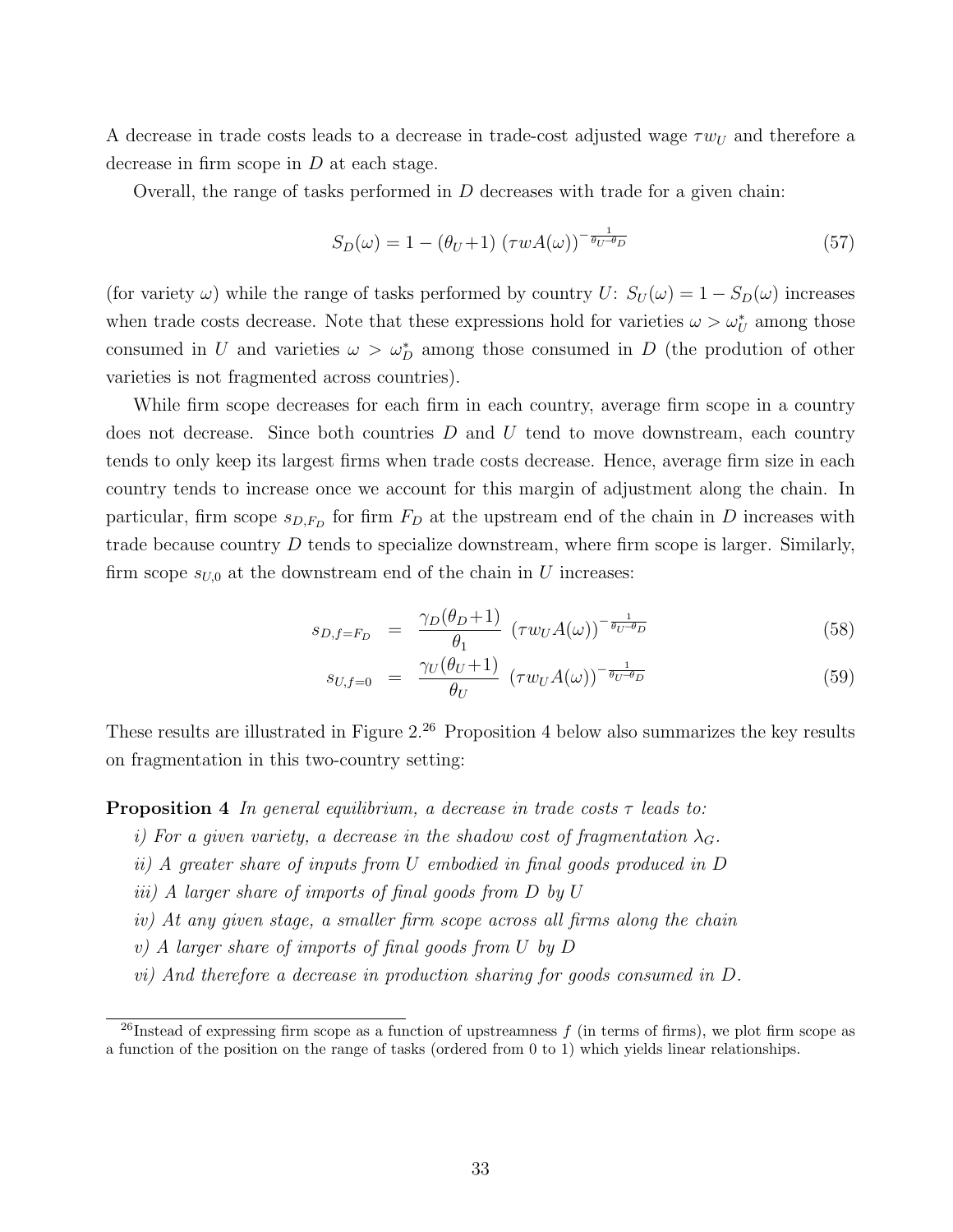

Figure 2: Effect of a decrease in trade costs on firm scope for a given chain

#### 4.2 General equilibrium and aggregation: general case

In the quantitative section 5, we examine a situation with 10 countries involved in general equilibrium. Several comments are in order to describe the difference between the two-country case above and the calibrated model in Section 5.

First, we change our assumptions about  $\theta_i(\omega)$ . Empirical evidence suggests large heterogeneity in a country's position on supply chains. As shown in the data, all countries export a mix of final goods and intermediate goods. According to Proposition 1, this would not happen if  $\theta_i$  is constant across all varieties. We extend the approach taken by Eaton and Kortum (2002) and specify that  $\theta_i(\omega)$  varies across varieties and is the realization of a random variable. We assume in the calibration section that it is log-normally distributed, with i.i.d. shocks across varieties within countries. There are however systematic differences that can be captured here by differences in countries' average  $\theta_i$ .

Another difference with more than two countries is a higher elasticity of trade to trade costs. Suppose, for instance, that we have two identical countries  $D$  as well as one country U as above. An increase in trade costs between the three countries would have a stronger effect on goods that are produced in one of the two downstream countries and exported to the other downstream country. Because part of the value is actually coming from the third country U and because trade costs are incurred twice, such an increase in trade costs may trigger a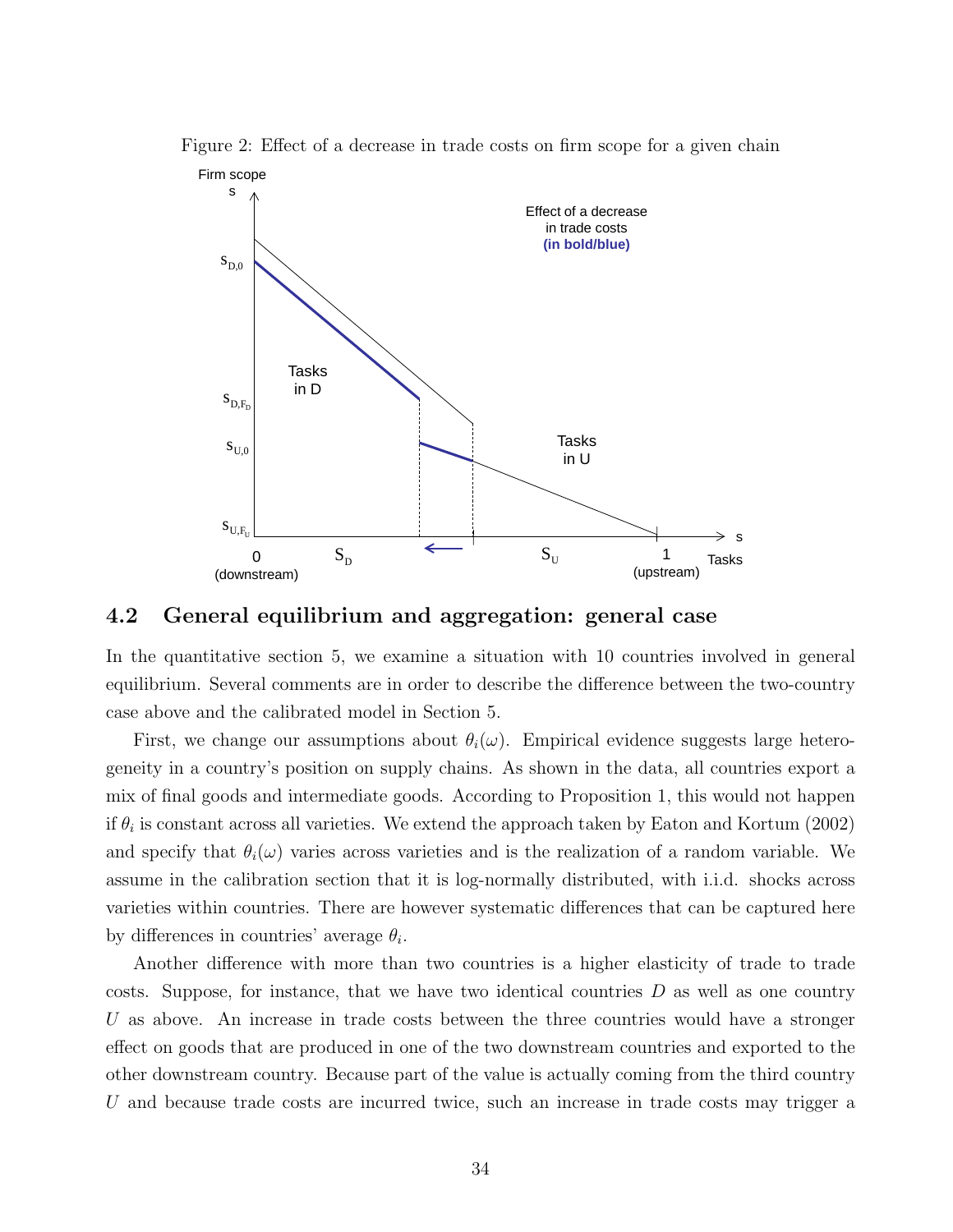disproportionate switch in imports of final goods (from  $U$  instead of  $D$ ) for the a consumer in the final destination. This effect is similar to Yi (2010) and what we described above for country  $U$  in the two-country case.

### 4.3 Extensions

Details on extensions are left for future drafts. In brief, we can extend our model in at least two interesting directions. First, we can easily add another stage of production to model assembly and processing activities. It would be difficult to model production chains in Asia while ignoring these specific activities. In our model, an assembly stage can be added at the downstream end of each chain. If labor productivity is homogenous across countries, this stage would naturally locate in low-wage countries such as China. It would then be interesting to examine implications for the location of other firms that are more upstream in the chain. Quantitatively, we could use available data on the prevalence of the processing industry in China and other countries to quantify its effect on other parts of the production chain. An assembly sector can also be used to transform this model of 'snakes' into a model of 'spiders', using the terminology of Baldwin and Venables (2010).

Another extension would be the incorporation of multiple sectors. This would allow our calibration to better reflect cross-country variation in industry output, which is important because industries differ in the length of international supply chains. There is also potentially interesting cross-industry variation in the ordering of production chains. International supply chains in Textiles and Apparel, for example, might be organized with early stages in the North and later stages in the South. Other industries, such as Chemicals or Transportation Equipment, might be organized so that components move from South to North as value accrues.

# 5 Quantitative analysis

### 5.1 Data

Our main sources of data are the Asian input-output tables developed by IDE-JETRO. These tables provide information on gross output, value-added, and (most importantly) input purchases by product, parent industry (downstream industry), source country and destination country. For instance, we can track the amount of metals purchased from China by the auto industry in Japan. These 4-dimensional input-output tables, are, as far as we know, the only tables that track international transactions directly, rather than imputing them from trade flows. This is an exceptional data set for investigating the organization and evolution of international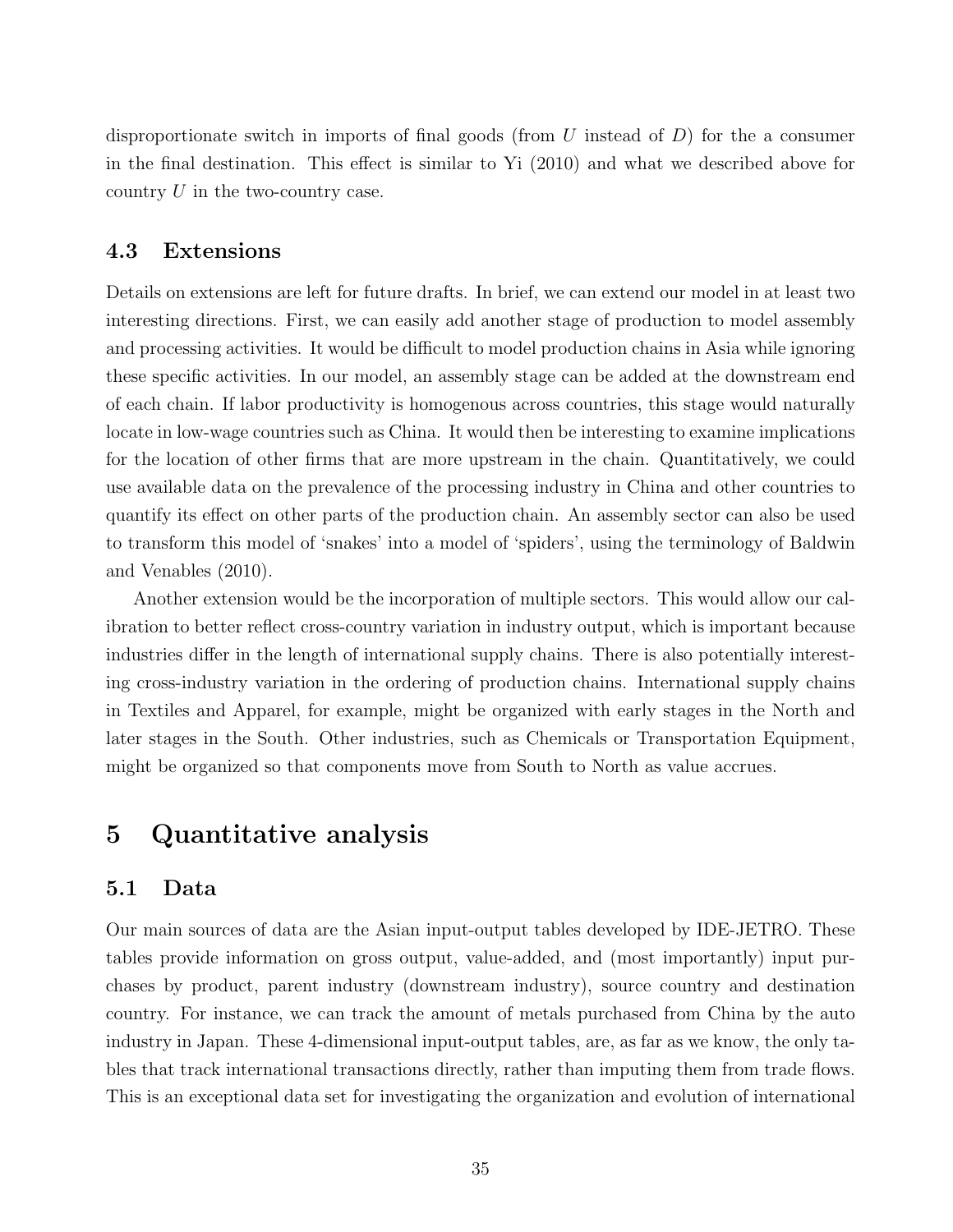production fragmentation in a region of the world where fragmentation is an important feature of international trading relationships.

The dataset covers 9 Asian countries and the US.<sup>27</sup> Our analysis mostly focuses on the year 2000 (the most recent year available), but we also compare our results to IDE-JETRO data from 1975 and 1990. This period we cover marks a time in which the region began to emerge as an important location for internationally fragmented production (see Baldwin and Lopez-Gonzalez (2012) for example).

Information on input purchases and production is disaggregated at the 76-sector level in 2000. For the sake of comparison to previous input-output tables (1975 and 1990), we construct a more aggregated 46-sector classification to obtain harmonized product categories across years. The sector classification is far more detailed for manufacturing goods and commodities than services (among the 46 sectors, only 5 of them are service industries). We thus mostly restrict our attention to tradable goods: commodities and manufacturing goods.

The information provided in these tables goes beyond a simple aggregation of countrylevel input-output tables. Besides the harmonization of product categories, input flows by parent and source countries are estimated by means of additional surveys and thus deviate from the proportionality assumption<sup>28</sup> which, according to Puzello  $(2012)$ , is rejected in these data. This information therefore constitute an important advantage of using the IDE-JETRO input-output compared to previous attempts at constructing input-output tables based on the proportionality assumption (as in Johnson and Noguera 2012, for example).

## 5.2 Measuring the position along the chain: indexes N,  $N^*$ , D &  $D^*$

To better understand the degree of fragmentation in vertical production chains we adopt four indexes that generalize the two indexes proposed in Fally (2012) and applied there to US data. The indexes are designed to describe industries' position in vertical production chains by exploiting information about relationships in the input-output table. The 'D' index measures an industry's weighted average distance to final demand, where distance is a measured by the apparent number of plants visited by the industry's output before reaching consumers.<sup>29</sup> The 'N' index calculates, for each industry, the number of stages that are embodied in each

<sup>&</sup>lt;sup>27</sup>The countries in the data base are the US, Japan, China, Taiwan, Korea, Singapore, Malaysia, Thailand, Indonesia and the Philippines.

<sup>&</sup>lt;sup>28</sup>The proportionality assumption is made to construct input purchase by source country and parent industry when only partial information is provided. For instance, traditional country-level input-output tables describe how much steel is used by the auto industry in each country. Using trade flow data (which describe how much steel is imported from a particular country), previous international input-output tables have been constructed by allocating the use of input across source countries on a proportional basis.

 $29$ The measure is equivalent to the 'Upstreamness' measure in Antras, et al. (2012).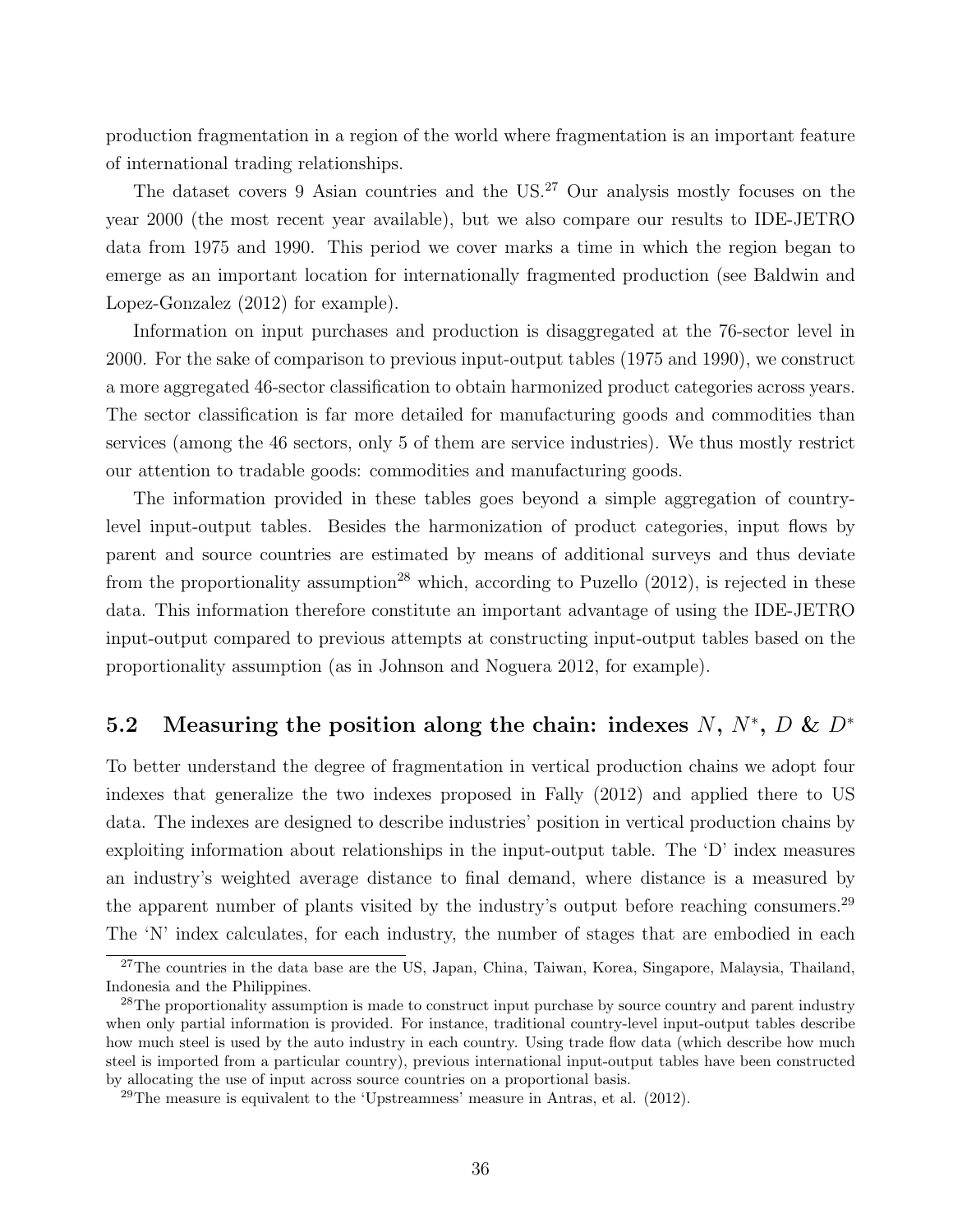industry's production. These two calculations are distinct for each industry, and in the US data there is only a weak correlation between them.

Distance to final demand or "upstreamness": We turn to a formal representation of the two indices. Consider a variable  $D_{ik}$ , which is intended to measure the distance of a product  $k$  from final demand. Some part of product  $k$ 's sales will be intermediate trade purchased by downstream industries, so the industry in question's distance measure will depend upon which industries buy its output, and in turn how far those downstream industries are from final demand. Because an industry's sales go to several industries, which will vary in their respective measures of D, the industry measure must be weighted, and it must also be defined recursively. Let  $D_{ik}$  indicate the distance measure in region i for product k. We define  $D_{ik}$  as:

$$
D_{ik} = 1 + \sum_{jl} \varphi_{ikjl} D_{jl}
$$

where  $\varphi_{ikjl}$  denotes the amount of output from product k in country i that is used to produce one dollar's worth of product in sector  $l$  in country  $j$ . The entire system of equations that includes a  $D_{ik}$  for each industry and country can be solved to produce a measure for each sector-country pair.

As shown in Antras, et al. (2012), this index can be interpreted as the average number of stages that goods cross before reaching final consumers. Using the input-output matrix, we can decompose the different trajectories taken by the good across industries. Each trajectory is associated with a specific number of transactions across or within industries. Index D would then correspond to the average number of transactions weighted by the fraction of output corresponding to each trajectory.

Notice that  $D_{ik}$  does not only rely on inter-industry linkages but also depends on the extent of fragmentation within each industry. If an industry's production is partly used an input by other firms in the industry (e.g. electronic parts used as parts for other electronic parts within the same country), the coefficient  $\varphi_{ikik}$  would be strictly positive and would contribute to a higher index  $D_{ik}$  (since it would also corresponds to a higher number of transactions).<sup>30</sup>

How to interpret 'D' in the model? First, suppose that products  $k$  correspond to stages  $f$ . When f is strictly positive, i.e. when it does not refer to the most dowstream stage in the  $n^{th}$ 

<sup>&</sup>lt;sup>30</sup>One may argue that the right industry classifications are too aggregated and create biases in computing  $D_{ik}$ and  $N_{ik}$  compared to what would be obtained with more precise data. Fally (2012) examines the aggregation properties how indexes  $D$  and  $N$  and shows that aggregating industries does not affect much the average of  $D$ and N for these industries.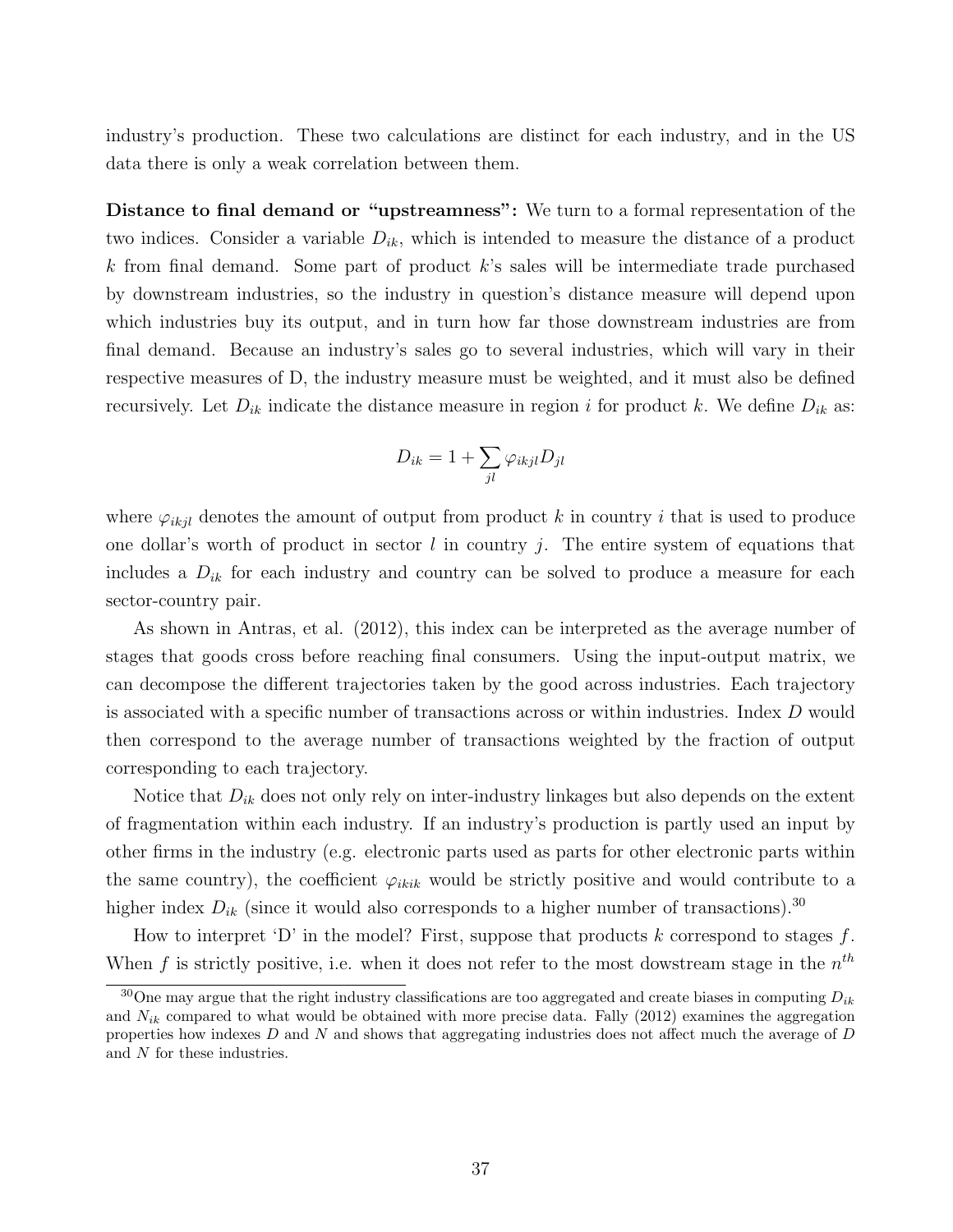country  $i(n)$ , then all sales are made to the next plant  $f - df$  in the chain:

$$
D_{i(n),f+df} = df + D_{i(n),f}
$$

If  $f = 0$  and  $i(n)$  is not the most downstream country  $i(1)$ , then all sales go towards the most upstream firm in the next country in the chain. After integrating, we obtain that the model counterpart of  $D_{if}$  corresponds to the total range of firms located downstream:

$$
D_{i(n),f} = f + \sum_{n' < n} F_{i(n')}
$$

summing across all downstream countries  $i(n')$  with  $n' < n$ .

In the light of the model, we can also interpret  $D_{i,k}$ , for any country i, as a semi-elasticity of required quantities w.r.t. to transaction costs.<sup>31</sup> Formally,  $D_{if}$  corresponds to:

$$
D_{i,f} = \sum_j \frac{\partial \log q_{i,f}}{\partial \gamma_j}
$$

**Embodied stages:** The  $N_{ik}$  index captures a weighted average of the number of plants involved sequentially in the production of good  $k$  in country  $i$ . It is defined recursively by:

$$
N_{ik} = 1 + \sum_{jl} \mu_{ikjl} N_{jl}
$$

where  $\mu_{ikjl}$  denotes the amount of input l from country j used to produce one dollar of product k in country i. This is a single equation, but, as with the D index, the system of equations can be solved to produce a measure of N for each sector-country pair. As shown in Fally  $(2012)$ ,  $32$ this index can also be expressed as a weighted average of the number of stages required to produce good k in country i, weighted by how much each stage of production contribute to the final value of that good.

We can also interpret  $N$  in the light of our theoretical framework. In the model, the amount of input purchased by other firms corresponds to the price of the good minus the labor cost incurred at each stage, i.e.:  $\frac{w_ic_i(s_{if})df}{p_{if}}$ , where  $p_{if}$  denotes the price of the good in country i at stage  $f$ . The model counterpart of index  $N$  would thus correspond to the following recursive

 $31$ In a model with a discrete number of firms instead of a continuum of suppliers, transaction costs would correspond to  $\delta = e^{\gamma}$  (as in Kikuchi et al 2014) and D would corresponds to the elasticity of quantities w.r.t transaction costs instead of the semi-elasticity.

<sup>32</sup>See Proposition 1 in Fally (2012).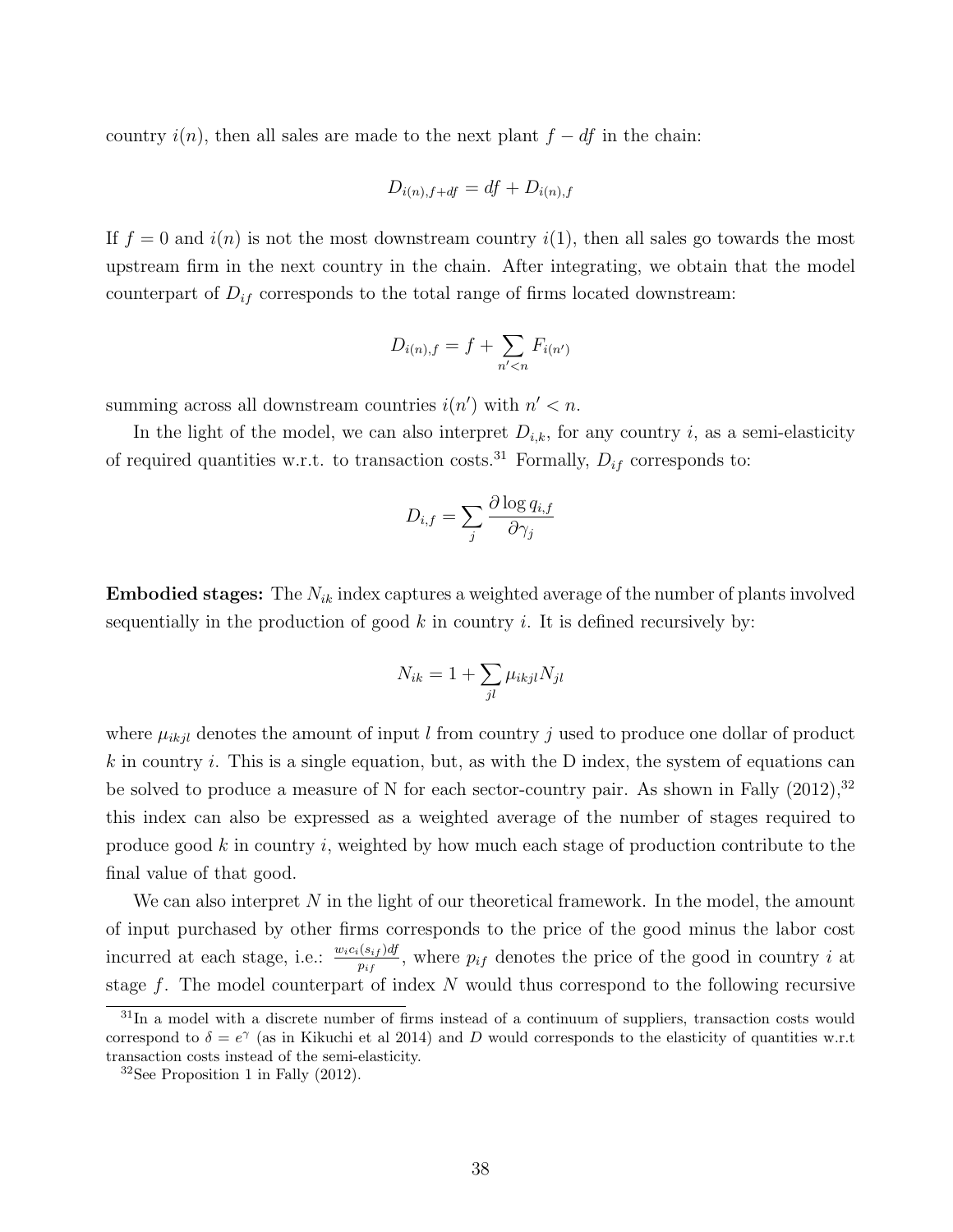definition:

$$
N_{i,f} = df + \left(1 - \frac{c_i(s_{if})df}{p_{if}}\right)N_{i,f+df}
$$

with a similar equation when the chain crosses a border. The solution to this differential equation equals the average of the number of production stages required to produce a good at stage  $f$  in country  $i$ .

There is a strong connection between the  $N$  and  $D$  index. Since the number of stages between firm f' in the  $m^{th}$  country  $i(m)$  and firm f in the  $n^{th}$  country  $i(n)$  corresponds to  $D_{i(m),f'} - D_{i(n),f}$ , we obtain formally:

$$
N_{i(n),f} = \frac{1}{q_{i(n),f}p_{i(n),f}} \left[ \int_{(m,f')>(n,f)} (D_{i(m),f'} - D_{i(n),f}) q_{i(m),f'} c_{i(m)}(s_{i(m),f'}) \right]
$$

where the integral is taken across all upstream firms either in  $i(n)$  at a more upstream stage  $f' > f$  or in more upstream countries  $i(m)$  with  $m > n$ , and where the price  $p_{if}$  can be itself reexpressed as the sum of all costs incurred in upstream stages, adjusting for quantities:  $q_{i(n),f} p_{i(n),f} = \int_{(m,f')>(n,f)} q_{i(m),f'} c_{i(m)}(s_{i(m),f'}).$ 

The connection between the two indexes  $N$  and  $D$  is clearest if we look at the most downstream stage. For the most downstream country  $i = 1$  and the most downstream firm  $f = 0$  in the country, index  $N$  corresponds to a weighted average of  $D$ :

$$
N_{i(1),f=0} = \frac{1}{q_{1,0}p_{1,0}} \left[ \sum_{j} \int_{f'=0}^{F_j} D_{j,f'} q_{if'} c_j(s_{jf'}) df' \right]
$$

with the price  $p_{i=1,f=0} = \sum_j \int_{f'=0}^{F_j} q_{if'} c_j(s_{jf'}) df'$  being the sum of all upstream costs.

As for  $D$ , we can also use the model to interpret  $N_{ik}$  as a semi-elasticity of w.r.t. to transaction costs, looking at prices instead of quantities. Formally,  $N_{if}$  corresponds to:<sup>33</sup>

$$
N_{if} = \sum_{j} \frac{\partial \log p_{if}}{\partial \gamma_j}
$$

**Borders vs.** stages: The  $N$  and  $D$  calculations are independent of whether or not the shipments in question cross international borders. Since the organization of international production networks is a key question for this literature, and for this study, we propose alternative forms of the indexes in Fally (2012). Using analogous methods to those used in the calcula-

<sup>&</sup>lt;sup>33</sup>Based on the results in Fally (2012), we should also note that  $N_{if}$  equals the aggregate gross-output-tovalue-added ratio across upstream activities. It can therefore be interpreted as a weighted average of  $\frac{\theta_i}{\gamma_i}$  across upstream activities.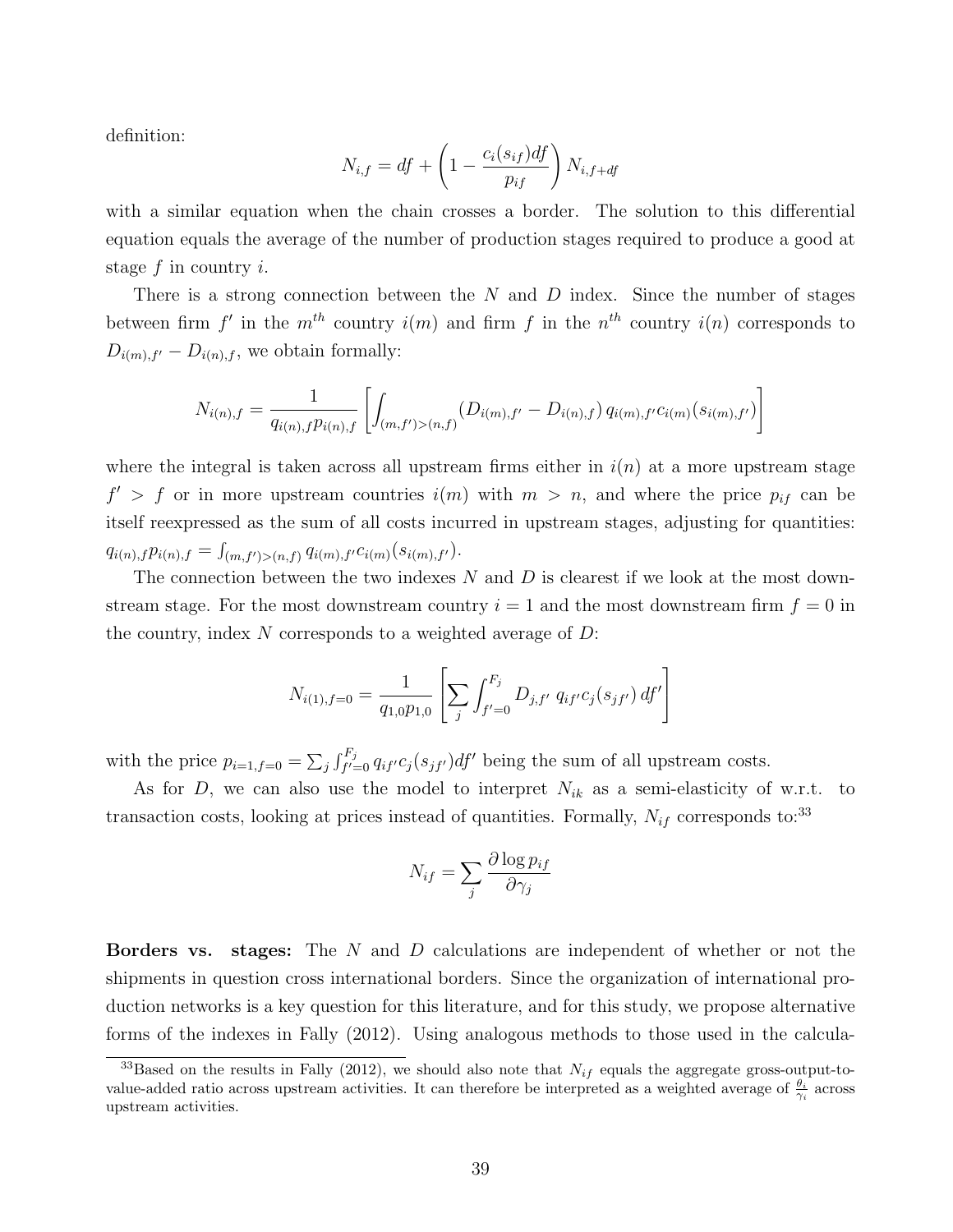tion of D and N we ask how many international borders are crossed for each region-industry pair's outputs and inputs. D\* measures the average number of national borders crossed before final consumption.  $N^*$  measures the weighted average number of production stages that are embodied in the output of an industry.

Formally,

$$
D_{ik}^* = \frac{X_{ik}}{Y_{ik}} + \sum_{jl} \varphi_{ikjl} D_{jl}^*
$$

and

$$
N_{ik}^* = \frac{M_{ik}}{Y_{ik}} + \sum_{jl} \mu_{ikjl} N_{jl}^*
$$

with most of the variables defined above.  $X_{ik}$  represents exports by sector k in i,  $M_{ik}$  represents imports, and  $Y_{ik}$  is sector gross output.

In our model, the equivalent is  $D_{if}^*$  reflecting the number of country borders to cross before reaching final consumers. Index  $N_{if}^*$ , on the other hand, reflects the average number of border crossings between the firm f in i and each upstream supplier weighed by value added by each supplier.

In the calibrated model, we calculate these indexes in benchmark and simulated data. The purpose of this exercise is to understand how changes in productivity levels and in trade and transaction costs affect the organization of production. Before we do so, however, it is useful to apply the measures to real data in order to better understand how the measures reflect organization of production in the past.

Aggregation and descriptive statistics: The  $D, D^*, N$  and  $N^*$  statistics are calculated at the level of country-industry  $(i, k)$  pairs. For the calibration exercise that follows a countrylevel statistic will be useful so as to better describe countries average position in global supply chains. A weighted average across statistics is most suitable, although there are several options for defining weights, including value added- or export-weighting for D and output-weighting for N. We find that weighting D by value-added makes a country's average D (and  $D^*$ ) quite sensitive to its level of openness. For instance, we may be concerned that Singapore has high values of D<sup>∗</sup> mainly because of low trade costs rather than being relatively more upstream. As our sole interest is in countries' relative position along the chain, a measure that conflates position with openness is problematic. For purposes of calibration it seems that the exportweighted average of  $D_{ik}$  is well behaved. The export-weighted average  $D_{ik}$  is also the statistic calculated in Antràs et al.  $(2012)$ . Formally, we define a country's export-weighted average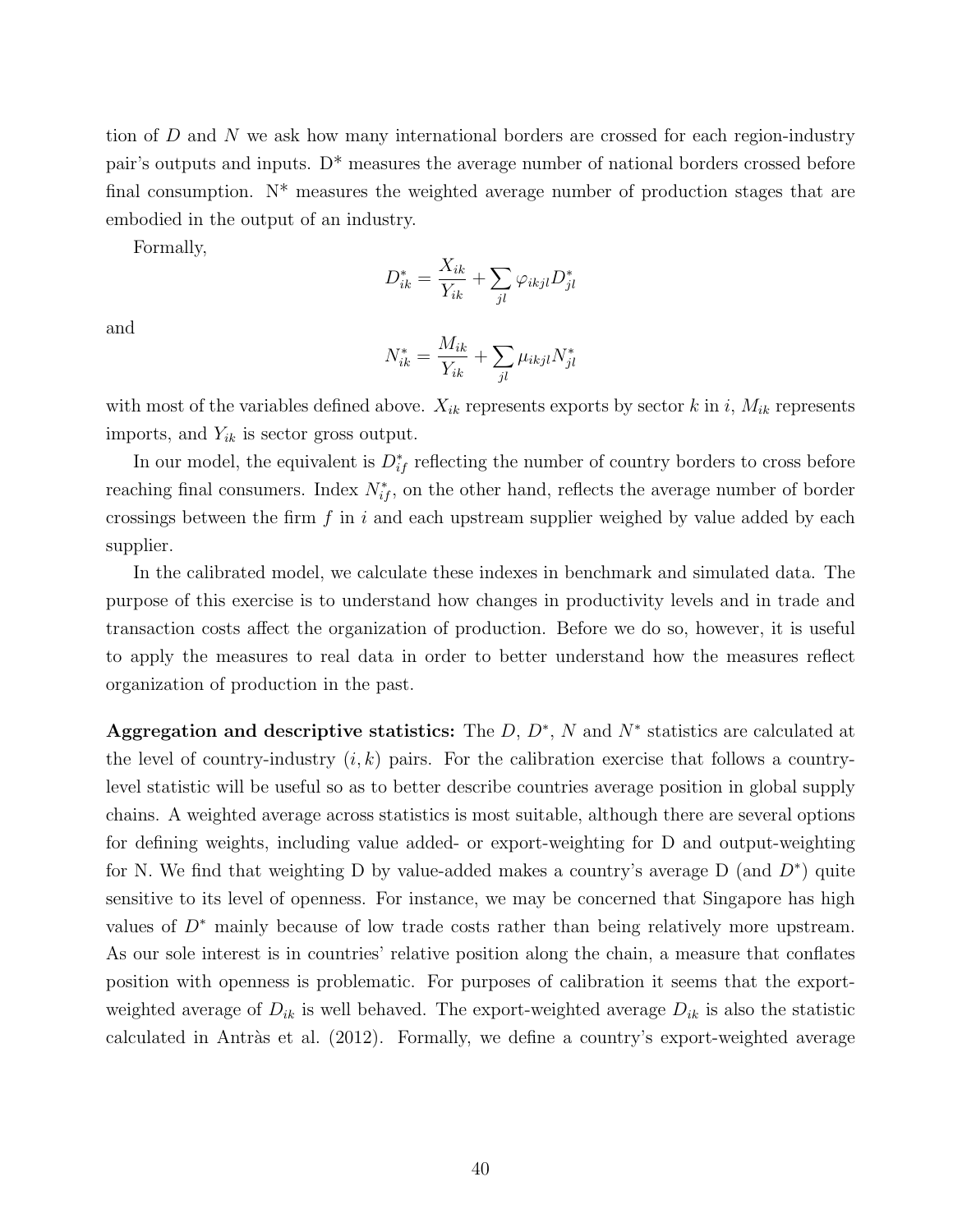upstreamness statistic  $DX_i$  with the following:

$$
DX_i = \frac{\sum_k X_{ik} D_{ik}}{\sum_k X_{ik}}
$$
\n
$$
(60)
$$

where  $X_{ik}$  is represents country i's exports of product k.

Descriptive statistics: We calculate the four indices at the sector level using the IDE-JETRO data from 1975, 1990 and 2000. In order to present this information succinctly, we offer two aggregates, where the aggregates are calculated as averages weighted by sector k output. We report the aggregate measures below in graphical form in order to show cross-country variation and within country variation over time.

In the Figure 3 we see the results for all tradable goods. There is some variation in the levels and trends of the  $D$  and  $N$  measures across countries. While the cross-country variation is, in some cases, interesting in its own right, the key takeaway is the absence of a consistent story in the simple measures that are neutral with respect to national borders. By contrast, one can see a general pattern of growth in the  $N^*$  and  $D^*$  measures. There seems to be particular growth in D<sup>∗</sup> (upstreamness in border crossings), which is partially driven by decreases in trade costs but may also reflect an increase in upstreamness. Index  $DX$  (export-weighted upstreamness) exhibits more heterogeneity than D across countries and over time. It increases in 2000 for most countries (with China and Indonesia as notable exceptions) which suggests that the countries in question moved into upstream positions within internationalizing production chains.

The electronics sector is particularly interesting over this period. Complex international production chains are, anecdotally, an important phenomenon in East Asian manufacturing. Even more notably so within the electronics sector. Moreover, there has been important growth in the region's trade in electronics, which constituted only 8% of Asian exports in 1975, and 34% in 2000. In Figure 4 we report results of our calculations for the electronics sector, once again, by country and by year.

These measures indicate quite a bit more heterogeneity in the levels of the border-neutral indexes, N and D. Production chains appear to be somewhat shorter in the U.S. than in Asia. Moreover there is sharp upward movement for most indexes and for most countries. One explanation would be that this is due to electronics becoming much more important as inputs into production of other sectors (i.e. automobiles), but this upward trend also reflects a specialization of Asian countries into relatively upstream stages within the electronics industry.

Correlation between upstreamness and value-added content: The model predicts that: i) countries with high coordination costs  $\theta$  should specialize upstream while countries with low θ should specialize downstream; ii) the value-added-to-gross-output ratio decreases with θ since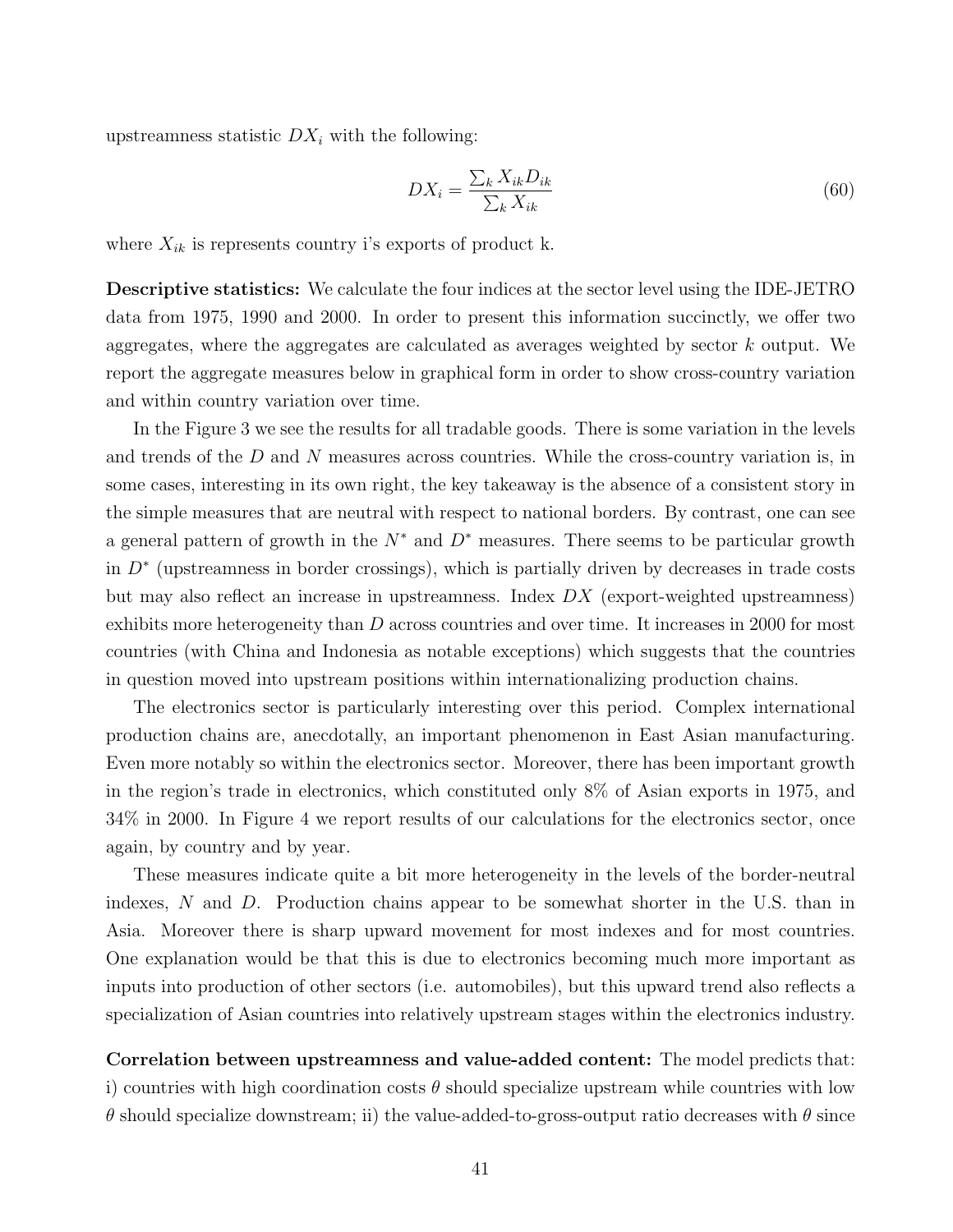

Figure 3: Indexes  $N, N^*, D, D^*$  and  $DX$  for tradable goods (excluding services)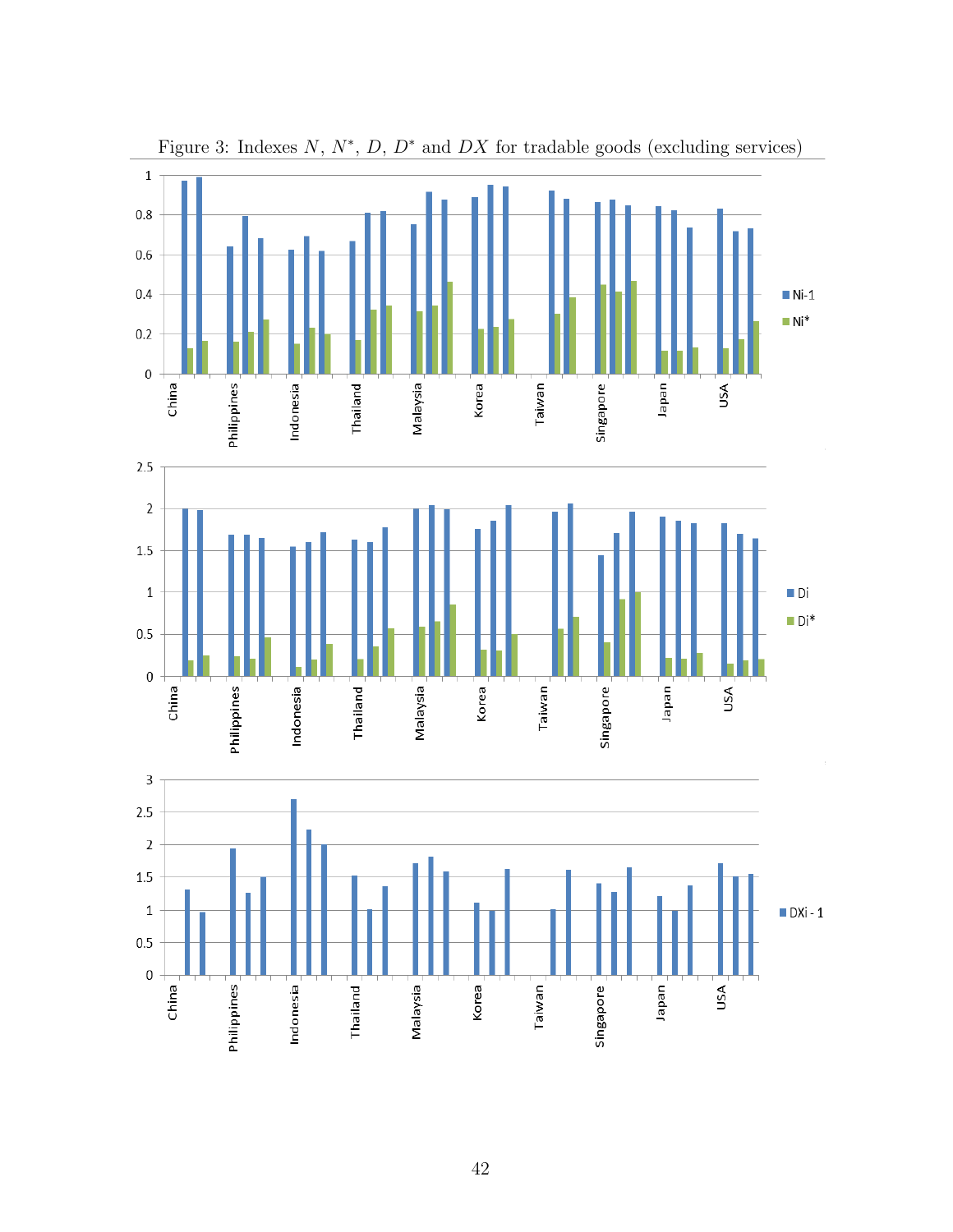

### Figure 4: Indexes  $N, N^*, D, D^*$  and  $DX$  for the electronics industry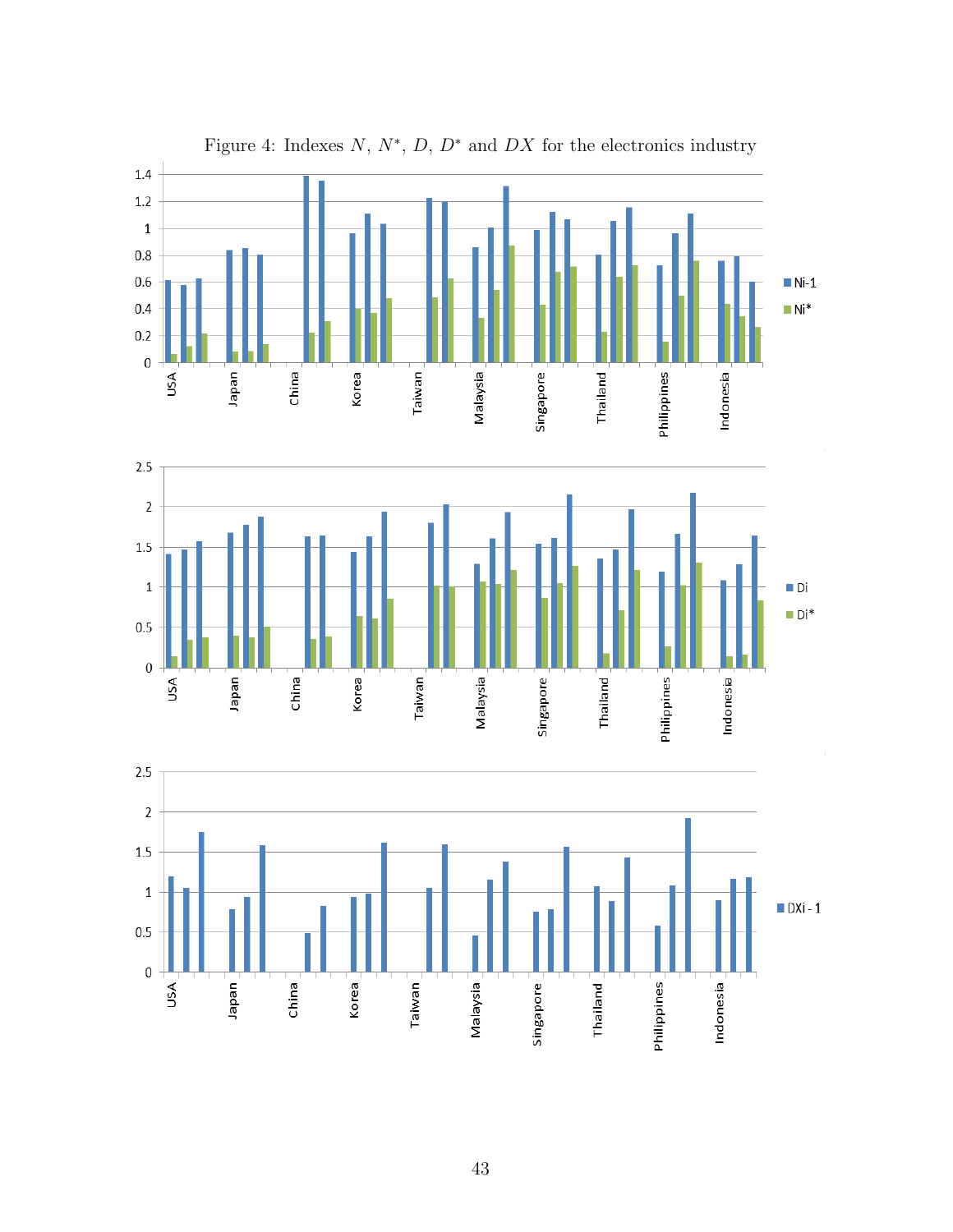it equals the ratio of  $\theta$  and transaction costs  $\gamma$ . By combining these two predictions, we should observe a negative correlation between upstreamness and the value-added-to-gross-output ratio.



Figure 5: Value-added-to-gross-output ratio as a function of upstreamness  $D_i k$ 

Figure 5 shows that we indeed observe such a negative correlation between upstreamness and the value added content.<sup>34</sup> This finding supports the prediction that firm scope tends to be smaller upstream than downstream. In Table 1, we regress the value-added-to-gross-output ratio on upstreamness to find a significant and negative correlation between the two, whether we include no fixed effect (column 1), country fixed effects (column 2), industry fixed effects (column 3) or both (column 4). Consistently with the model, the correlation is the strongest when most of the variation is driven by cross-country variation, i.e. when we include industry fixed effects but no country fixed effects.

### 5.3 Calibration

Our calibration exercise focuses on the 10 countries that are covered by the IDE-JETRO inputoutput tables. The general equilibrium model described above is calibrated so as to reproduce key features of the data. The parsimony of the model allows us to consider only a small number of parameters to calibrate, those listed in the left column of Table 2.

Simulation and calibration method: Thanks to Lemma 3 and the analytical results described in section 3.2, we can reduce the optimization problem described in equation (10) to

 $34$  Figure 5 covers manufacturing industries only, trimming observations with upstreamness above 4.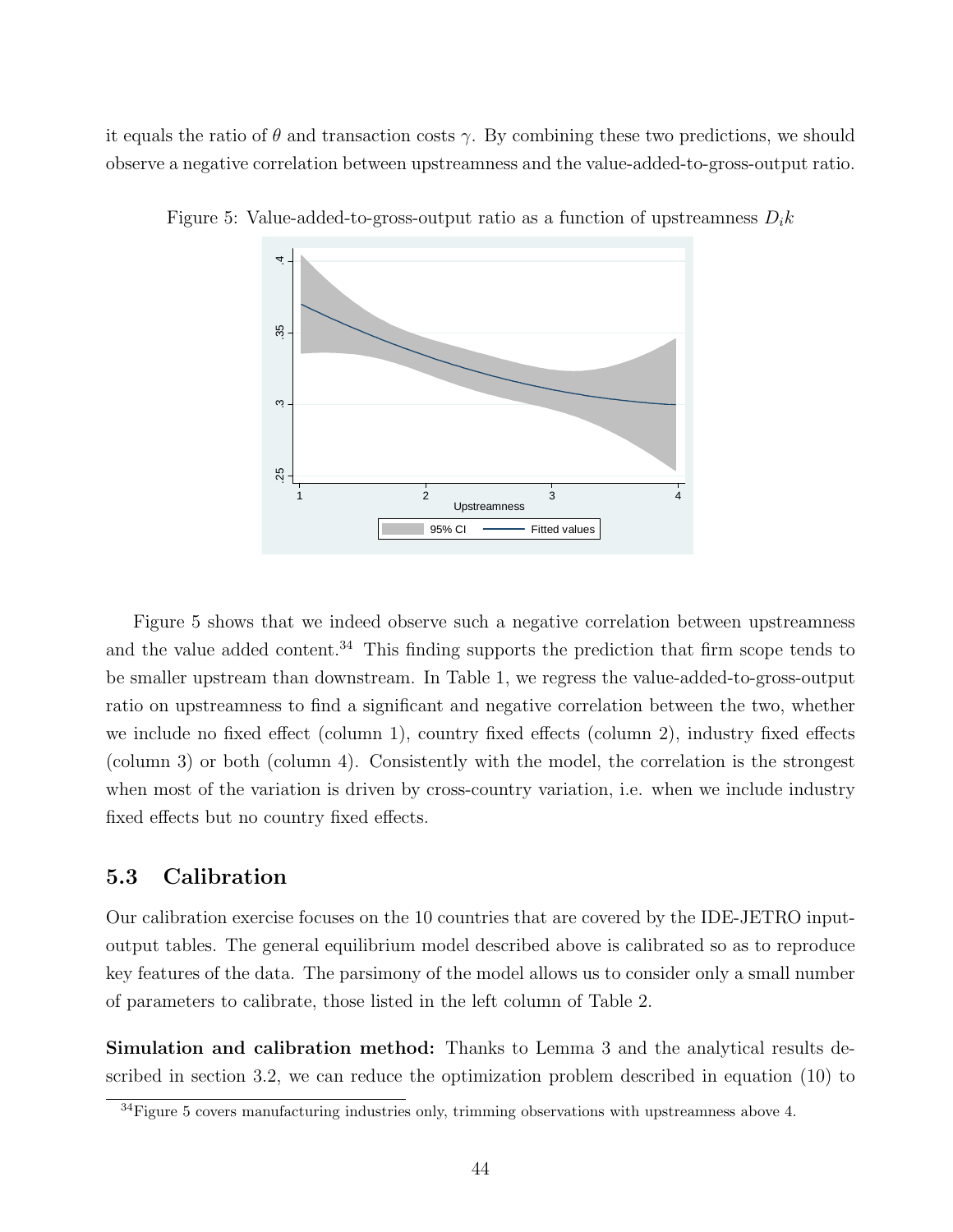|                 | $\left( 1\right)$          | $\left( 2\right)$          | $\left( 3\right)$       | $\left(4\right)$          |
|-----------------|----------------------------|----------------------------|-------------------------|---------------------------|
| Dependent var.: |                            | VA/GO                      |                         |                           |
| Upstreamness    | $-0.025$<br>$[0.012]^{**}$ | $-0.060$<br>$[0.008]^{**}$ | $-0.019$<br>$[0.008]$ * | $-0.028$<br>$[0.008]^{*}$ |
| Industry FE     | N <sub>o</sub>             | Yes                        | No                      | Yes                       |
| Country FE      | N <sub>o</sub>             | No                         | Yes                     | Yes                       |
| R <sub>2</sub>  | 0.106                      | 0.429                      | 0.152                   | 0.542                     |
| N Obs.          | 478                        | 478                        | 478                     | 478                       |

Table 1: Correlation between upstreamness  $D_{ik}$  and the value-added-to-gross-output ratio

Notes: Notes: OLS regression with robust s.e.; manufacturing industries, trimming observations with upstreamness above 4;  $*$  significant at 5%;  $**$  significant at 1%.

a linear programming problem for each chain. Numerical simulations are performed with the GAMS software. In this preliminary calibration we assume that there are 10,000 different final goods (future calibrations will be scaled up to 100,000 varieties of goods). Conditional on wages and exogenous parameters, we can then compute labor demand for each country. Equilibrium in the labor market is solved by adjusting wages (in counterfactuals) or by adjusting labor productivity (in the initial calibration).

We now describe each calibrated parameter and its targeted moment, as described respectively in the left and right columns of Table 2.

Labor productivity: There is a tight link between wages and labor productivity in country *i*. As in Eaton and Kortum (2002), average labor productivity is driven by  $\overline{A}_i = T_i^{-\frac{1}{\xi}}$  where  $T_i$  is a shift parameter for the Frechet distribution of  $A_i(\omega)$  in country i (equation 9). Given the connection between  $\overline{A}_i$  and wages, we use data on per capita income as a proxy for labor cost to be matched by the model. In turn, the dispersion parameter  $\xi$  is calibrated using the main estimate of Simonovska and Waugh (2014). Data on per capita income is obtained from the Penn World Tables for the year 2000. As shown in Table 2, there is almost a log-linear (downward-slopping) relationship between wages and  $\theta$  in our benchmark calibration.

**Coordination costs:** As shown in Proposition 1, the coordination cost parameter  $\theta_i$  is a key determinant of the position of a country along the chain, downstream or upstream. A country tends to export final goods when coordination costs are low and export intermediate goods when these costs are higher. Since all countries export a mix of final and intermediate goods, we assume that  $\theta_i$  is heterogeneous across varieties  $\omega$ , as discussed in section 4.2. We assume that it is log-normally distributed. In calibration countries are allowed a different shift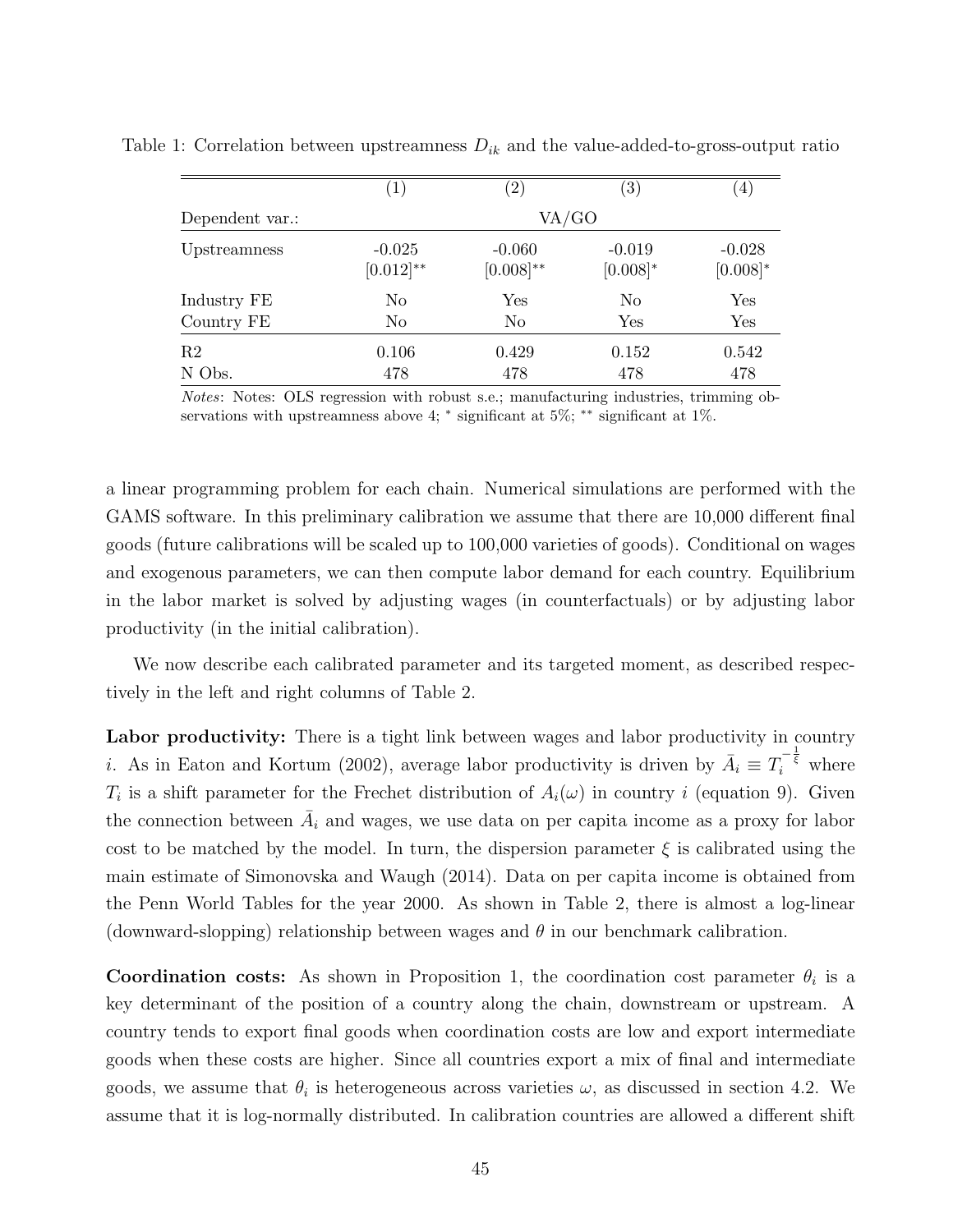parameter  $\bar{\theta}_i$  and a different standard deviation  $\sigma_{i\theta}$ . We use  $D^*$  as the primary moment to calibrate  $\bar{\theta}_i$  and  $\sigma_{i\theta}$  to fit countries' intermediate share in total exports. While the correlation of the values in Table 2 is weak (0.11), the prediction of the model is confirmed: countries that are more upstream have higher average values of  $\bar{\theta}_i$ . Empirically we note than most of the countries in the model have values of DX near the center of the distribution. Only Indonesia and China stand out as countries that are respectively, relatively up- and down-stream.

**Transaction costs:** Another key parameter of the model is  $\gamma_i$ , the cost of transactions between two firms. This cost is assumed to be positive even for transactions that occur within borders. Transaction costs are difficult to estimate in practice, but our model indicates that the grossoutput-to-value-added ratio equals the ratio of coordination and transaction costs parameters  $\theta_i$  $\frac{\theta_i}{\gamma_i}$  and thus can be used to retrieve an estimate of  $\gamma_i$  once we know  $\bar{\theta}_i$  (on average). Results are provided in Table 2. As a credibility check we compare our results to plausible realworld counterparts of the  $\gamma_i$  parameter using the Doing Business Database (World Bank). Reassuringly, we find expected correlations of our calibrated  $\gamma_i$  variables with the costs of enforcing a contract claim (0.84), the time to enforce contracts (0.19), and the recovery rate in insolvency proceedings (-0.44).<sup>35</sup>

We note that Singapore has unusually low transaction costs in the calibration, which is consistent with its high gross output to value added ratio. Singapore's value of  $\bar{\theta}_i$  is also low relatively low. Singapore often appears as a special case in the simulations that follow. In addition to its small size, it is likely that the low values of  $\bar{\theta}_i$  and  $\gamma_i$  are responsible for the sometimes unusual behavior of Singapore in counterfactual analysis.

Trade costs: In addition to transaction costs that are also incurred within borders, crossborder transactions face an additional burden. The nature and size of the extra cost affecting international transactions is the matter of an extensive debate in the trade literature (transport costs, asymmetric information, marketing cost, technical barriers, or cultural differences). There is however a consensus that these costs are large and have large effect on cross-border trade. While distance usually plays a key role in explaining the pattern of international trade (see Disdier and Head, 2008), distance is not as crucial for trade among Asian countries.<sup>36</sup> We therefore assume that cross-border trade costs are uniform across all country pairs in our sample. We fit the trade cost parameter by asking the model to replicate the global ratio of trade to output.

<sup>&</sup>lt;sup>35</sup>We could regress  $\gamma_i$  on each type of transaction cost (contract vs. bankruptcy, etc.) but with only 10 countries this regression would be meaningless.

<sup>36</sup>In a standard gravity equation of trade using the IDE-JETRO data, the coefficient for distance is not significant while the estimate border effect is large and significant, economically and statistically. Of course, this is a small sample of only 10 countries.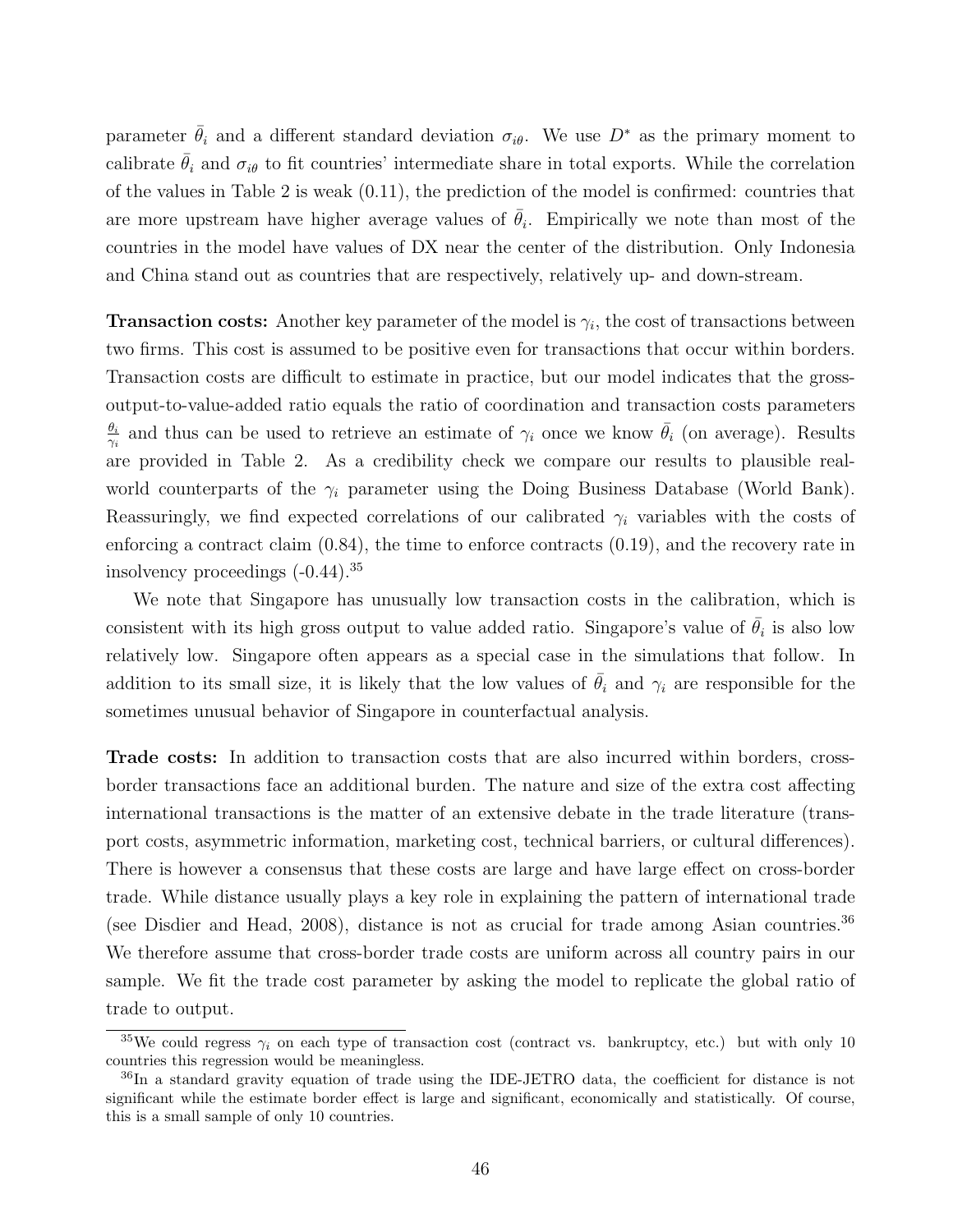Labor supply: Finally, each country is endowed with an exogenous supply of factors. In the benchmark case, we consider only one factor of production: labor. For each country, we choose the labor force  $L_i$  to match aggregate value-added in tradeable goods sectors (i.e. excluding services) divided by the cost of labor (proxied by income per capita in our benchmark simulation).

Simulation results on other moments: Before turning to the counterfactual results we briefly describe the benchmark equilibrium. By construction, our model is able to reproduce key indicators of fragmentation such as the gross-output-to-value-added ratio and values of  $D^*$ . Alternatively, we can examine how the fitted model fares in terms of other indexes such as indexes  $D, N$  and  $N^*$  described above.

Table 3 compares indexes from the model vs. data. In broad terms the magnitudes are consistent with the data, even though they are constructed in very different ways. These indexes from the data are computed at the industry level then averaged across industries. Index N in the benchmark calibration is computed for the most downstream firm in the chain while index D is a weighted average across firms weighted by value-added at each stage (and the same for  $N^*$ ).

Indexes D and N tend to be too high in our calibrated model (too much fragmentation), but they are strongly correlated with their data counterpart (84% correlation for N and 47% correlation for  $D$ ). With the exception of Singapore, the richest and poorest countries tend to be more downstream (lower index  $D$ ) and have a smaller number of embodied stages (index N). With the exception of Singapore, middle-income countries in our sample such as Taiwan and Malaysia end up with the highest indexes D and N both in the calibrated model and the data.

### 5.4 Counterfactual simulations

East-Asian economies have been the setting for tremendous changes over the past decades. Arguably the most significant changes are the increased fragmentation of production, China's opening to international trade and its subsequent rapid economic growth. In our theory these phenomena can certainly be related, as China's opening to trade could have facilitated fragmentation along chains in which it is now involved. Rapid economic growth may be associated with trade-related increases in productivity, but multi-factor productivity growth not specifically related to trade might also have been important. With a calibrated model at hand, we can now examine various counterfactual simulations to study how structural changes would affect economic outcomes such as output, trade, welfare and the fragmentation of production.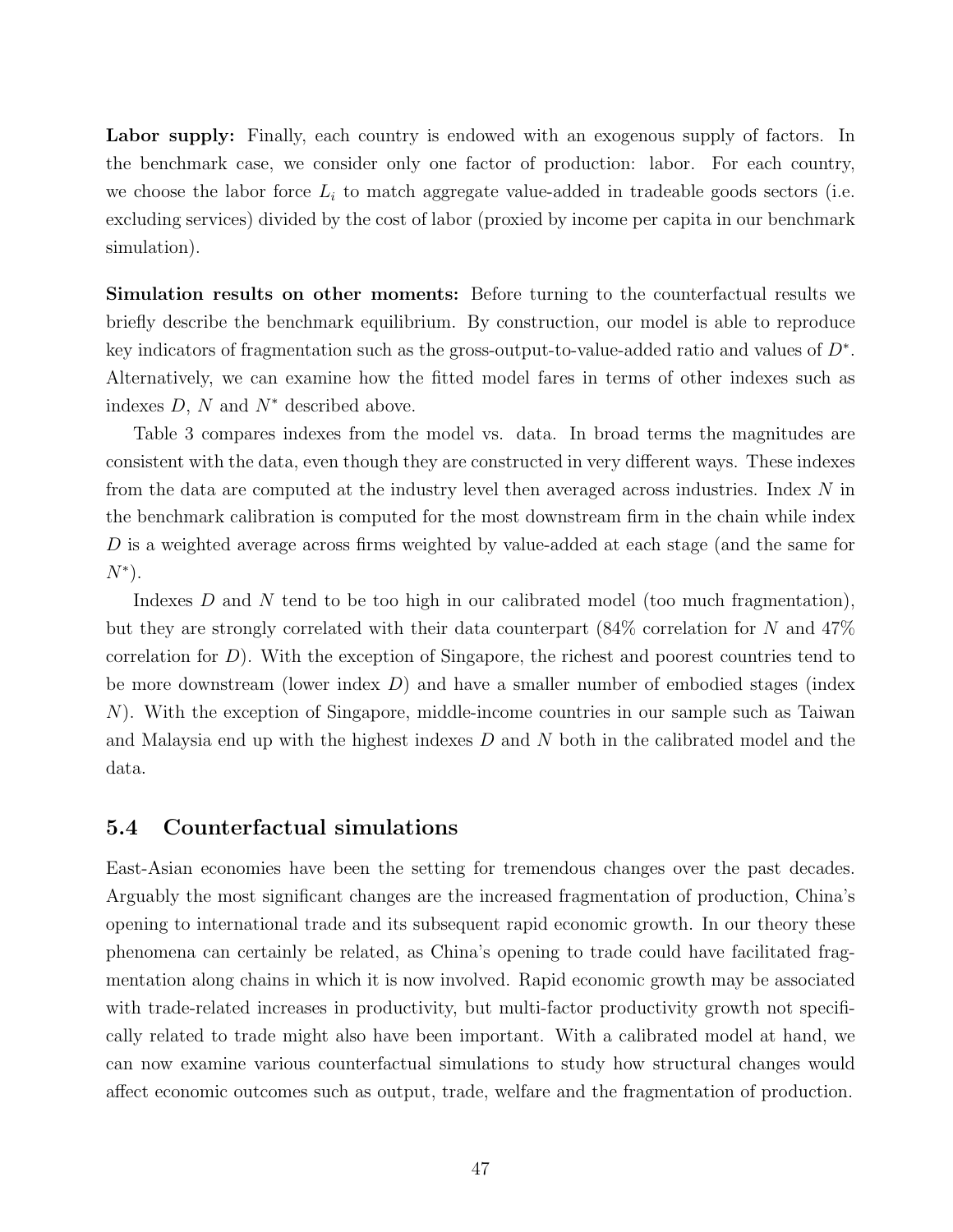| Parameters:                                      |            |         | Moments to match:       |                      |         |
|--------------------------------------------------|------------|---------|-------------------------|----------------------|---------|
| Average $\bar{A}_i = \tilde{T}^{-\frac{1}{\xi}}$ | <b>USA</b> | 1.000   | GDP per capita          | <b>USA</b>           | 35,080  |
| by country                                       | SGP        | 3.132   | (PWT)                   | <b>SGP</b>           | 32,808  |
| (relative to the US)                             | <b>JPN</b> | 1.632   |                         | <b>JPN</b>           | 26,721  |
|                                                  | TWN        | 3.911   |                         | TWN                  | 21,891  |
|                                                  | <b>KOR</b> | 4.025   |                         | <b>KOR</b>           | 17,208  |
|                                                  | <b>MYS</b> | 10.518  |                         | <b>MYS</b>           | 7,917   |
|                                                  | <b>THA</b> | 14.487  |                         | <b>THA</b>           | 5,178   |
|                                                  | <b>IDN</b> | 16.463  |                         | <b>IDN</b>           | 2,549   |
|                                                  | <b>CHN</b> | 23.898  |                         | <b>CHN</b>           | 2,442   |
|                                                  | PHL        | 32.378  |                         | <b>PHL</b>           | 2,210   |
| Labor supply                                     | <b>USA</b> | 53,551  | Total value-added       | <b>USA</b>           | 1,878.6 |
| in tradeable goods                               | <b>JPN</b> | 41,665  | in tradeable goods      | <b>JPN</b>           | 1,113.3 |
| $(x1000 \text{ workers})$                        | SGP        | 735     | $(in$ \$M $)$           | <b>SGP</b>           | 24.1    |
|                                                  | TWN        | 3,889   |                         | TWN                  | 85.1    |
|                                                  | <b>KOR</b> | 10,491  |                         | <b>KOR</b>           | 180.5   |
|                                                  | <b>MYS</b> | 5,637   |                         | <b>MYS</b>           | 44.6    |
|                                                  | <b>THA</b> | 10,410  |                         | <b>THA</b>           | 53.9    |
|                                                  | <b>IDN</b> | 36,585  |                         | <b>IDN</b>           | 93.3    |
|                                                  | <b>CHN</b> | 266,707 |                         | <b>CHN</b>           | 651.3   |
|                                                  | PHL        | 13,618  |                         | PHL                  | 30.1    |
| Average coordination costs $\theta_i$            | <b>USA</b> | 1.154   | DX Index                | <b>USA</b>           | 2.555   |
| by country                                       | SGP        | 0.525   | (Export weighted)       | $\operatorname{SGP}$ | 2.659   |
|                                                  | <b>JPN</b> | 1.029   |                         | <b>JPN</b>           | 2.375   |
|                                                  | <b>TWN</b> | 0.626   |                         | TWN                  | 2.613   |
|                                                  | <b>KOR</b> | 0.744   |                         | <b>KOR</b>           | 2.637   |
|                                                  | <b>MYS</b> | 0.619   |                         | <b>MYS</b>           | 2.590   |
|                                                  | <b>THA</b> | 0.640   |                         | <b>THA</b>           | 2.360   |
|                                                  | <b>IDN</b> | 1.068   |                         | <b>IDN</b>           | 3.002   |
|                                                  | <b>CHN</b> | 0.804   |                         | <b>CHN</b>           | 1.973   |
|                                                  | PHL        | 0.651   |                         | PHL                  | 2.508   |
| Transaction costs $\gamma_i$                     | <b>USA</b> | 0.471   | aggregate GO / VA ratio | <b>USA</b>           | 2.666   |
| by country                                       | <b>SGP</b> | 0.250   |                         | <b>SGP</b>           | 4.676   |
|                                                  | JPN        | 0.428   |                         | <b>JPN</b>           | 2.773   |
|                                                  | <b>TWN</b> | 0.284   |                         | TWN                  | 3.951   |
|                                                  | <b>KOR</b> | 0.340   |                         | <b>KOR</b>           | 3.359   |
|                                                  | <b>THA</b> | 0.311   |                         | <b>THA</b>           | 3.452   |
|                                                  | <b>MYS</b> | 0.348   |                         | <b>MYS</b>           | 3.101   |
|                                                  | <b>IDN</b> | 0.672   |                         | <b>IDN</b>           | 2.035   |
|                                                  | <b>CHN</b> | 0.342   |                         | <b>CHN</b>           | 3.110   |
|                                                  | PHL        | 0.401   |                         | PHL                  | 2.629   |
| Simple average border cost                       | All        | $25\%$  | Trade/output ratio      | All                  | $40\%$  |

Table 2: Parameter choice and moments to match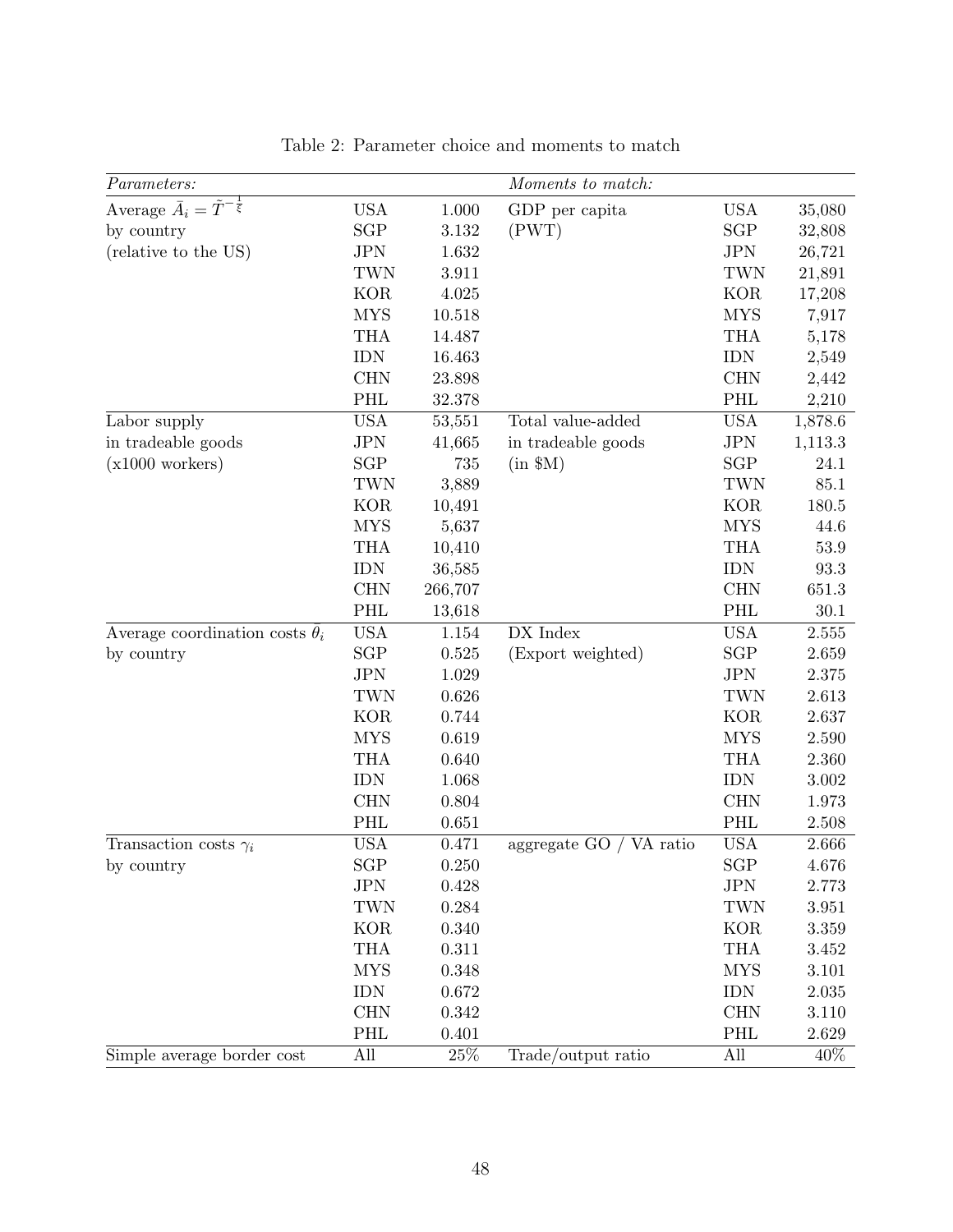| Index      | D         |       | $D^*$ |       | N     |       | $N^*$ |       | M share |       |
|------------|-----------|-------|-------|-------|-------|-------|-------|-------|---------|-------|
|            | Data      | Model | Data  | Model | Data  | Model | Data  | Model | Data    | Model |
| <b>USA</b> | 2.252     | 2.706 | 0.208 | 0.171 | 2.422 | 2.835 | 0.316 | 0.111 | 0.657   | 0.393 |
| <b>SGP</b> | 2.558     | 4.112 | 1.062 | 0.274 | 2.656 | 4.170 | 0.535 | 0.225 | 0.672   | 0.263 |
| <b>JPN</b> | 2.370     | 2.699 | 0.278 | 0.187 | 2.364 | 2.931 | 0.182 | 0.166 | 0.558   | 0.325 |
| <b>TWN</b> | 2.567     | 3.652 | 0.699 | 0.276 | 2.542 | 3.837 | 0.423 | 0.246 | 0.644   | 0.294 |
| <b>KOR</b> | 2.537     | 3.159 | 0.503 | 0.286 | 2.536 | 3.374 | 0.358 | 0.246 | 0.632   | 0.323 |
| <b>MYS</b> | 2.755     | 3.305 | 0.912 | 0.320 | 2.515 | 3.521 | 0.501 | 0.261 | 0.704   | 0.316 |
| <b>THA</b> | 2.373     | 2.823 | 0.591 | 0.282 | 2.443 | 3.122 | 0.400 | 0.265 | 0.593   | 0.275 |
| <b>IDN</b> | 2.509     | 2.997 | 0.521 | 0.592 | 2.109 | 2.379 | 0.244 | 0.174 | 0.823   | 0.499 |
| <b>CHN</b> | 2.707     | 2.746 | 0.278 | 0.139 | 2.620 | 3.205 | 0.183 | 0.234 | 0.472   | 0.205 |
| PHL        | 2.006     | 2.718 | 0.483 | 0.363 | 2.216 | 2.864 | 0.307 | 0.260 | 0.677   | 0.331 |
| Correl.    | with data | 0.469 |       | 0.305 |       | 0.844 |       | 0.441 |         | 0.801 |

Table 3: Fragmentation indexes: model vs. data

We see at least four experiments that would provide interesting insight into the reorganization of supply chains in Asia:

- Counterfactual 1): Reduction in trade costs. Trade costs have fallen significantly over the past decades and their reduction is cited as the most likely source of the increased fragmentation of production, especially in Asia. Trade costs may decline even further in the near future, as there is still room to improve trade agreements, especially on a multi-lateral basis (Baldwin, 2008). We model this structural change by a 10% reduction in cross-border trade costs.
- Counterfactual 2): Arguably the most dramatic change in the Asian economy over the past two decades has been the very high rates of growth in the Chinese economy, along with its opening to trade. With GDP growth rates reaching 10%, the Chinese economy is inducing very large changes in how production in Asia is organized. To examine the role of China in the light of our model, we shock the productivity parameter there. We first simulate a 10% productivity increase in China. Formally, this corresponds to a  $10\%$ increase in  $T_{CHN}^{\bar{\xi}}$ .
- Counterfactual 3): We simulate a reduction in the transaction costs  $\gamma_{CHN}$  for China. This scenario could be used to understand growing transparency in contractual disputes, for example. Reduced transaction costs should encourage relatively more domestic outsourcing in China, and raise the share of domestic value added in production/exports.<sup>37</sup>

<sup>&</sup>lt;sup>37</sup>Kee and Tang (2013) and Li and Liu (2014) provide evidence that the share of domestic value added in Chinese exports has been growing over time.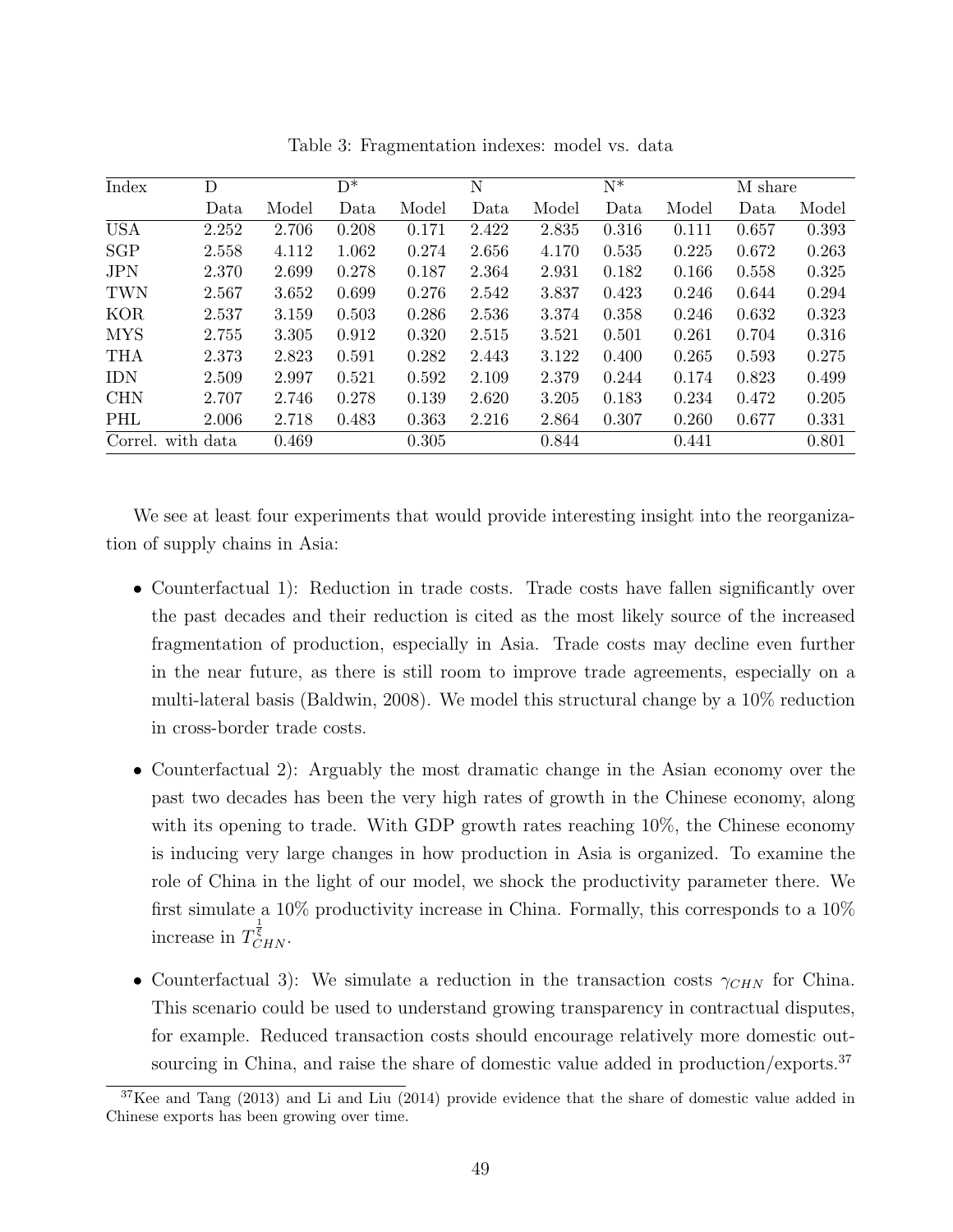#### 5.4.1 Reduction in trade costs

Our first scenario is a 10% reduction in international trade costs  $\tau$ . These results are reported in Table 4. In addition to the statistics already introduced we report the intermediate share of exports "M share." The distribution of welfare gains across countries (column 2) suggests that countries with larger economies benefit least. This likely reflects the fact that these larger economies are less exposed to changes in international trade costs. The general increase in  $D^*$  and  $N^*$  is consistent with more international fragmentation. On average, the reduction in international trade costs means that production crosses more borders, both upstream of countries production  $N^*$  and downstream of it  $D^*$ . Greater international fragmentation can also be seen in the rising VAX ratio. Interestingly, a falling intermediate share of trade (everywhere but Singapore) indicates that final goods trade is more sensitive than intermediate goods trade. A consequence is that countries tend to move downstream as trade costs decrease, as reflected in the negative change in export-weighted upstreamness,  $DX$ <sup>38</sup>

| $(10 \times \text{change})$ | Welfare | $rac{1}{\epsilon} \log \pi_{ii}^F$ | DX       | $D^*$    | D        | $\mathrm{N}^*$ | N        | M share  | VAX      |
|-----------------------------|---------|------------------------------------|----------|----------|----------|----------------|----------|----------|----------|
| <b>USA</b>                  | 0.080   | 0.080                              | $-0.304$ | 0.066    | $-0.062$ | 0.036          | $-0.043$ | $-0.077$ | $-0.088$ |
| SGP                         | 0.241   | 0.261                              | 0.221    | 0.143    | $-0.285$ | 0.076          | $-0.452$ | 0.091    | $-0.135$ |
| <b>JPN</b>                  | 0.124   | 0.104                              | $-0.362$ | 0.055    | $-0.116$ | 0.048          | $-0.049$ | $-0.076$ | $-0.087$ |
| <b>TWN</b>                  | 0.228   | 0.281                              | $-0.356$ | 0.053    | $-0.110$ | 0.018          | $-0.023$ | $-0.053$ | $-0.111$ |
| <b>KOR</b>                  | 0.203   | 0.211                              | $-0.541$ | 0.043    | $-0.178$ | 0.056          | $-0.178$ | $-0.091$ | $-0.112$ |
| <b>MYS</b>                  | 0.246   | 0.300                              | $-0.445$ | 0.052    | $-0.064$ | 0.034          | 0.006    | $-0.061$ | $-0.113$ |
| <b>THA</b>                  | 0.248   | 0.255                              | $-0.564$ | $-0.001$ | $-0.156$ | 0.078          | $-0.036$ | $-0.121$ | $-0.144$ |
| <b>IDN</b>                  | 0.256   | 0.236                              | $-0.279$ | 0.093    | 0.060    | 0.049          | $-0.047$ | $-0.083$ | $-0.075$ |
| <b>CHN</b>                  | 0.146   | 0.132                              | $-0.264$ | 0.047    | $-0.113$ | 0.052          | 0.138    | $-0.039$ | $-0.098$ |
| PHL                         | 0.242   | 0.254                              | $-0.306$ | 0.083    | $-0.059$ | 0.052          | $-0.054$ | $-0.038$ | $-0.117$ |

Table 4: Counterfactual 1): 10% decrease in border trade costs

#### 5.4.2 Increasing productivity in China

Table 5 reports results from a 10% shock to productivity in China,  $T_{CHN}^{\frac{1}{\xi}}$ . This is a uniform shock that improves productivity at all points in the chain. Our interest is in seeing how such shocks affect China's relative position in chains, and the degree to which such shocks spill over into other countries.

The welfare changes reported in column 2 suggest that the vast majority of the welfare gains

 $38$ This overall decrease in upstreamness is consistent with the changes described in Fally (2012).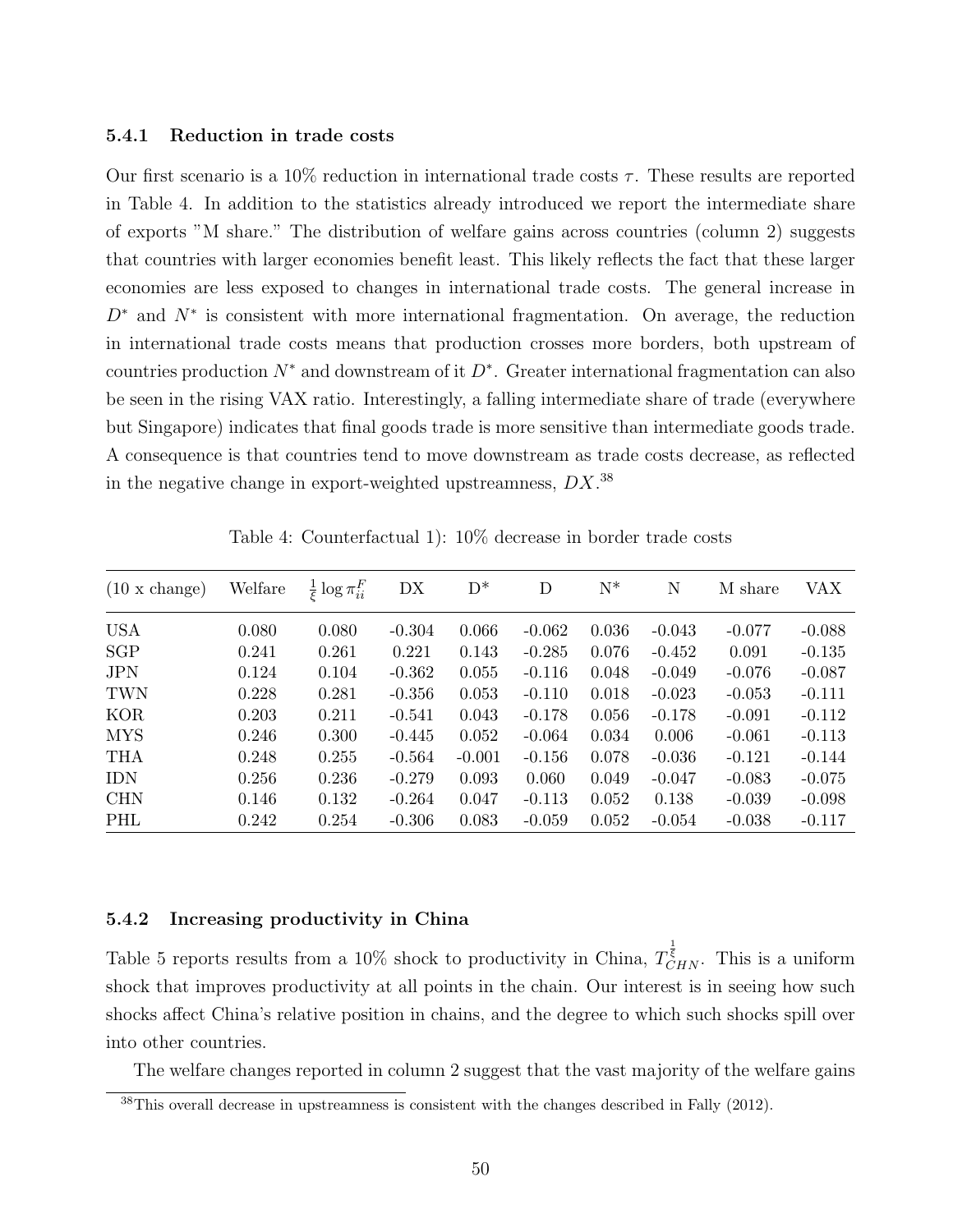accrue to China, which sees a nearly 10% increase in welfare from a 10% productivity shock. The gains elsewhere are limited, and reasonably similar across countries. The most notable changes have to do with changes in relative position in supply chains. Changes in China's  $DX$ , D and  $D^*$  indices indicate that the technology shock moves Chinese production significantly closer to final demand, while the other countries move upstream. It seems that the productivity shock favors the varieties in which China has a low value of  $\theta$  relatively more. China's move upstream can also be seen in columns 8 (M share), which shows a reduction in the intermediate share of China's exports.

| $(10 \times \text{change})$ | Welfare | $\frac{1}{5} \log \pi_{ii}^F$ | DX       | $D^*$    | D        | $N^*$    | N        | M share  | VAX      |
|-----------------------------|---------|-------------------------------|----------|----------|----------|----------|----------|----------|----------|
| <b>CHN</b>                  | 0.975   | $-0.057$                      | $-0.377$ | $-0.078$ | $-0.221$ | $-0.013$ | $-1.165$ | $-0.063$ | 0.010    |
| <b>USA</b>                  | 0.016   | 0.014                         | 0.127    | 0.035    | 0.050    | 0.003    | $-0.812$ | 0.029    | 0.002    |
| SGP                         | 0.001   | 0.027                         | 0.430    | 0.067    | 0.554    | $-0.020$ | $-1.097$ | 0.076    | 0.019    |
| <b>JPN</b>                  | 0.017   | 0.016                         | 0.205    | 0.038    | 0.084    | 0.005    | $-1.089$ | 0.048    | $-0.001$ |
| <b>TWN</b>                  | 0.019   | 0.031                         | 0.243    | 0.050    | 0.110    | $-0.006$ | $-0.932$ | 0.047    | 0.001    |
| <b>KOR</b>                  | 0.009   | 0.024                         | 0.285    | 0.052    | 0.205    | $-0.007$ | $-1.346$ | 0.049    | 0.003    |
| <b>MYS</b>                  | 0.022   | 0.046                         | 0.110    | 0.030    | 0.148    | $-0.012$ | $-1.503$ | 0.017    | $-0.001$ |
| <b>THA</b>                  | 0.001   | 0.018                         | 0.231    | 0.045    | 0.239    | $-0.011$ | $-1.624$ | 0.043    | 0.014    |
| <b>IDN</b>                  | 0.017   | 0.020                         | 0.364    | 0.107    | 0.334    | $-0.022$ | $-0.985$ | 0.085    | 0.024    |
| PHL                         | 0.017   | 0.028                         | 0.163    | 0.053    | 0.195    | $-0.027$ | $-1.584$ | 0.047    | 0.014    |

Table 5: Counterfactual 2): 10% increase in productivity in China

#### 5.4.3 Reduced transaction costs in China

The welfare effects of a 10% reduction in transaction costs in China are similar to those that were calculated for the Chinese productivity shock. Welfare rises by almost 10%. The welfare gains of the countries outside of China are, however, somewhat larger than in the case of eth Chinese productivity shock. The shock to internal transaction costs moves China's production moves upstream, as indicated by the movements in  $D^*$ , D and  $N^*$ . The increase in N reflects greater fragmentation of production within China. While China moves upstream the impact on the other countries is somewhat mixed. The change in China's relative position is offset by the fact that falling Chinese transaction costs lead to greater overall fragmentation. In broad terms a move upstream by China is consistent with the evidence presented in Kee and Tang (2013), who find that Chinese exporters have been shifting their purchases of inputs foreign to domestic sources.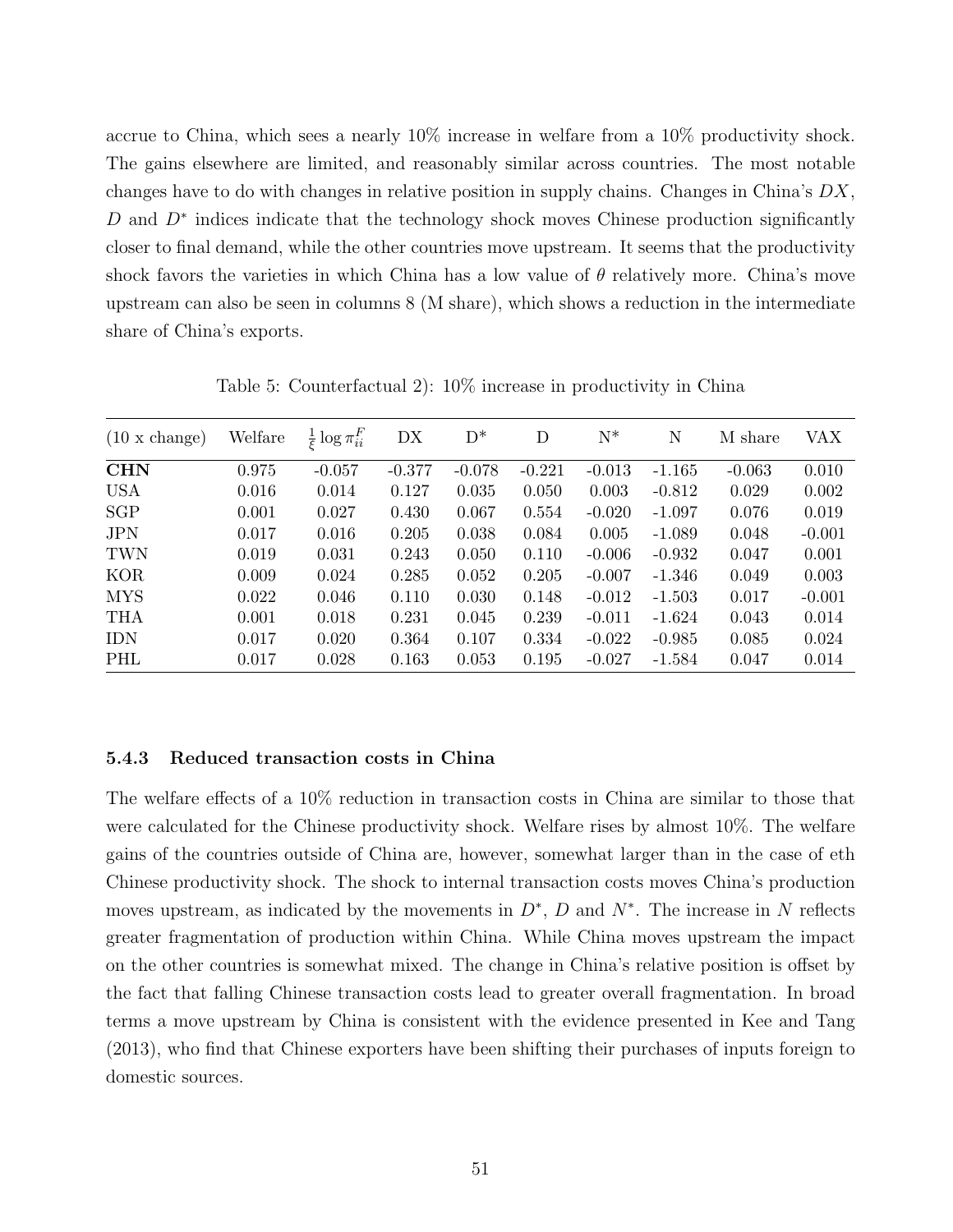| $(10 \times \text{change})$ | Welfare | DX       | $D^*$    | D        | $N^*$    | N        | M share  | VAX      |
|-----------------------------|---------|----------|----------|----------|----------|----------|----------|----------|
| <b>CHN</b>                  | 0.953   | 1.661    | 0.042    | 4.513    | $-0.082$ | 3.876    | 0.149    | 0.142    |
| <b>USA</b>                  | 0.031   | 0.301    | 0.022    | 0.116    | 0.024    | 0.183    | 0.012    | 0.015    |
| <b>SGP</b>                  | 0.025   | $-0.003$ | 0.014    | $-0.169$ | 0.027    | $-0.498$ | 0.010    | $-0.011$ |
| <b>JPN</b>                  | 0.029   | 0.251    | 0.023    | 0.106    | 0.029    | 0.173    | 0.016    | 0.002    |
| <b>TWN</b>                  | 0.031   | 0.197    | 0.014    | 0.048    | 0.013    | 0.095    | 0.016    | 0.001    |
| <b>KOR</b>                  | 0.035   | 0.282    | 0.037    | 0.269    | 0.016    | 0.194    | 0.032    | 0.003    |
| <b>MYS</b>                  | 0.025   | 0.182    | $-0.001$ | 0.228    | $-0.007$ | 0.080    | 0.006    | 0.017    |
| <b>THA</b>                  | 0.031   | $-0.032$ | $-0.017$ | $-0.001$ | 0.024    | 0.031    | $-0.024$ | $-0.010$ |
| <b>IDN</b>                  | 0.035   | 0.429    | 0.038    | 0.440    | 0.003    | 0.122    | 0.033    | 0.014    |
| PHL                         | 0.030   | 0.376    | 0.055    | 0.396    | $-0.024$ | 0.130    | 0.064    | 0.043    |

Table 6: Counterfactual 3):  $10\%$  decrease in Chinese transaction costs  $\gamma_i$ 

## 6 Concluding remarks

Recent empirical work has documented sizable differences in supply chain length. In this paper we attempt to explain such variation in an integrated framework that links the internalization decisions of firms within a supply chain to the organization of the chain across countries. We develop a continuous firm representation of the optimal organization of a multi-country supply chain, with an endogenous allocation of tasks across firms and countries. We derive formal and intuitive representations of the gains from fragmentation within a chain and relate these to the implicit price of tasks and the price of the final good.

In this Coasian setting, we show that the same parameters that shape the boundaries of firms also determine comparative advantage within international supply chains. Conditional on participation in a supply chain, the lower a country's coordination costs the more downstream it will be. Low within-firm coordination costs also imply an ability to host larger firms. By contrast, countries with high levels of the transaction costs will tend to participate downstream because their disadvantages can only be offset in chains for which they have low within-firmcoordination costs and larger firms.

In order to link the model to the prominent literature on the welfare gains of trade we use a conventional Ricardian framework to produce a general equilibrium model with multiple chains, with exogenous productivity shocks across chains. We derive implications for trade elasticities and welfare, relative to standard theoretical benchmarks (Arkolakis et al 2012). Among a number of theoretical results we show that the elasticity of final goods trade to trade costs is larger in the presence of fragmentation. Relative to Arkolakis (2012) formula without fragmentation, we show that welfare effects are smaller for upstream countries and larger for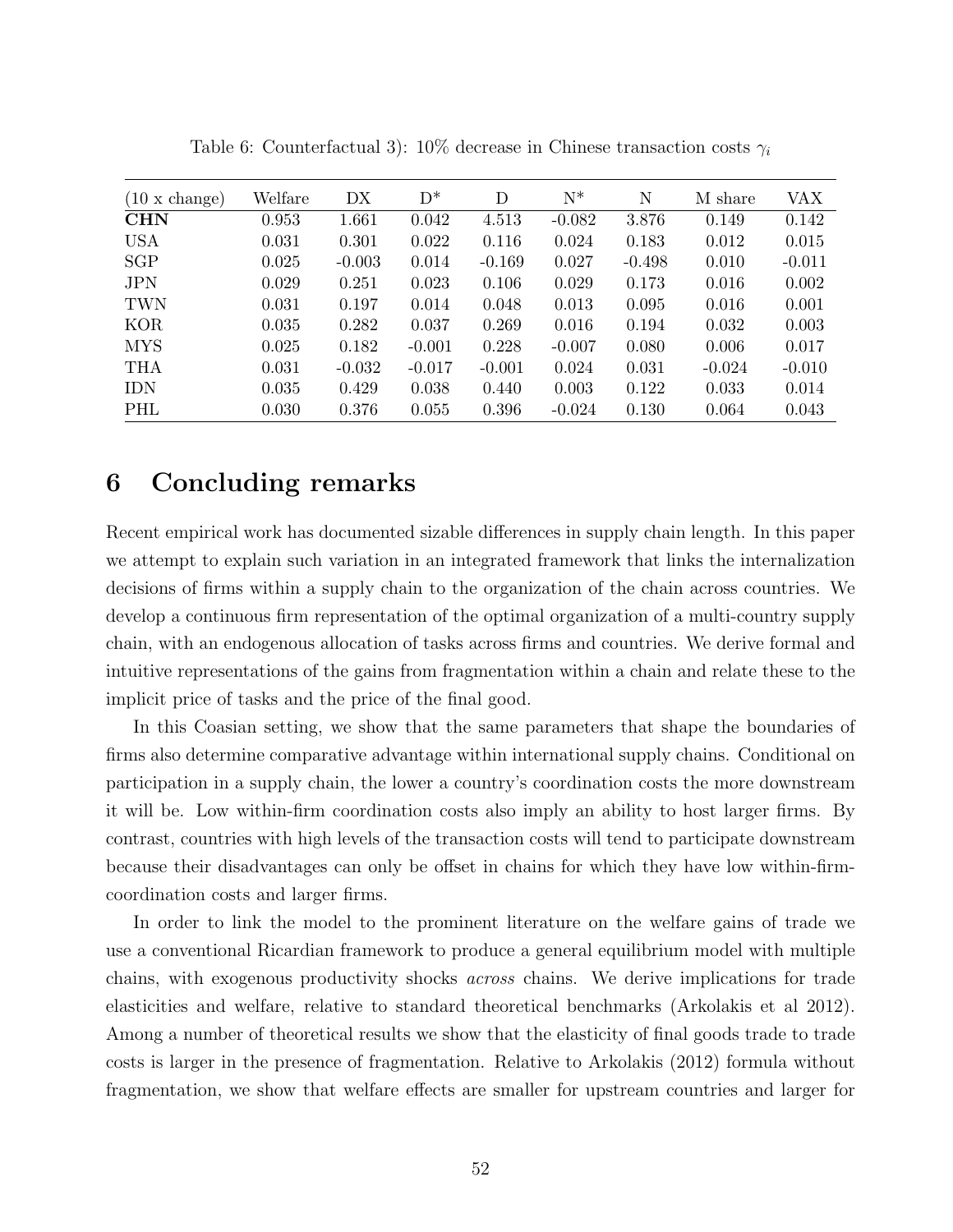downstream countries in the presence of fragmentation.

To illustrate the quantitative implications of the model we conduct a calibration exercise with counterfactual exercises. In our model, the Coasian structural parameters determine the gross-output-to-value added ratio, a fact that facilitates calibration. We shock international trade costs and find numerical evidence that is consistent with our theoretical results. Shocks to Chinese productivity and to the coordination cost parameter in China have similar implications. Both cause Chinese production activity to move downstream.

In order to better tie the model to the available data we plan to improve and extend the calibration exercise in a subsequent version of the paper. An explicit representation of assembly activities as distinct from activities up the chain would help us better formalize the participation of China in the quantitative framework. Incorporating multiple industries will allow us to better exploit the detail available in the IDE-JETRO tables. These and other extensions are feasible and we expect to incorporate them in a subsequent version of the paper.

## References

- Antràs, Pol and Davin Chor, "Organizing the global value chain," *Econometrica*, 2013, 81 (6), 2127–2204.
- $\ldots$ , Thibault Fally, and Russell Hillberry, "Measuring the Upstreamness of Production and Trade Flows," American Economic Review Papers and Proceedings, 2012, 102 (3), 412– 416.
- , Teresa C Fort, and Felix Tintelnot, "The Margins of Global Sourcing: Theory and Evidence from US Firms," Working paper, 2014.
- Arkolakis, Costas, Arnaud Costinot, and Andres Rodriguez-Clare, "New Trade Models, Same Old Gains?," American Economic Review, 2012, 102 (1), 94–130.
- Baldwin, Richard, "Global supply chains: Why they emerged, why they matter, and where they are going," August 2012, (9103).
- and Anthony Venables, "Relocating the Value Chain: Offshoring and Agglomeration in the Global Economy," NBER Working Papers, 2010, 1661.
- and Javier Lopez-Gonzalez, "Supply-chain Trade: A portrait of global patterns and several testable hypotheses," Working Paper, December 2012, pp. 1–57.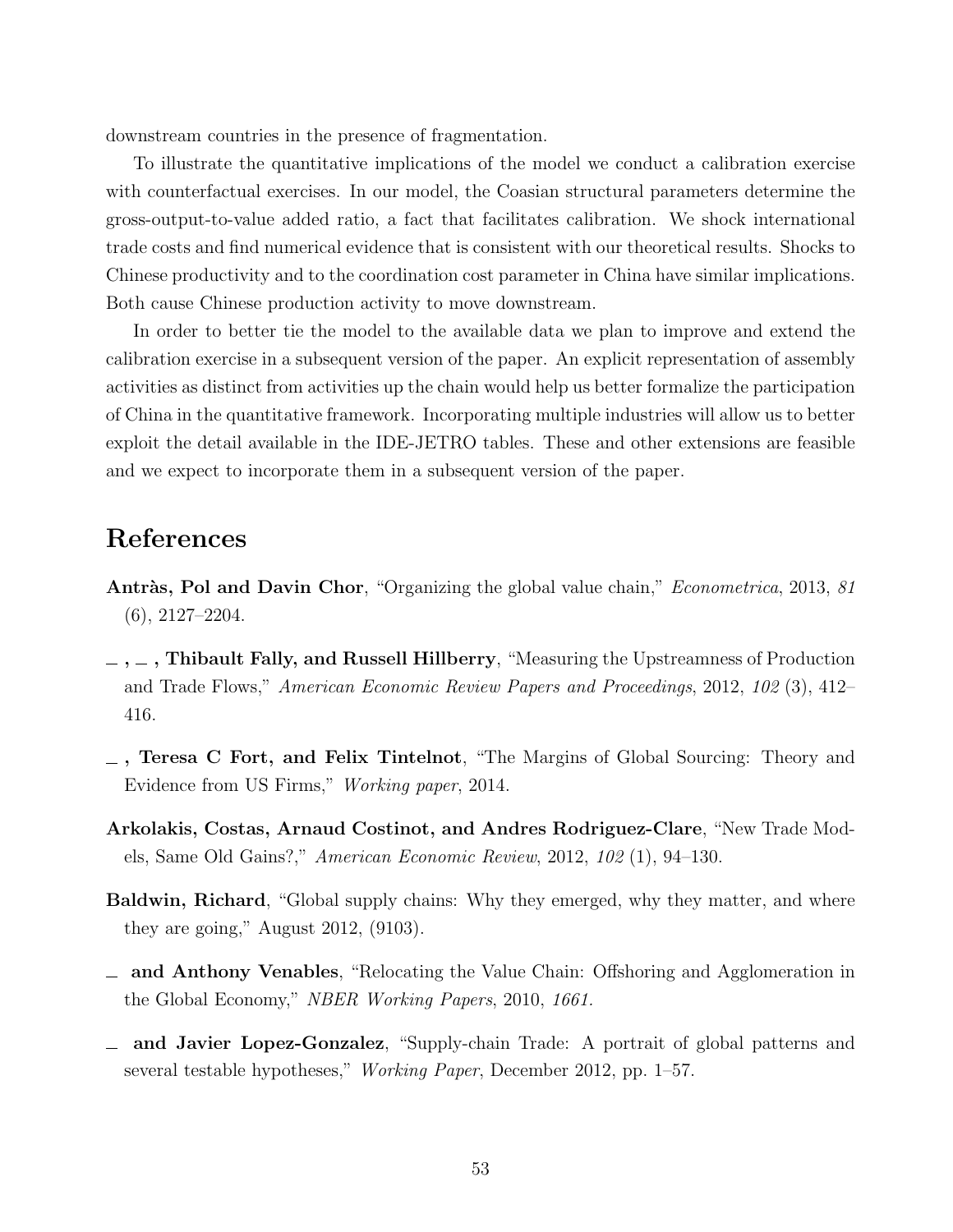- Baldwin, Richard E., "Managing The Noodle Bowl: The Fragility Of East Asian Regionalism," The Singapore Economic Review (SER), 2008, 53 (03), 449–478.
- Bernard, Andrew B, Andreas Moxnes, and Karen Helene Ulltveit-Moe, "Two-Sided Heterogeneity and Trade," NBER Working Paper no. 20136, 2014.
- Chaney, Thomas and Ralph Ossa, "Market size, division of labor, and firm productivity," Journal of International Economics, 2013, 90 (1), 177–180.
- Coase, Ronald H., "The Nature of the Firm," Economica, 1937, 4 (16), 386–405.
- Costinot, Arnaud, "An Elementary Theory of Comparative Advantage," Econometrica, 2009, 77 (4), 1165–1192.
- and Andres Rodriguez-Clare, "Trade Theory with Numbers: Quantifying the Consequences of Globalization," Handbook of International Economics, 2014, 4, 197.
- $\overline{\phantom{a}}$ , Jonathan Vogel, and Su Wang, "An Elementary Theory of Global Supply Chains," NBER working paper no. 16936, 2011.
- Disdier, Anne-Celia and Keith Head, "The Puzzling Persistence of the Distance Effect on Bilateral Trade," The Review of Economics and Statistics, 2008, 90 (1), 37–48.
- Dornbusch, Rudiger, Stanley Fischer, and Paul Anthony Samuelson, "Comparative advantage, trade, and payments in a Ricardian model with a continuum of goods," The American Economic Review, 1977, pp. 823–839.
- Eaton, Jonathan and Samuel Kortum, "Technology, Geography, and Trade," Econometrica, 2002, 70, 1741–1780.
- Fally, Thibault, "Production Staging: Measurement and Evidence," Working paper, 2012.
- Hillberry, Russell and David Hummels, "Explaining home bias in consumption: The role of intermediate input trade," NBER working paper no. 9020, 2002, pp. 1–33.
- Hummels, David, Jun Ishii, and Kei-Mu Yi, "The nature and growth of vertical specialization in world trade," *Journal of international Economics*, 2001,  $54$  (1), 75–96.
- Johnson, Robert and Andreas Moxnes, "Technology, Trade Costs, and the Pattern of Trade with Multi-Stage Production," Working Paper, 2013.
- and Guillermo Noguera, "Accounting for intermediates: Production sharing and trade in value added," Journal of International Economics, 2012, 86 (2), 224–236.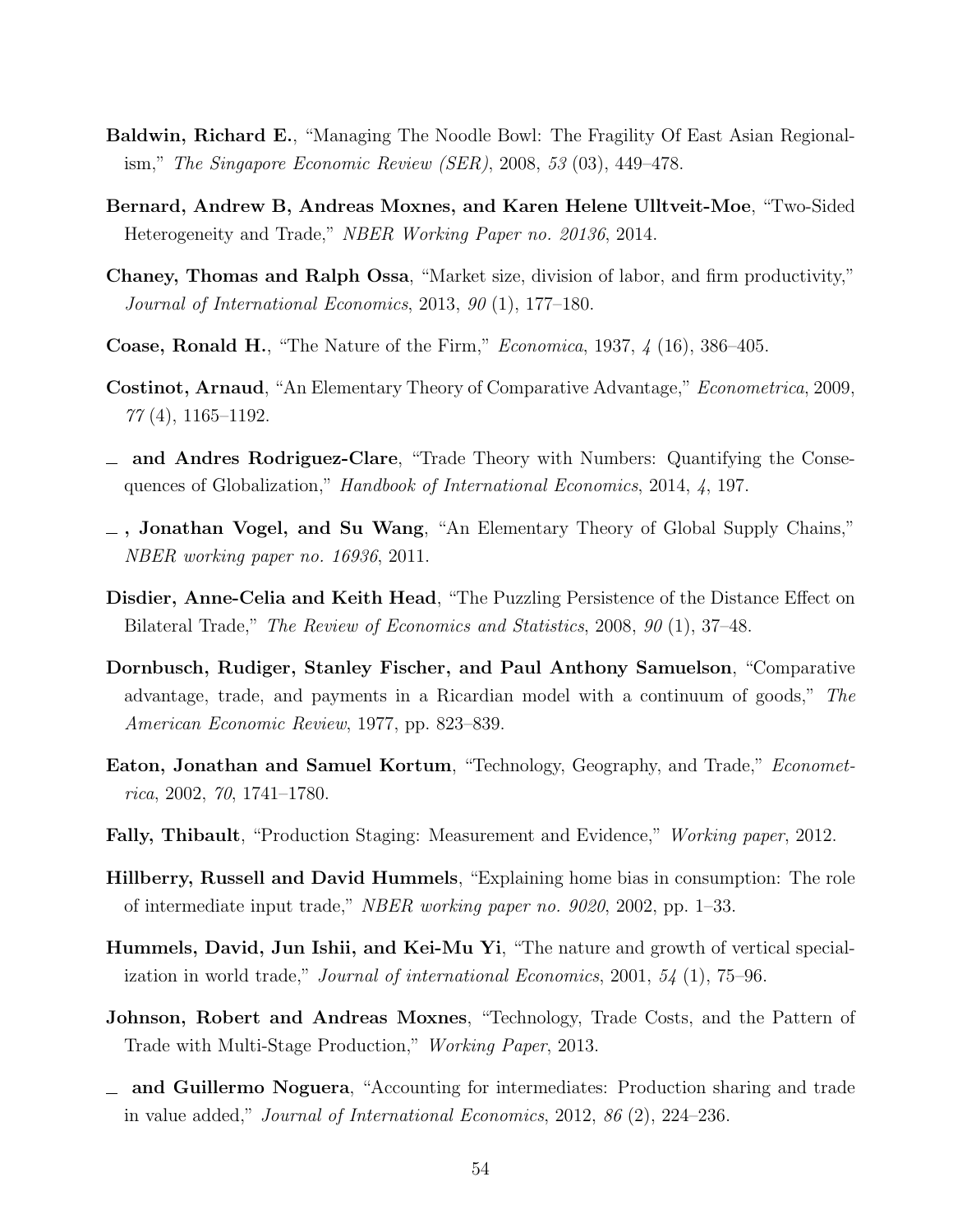- **Johnson, Robert C.**, "Five Facts about Value-Added Exports and Implications for Macroeconomics and Trade Research," Journal of Economic Perspectives, 2014, 28 (2), 119–42.
- Johnson, Robert C and Guillermo Noguera, "Proximity and production fragmentation," The American Economic Review, 2012, 102 (3), 407–411.
- $\Delta$  and  $\Delta$ , "Fragmentation and trade in value added over four decades," Working paper, 2013.
- Kee, Hiau Looi and Heiwai Tang, "Domestic Value Added in Chinese Exports: Firm-level Evidence," Working Paper, 2013.
- Kikuchi, Tomoo, Kazuo Nishimura, and John Stachurski, "Transaction Costs, Span of Control and Competitive Equilibrium," Working Paper, 2014.
- Koopman, Robert, Zhi Wang, and Shang-Jin Wei, "How much of Chinese exports is really made in China? Assessing domestic value-added when processing trade is pervasive," Working Paper, 2010.
- Kraemer, Kenneth L., Greg Linden, and Jason Dedrick, "Who Captures Value in the Apple iPad and iPhone?," Working paper, 2011.
- Kremer, Michael, "The O-Ring Theory of Economic Development," The Quarterly Journal of Economics, 1993, 108 (3), 551–75.
- Krugman, Paul and Anthony J Venables, "Integration, specialization, and adjustment," European Economic Review, 1996, 40 (3), 959–967.
- Li, Ben G. and Yibei Liu, "Moving up the value chain," *Boston College Working Paper*, 2014.
- Melitz, Marc J. and Stephen J. Redding, "Missing Gains from Trade?," American Economic Review, 2014, 104 (5), 317–21.
- Puzello, Laura, "A proportionality assumption and measurement biases in the factor content of trade," Journal of International Economics, 2012, 87 (1), 105–111.
- Simonovska, Ina and Michael E Waugh, "The elasticity of trade: Estimates and evidence," Journal of International Economics, 2014, 92 (1), 34–50.
- Yi, Kei-Mu, "Can vertical specialization explain the growth of world trade?," *Journal of* Political Economy, 2003, 111 (1), 52–102.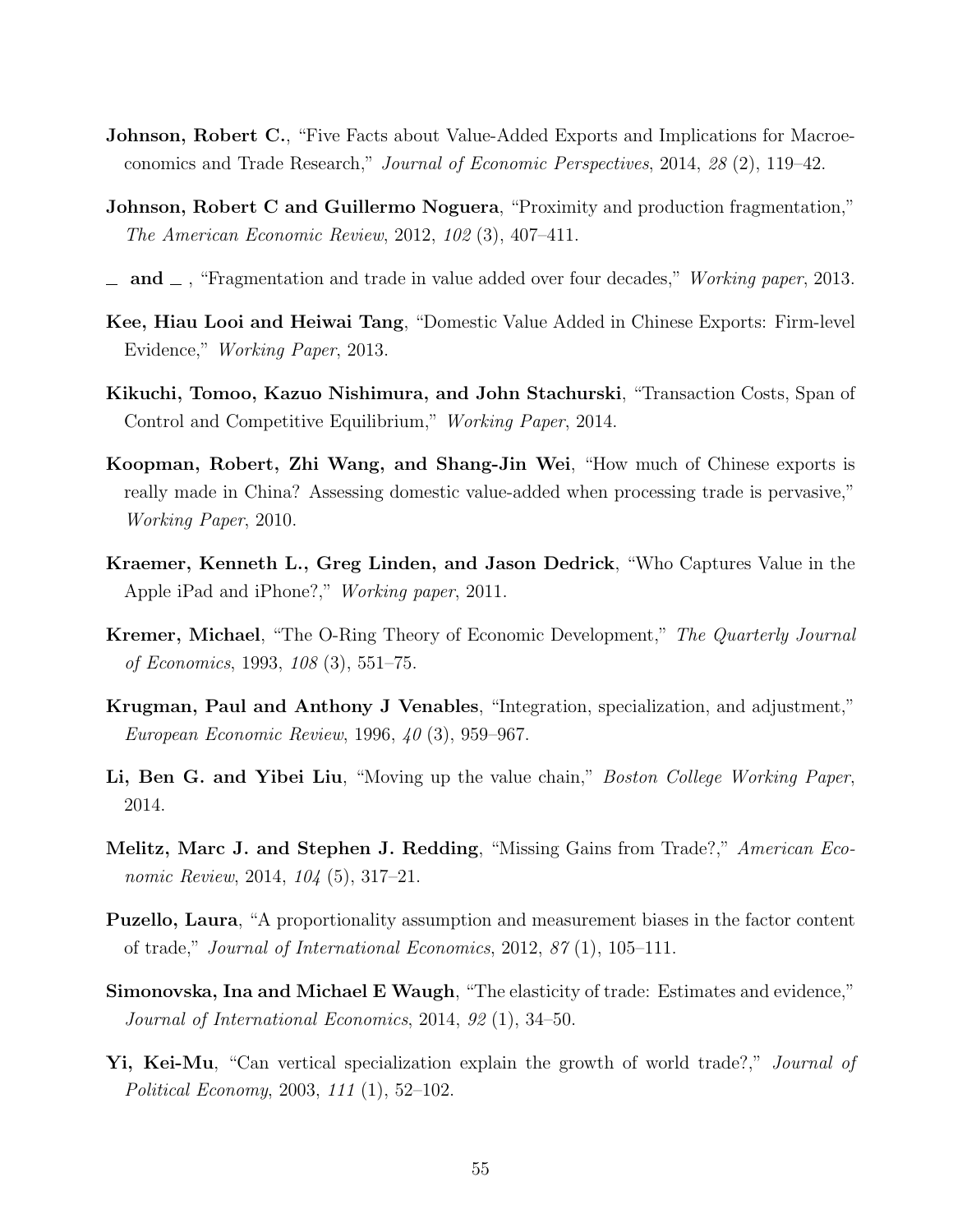$\_$ , "Can Multistage Production Explain the Home Bias in Trade?," American Economic Review, 2010, 100 (1), 364–93.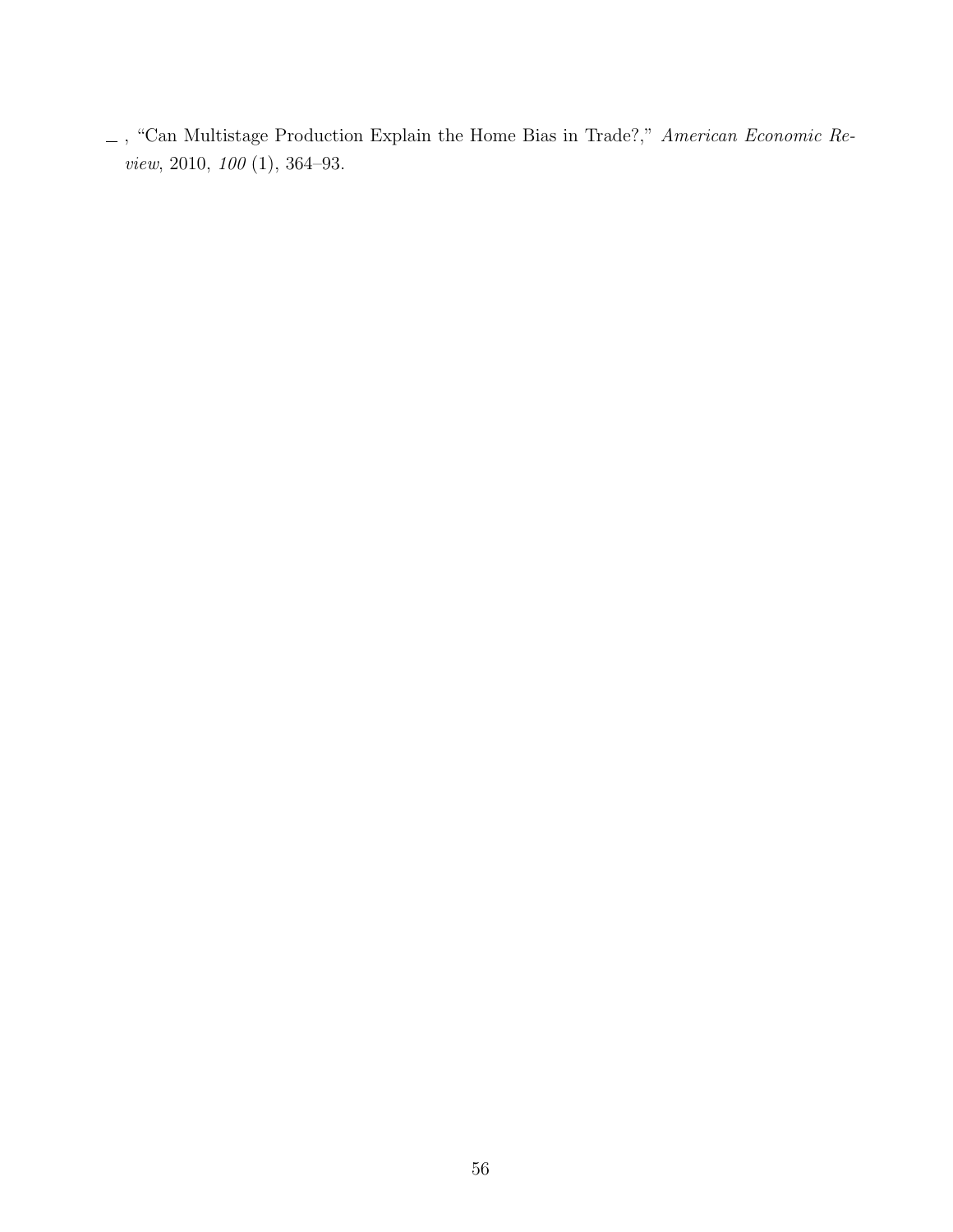## Mathematical Appendix

### Proofs for Section 3.1: within-country fragmentation

FOCs: The first-order conditions of this planning program correspond to equations (13) and (14):

For 
$$
s_{fi}
$$
:  $e^{\gamma_i f} w_i c_i'(s_{if}) = \lambda_i$   
For  $F_i$ :  $e^{\gamma_i F_i} w_i c_i(s_{i,F_i}) + e^{\gamma_i F_i} P_i^M \gamma_i = s_{i,F_i} \lambda_i$ 

Using our parameterization of the cost function, the first-order condition for  $s_{if}$  can be rewritten:

$$
e^{\gamma_i f} a_i w_i s_{if}^{\theta_i} = \lambda_i
$$

which yields:

$$
s_{if} = \left(\frac{\lambda_i}{a_i w_i}\right)^{\frac{1}{\theta_i}} e^{-\frac{\gamma_i f}{\theta_i}}
$$

By combining the first-order condition in  $F_i$  and the first-order condition in  $s_{fi}$ , we obtain:

$$
e^{\gamma_i F_i}a_i w_i \frac{s_{i,F_i}^{\theta_i+1}}{\theta_i+1} \,+\, e^{\gamma_i F_i} P_i^M \gamma_i \,=\, s_{i,F_i}\,.\, e^{\gamma_i F_i}a_i w_i s_{i,F_i}^{\theta_i}
$$

which can be simplified into:

$$
\tfrac{w_i\, a_i\, \theta_i}{\theta_i+1}\, s_{i,F_i}^{\theta_i+1} = \gamma_i P_i^M
$$

and thus:

$$
s_{i,F_i} = \left[\frac{(\theta_i+1)\gamma_i}{\theta_i} \frac{P_i^M}{a_i w_i}\right]^{\frac{1}{\theta_i+1}}
$$

Lagrangian multiplier: It is the solution of:

$$
\int_0^{F_i} s_{if} df = S_i
$$

where  $s_{if}$  and  $F_i$  functions of the Lagrangian multiplier as shown above. The left-hand side can be rewritten:

$$
\int_{0}^{F_i} s_{if} df = \left(\frac{\lambda_i}{w_i a_i}\right)^{\frac{1}{\theta_i}} \int_{0}^{F_i} e^{-\frac{\gamma_i f}{\theta_i}} df
$$
\n
$$
= \frac{\theta_i}{\gamma_i} \left(\frac{\lambda_i}{w_i a_i}\right)^{\frac{1}{\theta_i}} \left[1 - e^{-\frac{\gamma_i F_i}{\theta_i}}\right]
$$
\n
$$
= \frac{\theta_i}{\gamma_i} \left(\frac{\lambda_i}{w_i a_i}\right)^{\frac{1}{\theta_i}} \left[1 - \left(\frac{\lambda_i}{w_i a_i}\right)^{-\frac{1}{\theta_i}} s_{i, F_i}\right]
$$
\n
$$
= \frac{\theta_i}{\gamma_i} \left(\frac{\lambda_i}{w_i a_i}\right)^{\frac{1}{\theta_i}} - \frac{\theta_i s_{i, F_i}}{\gamma_i}
$$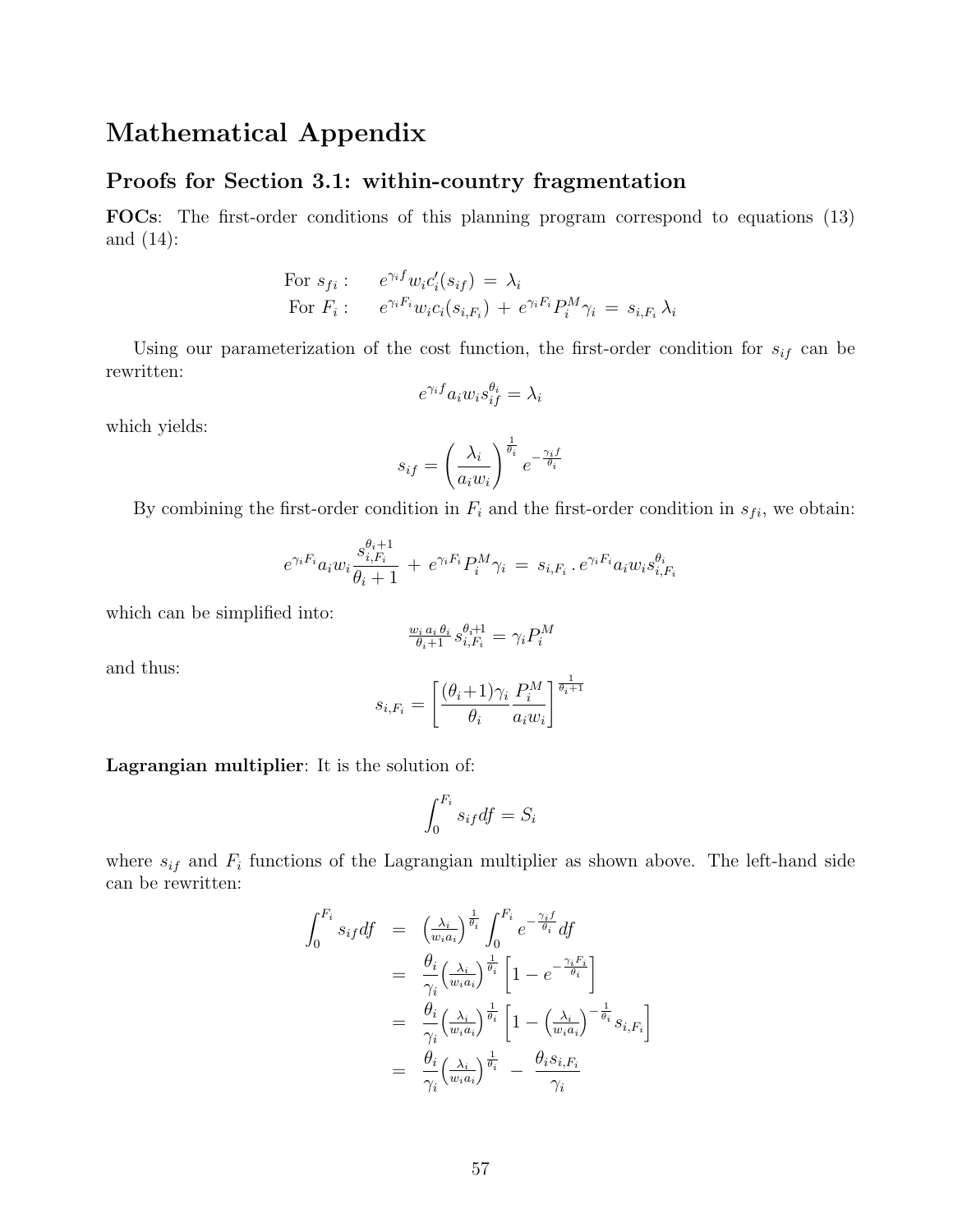We obtain the following solution in  $\lambda_i$  such that the expression above equals  $S_i$ :

$$
\lambda_i = w_i a_i \left[ \frac{\gamma_i S_i}{\theta_i} + \left( \frac{(\theta_i + 1)\gamma_i}{\theta_i} \frac{P_i^M}{a_i w_i} \right)^{\frac{1}{\theta_i + 1}} \right]^{\theta_i}
$$

Final price: Expression for  $P_i$ :

$$
P_{i} = \int_{f=0}^{F_{i}} e^{\gamma_{i}f} w_{i} c_{i}(s_{if}) df + e^{\gamma_{i}F_{i}} P_{i}^{M}
$$
\n
$$
= \int_{f=0}^{F_{i}} e^{\gamma_{i}f} \frac{w_{i} a_{i} s_{if}^{\theta_{i}+1}}{\theta_{i}+1} df + e^{\gamma_{i}F_{i}} P_{i}^{M}
$$
\n
$$
= \frac{w_{i} a_{i}}{\theta_{i}+1} (\frac{\lambda_{i}}{w_{i} a_{i}})^{\frac{\theta_{i}+1}{\theta_{i}}} \int_{f=0}^{F_{i}} e^{-\frac{\gamma_{i}f}{\theta_{i}}} df + e^{\gamma_{i}F_{i}} P_{i}^{M}
$$
\n
$$
= \frac{w_{i} a_{i}}{\gamma_{i}} \frac{\theta_{i}}{\theta_{i}+1} (\frac{\lambda_{i}}{w_{i} a_{i}})^{\frac{\theta_{i}+1}{\theta_{i}}} \left[1 - e^{-\frac{\gamma_{i}F_{i}}{\theta_{i}}} + e^{\gamma_{i}F_{i}} P_{i}^{M}\right]
$$
\n
$$
= \frac{w_{i} a_{i}}{\gamma_{i}} \frac{\theta_{i}}{\theta_{i}+1} (\frac{\lambda_{i}}{w_{i} a_{i}})^{\frac{\theta_{i}+1}{\theta_{i}}} - \frac{w_{i} a_{i}}{\gamma_{i}} \frac{\theta_{i}}{\theta_{i}+1} (\frac{\lambda_{i}}{w_{i} a_{i}})^{\frac{\theta_{i}+1}{\theta_{i}}} + \frac{w_{i} a_{i}}{\gamma_{i}} (\frac{\gamma_{i} P_{i}^{M}}{w_{i} a_{i}})^{\theta_{i}}
$$
\n
$$
= \frac{w_{i} a_{i}}{\gamma_{i}} \frac{\theta_{i}}{\theta_{i}+1} (\frac{\lambda_{i}}{w_{i} a_{i}})^{\frac{\theta_{i}+1}{\theta_{i}}} - \frac{1}{\gamma_{i}} \frac{\theta_{i}}{\theta_{i}+1} \lambda_{i} s_{i, F_{i}} + \frac{w a}{\gamma} \frac{\theta}{\theta+1} s_{i, F_{i}}^{\theta_{i}+1} e^{\gamma_{i}F_{i}}
$$
\n
$$
= \frac{w_{i} a_{i}}{\gamma_{i}} \frac{\theta_{i}}{\theta_{i}+1} (\frac{\lambda_{i}}{
$$

Using the expression above for  $\lambda_i$ , we obtain equations (21) and (22) in the text:

$$
P_i = \left[\frac{S_i}{\theta_i + 1} (A_i w_i)^{\frac{1}{\theta_i + 1}} + \left(P_i^M\right)^{\frac{1}{\theta_i + 1}}\right]^{\theta_i + 1}
$$

with

$$
A_i = a_i \left( \gamma_i \frac{\theta_i + 1}{\theta_i} \right)^{\theta_i}
$$

It is also useful to note that:

$$
\lambda_i = (w_i A_i)^{\frac{1}{\theta_i + 1}} (P_i)^{\frac{\theta_i}{\theta_i + 1}} \tag{61}
$$

Prices along the chain: To obtain a simple expression for the value-added-to-gross-output ratio  $\frac{c_i(s_{if})}{p_{if}}$ , the first step is to compute  $p_{if}$  is the price along the chain.

$$
p_{if} = \int_{f'=f}^{F_i} e^{\gamma_i (f'-f)} c(s_{if'}) df' + e^{\gamma_i (F_i-f)} P_i^M
$$
  
= 
$$
\frac{w_i a_i}{\theta_i + 1} \int_{f'=f}^{F_i} e^{\gamma_i (f'-f)} s_{if'}^{\theta_i + 1} df' + e^{\gamma_i (F_i-f)} P_i^M
$$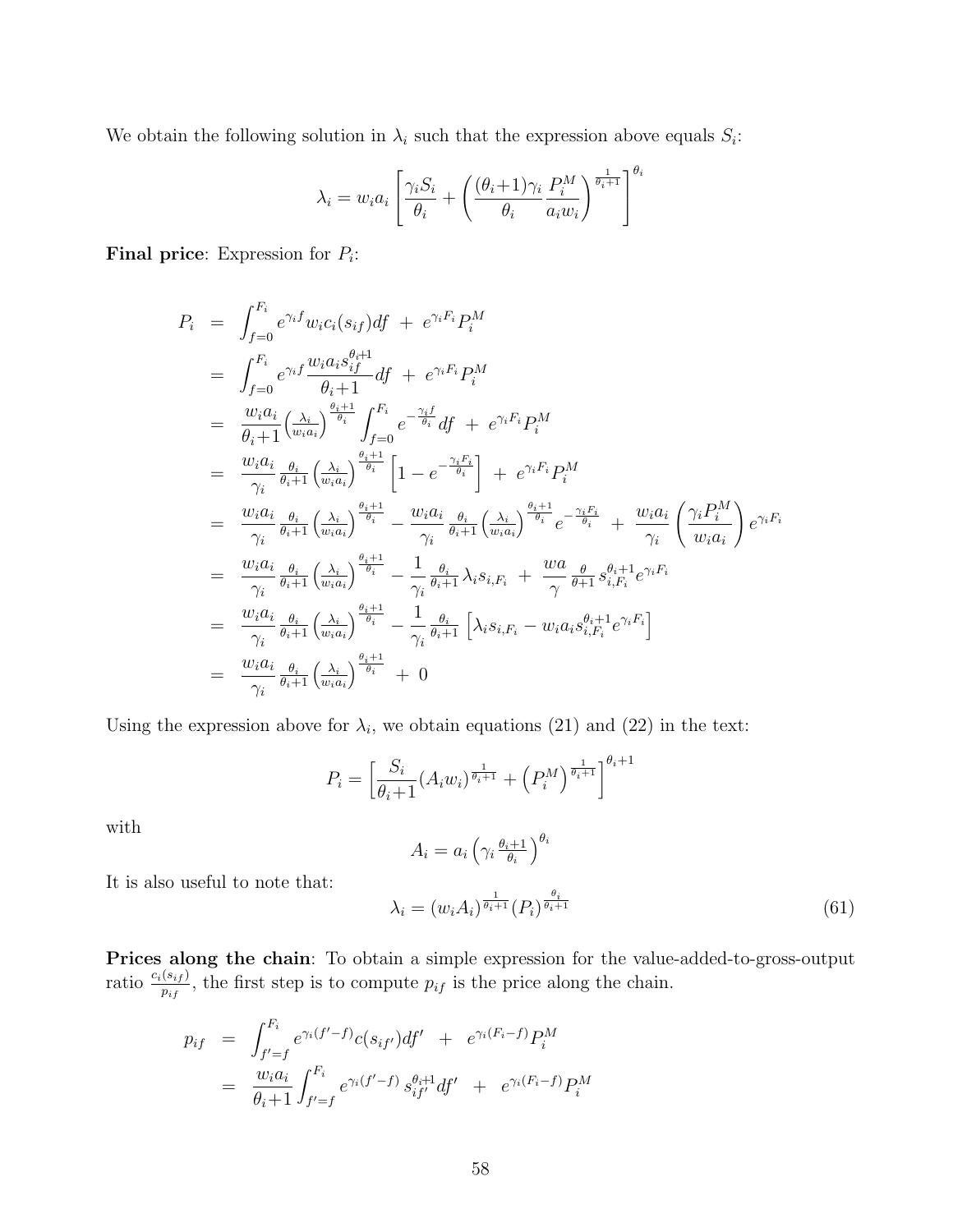$$
= \frac{w_i a_i}{\theta_i + 1} e^{\gamma_i (F_i - f)} \int_{f' = f}^{F_i} e^{-\gamma_i (F_i - f')} s_{if'}^{\theta_i + 1} df' + e^{\gamma_i (F_i - f)} P_i^M
$$
  
\n
$$
= \frac{w_i a_i}{\theta_i + 1} e^{\gamma_i (F_i - f)} s_{i, F_i}^{\theta_i + 1} \int_{f' = f}^{F_i} e^{-\gamma_i (F_i - f')} e^{\gamma_i (\frac{\theta_i + 1}{\theta_i}) (F_i - f')} df' + e^{\gamma_i (F_i - f)} P_i^M
$$
  
\n
$$
= \frac{w_i a_i}{\theta_i + 1} e^{\gamma_i (F_i - f)} s_{i, F_i}^{\theta + 1} \int_{f' = f}^{F_i} e^{\frac{\gamma_i (F_i - f')}{\theta_i}} df' + e^{\gamma_i (F_i - f)} P_i^M
$$
  
\n
$$
= \frac{w_i a_i \theta_i}{(\theta_i + 1)\gamma_i} e^{\gamma_i (F_i - f)} s_{i, F_i}^{\theta + 1} \left[ e^{\frac{\gamma_i (F_i - f)}{\theta}} - 1 \right] + e^{\gamma_i (F_i - f)} P_i^M
$$
  
\n
$$
= \frac{w_i a_i \theta_i}{(\theta_i + 1)\gamma_i} s_{if}^{\theta_i + 1} - \frac{e^{\gamma_i (F_i - f)}}{\gamma_i} \left[ \frac{w_i a_i \theta_i}{\theta_i + 1} s_{i, F_i}^{\theta + 1} - \gamma_i P_i^M \right]
$$
  
\n
$$
= \frac{w_i a_i \theta_i}{(\theta_i + 1)\gamma_i} s_{if}^{\theta_i + 1} - 0
$$
  
\n
$$
= \frac{\theta_i}{\gamma_i} w_i c_i(s_{if})
$$

Hence the gross-output-to-value-added ratio at the firm level is:

$$
\frac{p_{if}}{c_i(s_{if})} = \frac{\theta_i}{\gamma_i}
$$

We also obtain the same expression for the aggregate gross-output-to-value-added ratio. If we define gross output as the total value of all transactions:

$$
GO_i = \int_0^{F_i} q_{if} p_{if} df
$$

we obtain:

$$
\frac{GO_i}{VA_i} = \frac{\int_0^{F_i} q_{if} p_{if} df}{\int_0^{F_i} q_{if} w_{i} c_i(s_{if}) df} = \frac{\int_0^{F_i} \frac{\theta_i}{\gamma_i} q_{if} w_{i} c_i(s_{if}) df}{\int_0^{F_i} q_{if} w_{i} c_i(s_{if}) df} = \frac{\theta_i}{\gamma_i}
$$

## Proof of Proposition 1

To simplify exposition, we index countries by i, with  $i = 1$  refering to the most downstream country and  $i = N$  the most upstream country. The goal is to minimize:

$$
\min P_1 \tag{62}
$$

under the constraints:

$$
P_{i+1} = \tilde{P}_i(S_i, \tau P_{i+1})
$$
 and  $\sum_{i=n}^{N} S_i = 1$ 

with:

$$
\widetilde{P}_i(S, P^M) = \left[\frac{S}{\theta_i + 1} (A_i w_i)^{\frac{1}{\theta_i + 1}} + \left(P^M\right)^{\frac{1}{\theta_i + 1}}\right]^{\theta_i + 1}
$$

Under which condition is country i downtream from country  $i+1$ ? Let us take as given the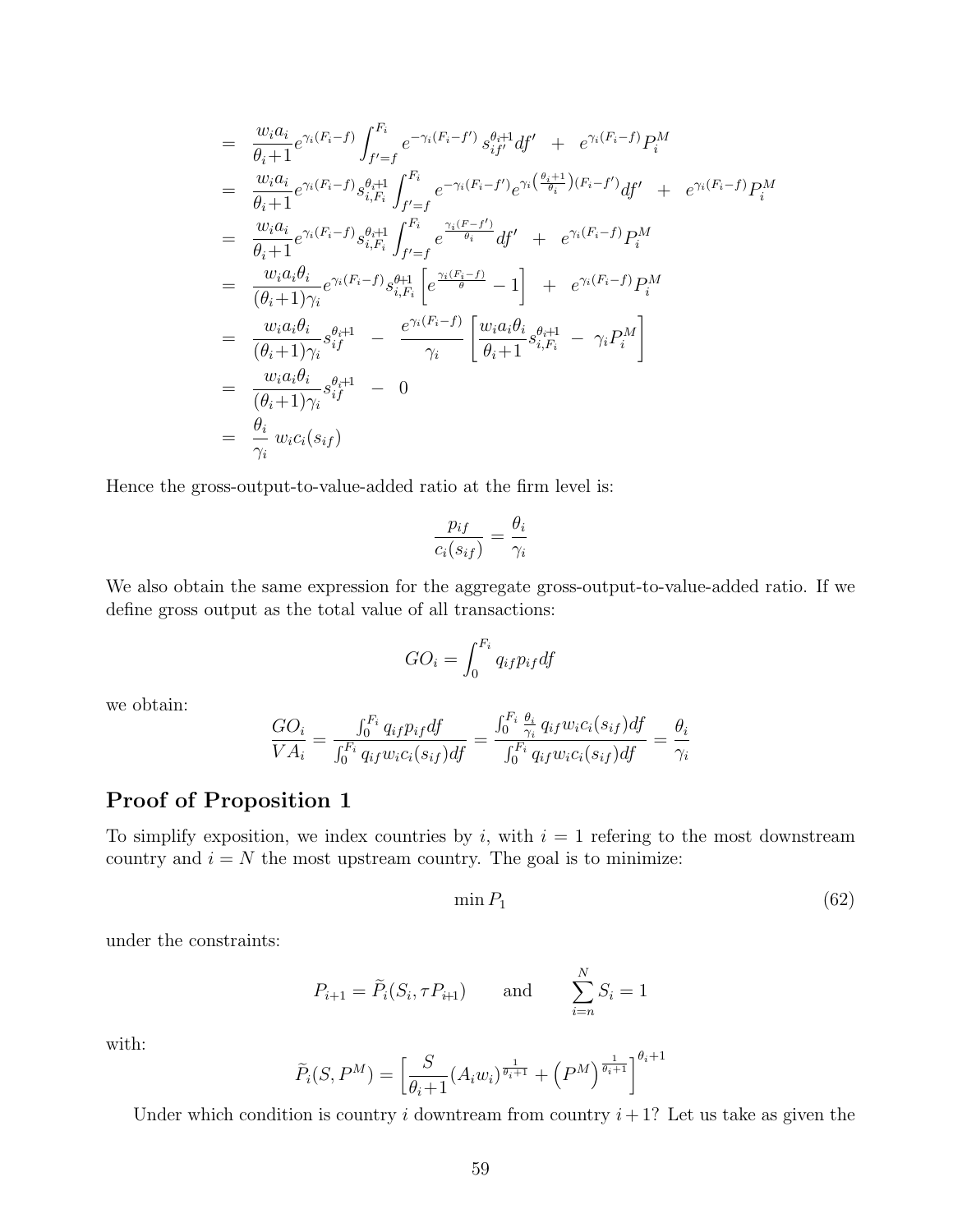price in country  $i + 2$  and consider the following function:

$$
m(x)^{\theta_i+1} = \tilde{P}_i(S_i - x, \tau \tilde{P}_i(S_{i+1} + x, \tau P_{i+2}))
$$

This function  $m(x)$  indicates by how much the price of output in i will increase if we shift a measure x of tasks from country i to country  $i + 1$ .

$$
m(x) = \frac{(S_i - x)}{\theta_i + 1} (A_i w_i)^{\frac{1}{\theta_i + 1}} + \left[ \frac{(S_{i+1} + x)}{\theta_{i+1} + 1} (A_{i+1} w_{i+1})^{\frac{1}{\theta_{i+1} + 1}} + (\tau P_{i+2})^{\frac{1}{\theta_{i+1} + 1}} \right]^{\frac{\theta_{i+1} + 1}{\theta_i + 1}}
$$

If we are at equilibrium, the function  $m(x)$  must be at its minimium at  $x = 0$ . The first-order condition imply that  $m'(x) = 0$ . We obtain that:

$$
m'(x) = -\frac{(A_i w_i)^{\frac{1}{\theta_i+1}}}{\theta_i+1} + \frac{(A_{i+1} w_{i+1})^{\frac{1}{\theta_i+1+1}}}{\theta_i+1} \left[ \frac{(S_{i+1} + x)}{\theta_{i+1}+1} (A_{i+1} w_{i+1})^{\frac{1}{\theta_{i+1}+1}} + (\tau P_{i+2})^{\frac{1}{\theta_{i+1}+1}} \right]^{\frac{\theta_{i+1}-\theta_i}{\theta_i+1}} (63)
$$

must equal zero at  $x = 0$ .

More importantly, to prove Proposition 1, one needs to examine the second order condition, which imposes  $m''(x) > 0$ . If  $m''(x)$  were negative,  $x = 0$  would not be a local minimum and it would be more efficient to shift some tasks to either country i or  $i + 1$ .

As one can see in equation (63), the right-hand-side term is increasing in x (i.e.  $m''(x) > 0$ ) only if the exponent  $\frac{\theta_{i+1}-\theta_i}{\theta_i+1}$  is positive. This proves that we must have  $\theta_{i+1} > \theta_i$  at equilibrium.

Finally, it is not difficult to verify that two consecutive countries cannot have the same  $\theta_i = \theta_{i+1}$  as long as we have non-zero trade costs  $\tau - 1 > 0$ .

#### Other proofs for Section 3.2

**Prices along the chain**: Using again equation (63), the first-order condition  $m'(0) = 0$ implies:

$$
\begin{array}{rcl} \frac{(A_{i}w_{i})^{\frac{1}{\theta_{i}+1}}}{\theta_{i}+1} & = & \frac{(A_{i+1}w_{i+1})^{\frac{1}{\theta_{i+1}+1}}}{\theta_{i}+1} \left[\frac{S_{i+1}}{\theta_{i+1}+1}(A_{i+1}w_{i+1})^{\frac{1}{\theta_{i+1}+1}}+(\tau P_{i+2})^{\frac{1}{\theta_{i+1}+1}}\right]^{\frac{\theta_{i+1}-\theta_{i}}{\theta_{i}+1}} \\ & = & \frac{(A_{i+1}w_{i+1})^{\frac{1}{\theta_{i+1}+1}}}{\theta_{i}+1}(P_{i+1})^{\frac{1}{\theta_{i}+1}\cdot\frac{\theta_{i+1}-\theta_{i}}{\theta_{i+1}+1}} \end{array}
$$

This yields expression (38) for the price of goods sold by country  $i + 1$ :

$$
\tau P_{i+1} = (A_i w_i)^{\frac{\theta_{i+1}+1}{\theta_{i+1}-\theta_i}} (\tau A_{i+1} w_{i+1})^{-\frac{\theta_i+1}{\theta_{i+1}-\theta_i}}
$$

For country  $i$ , this gives:

$$
P_i = (A_{i-1}w_{i-1}/\tau)^{\frac{\theta_i+1}{\theta_i-\theta_{i-1}}} (A_iw_i)^{-\frac{\theta_{i-1}+1}{\theta_i-\theta_{i-1}}}
$$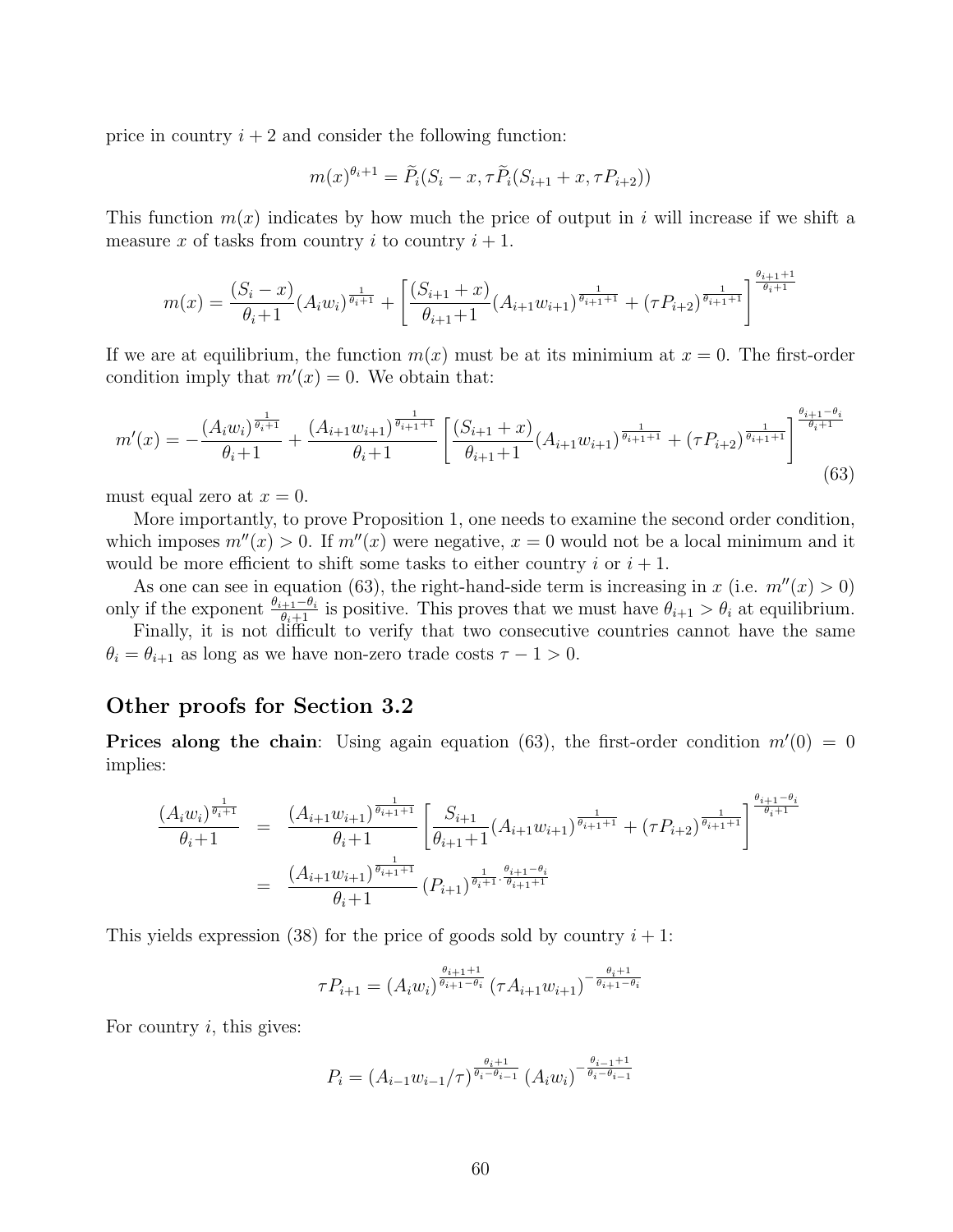Allocation of tasks across countries: The range of tasks performed by country  $i$  can then be obtained as:

$$
\frac{S_i}{\theta_i+1} = (A_i w_i)^{-\frac{1}{\theta_i+1}} \left[ P_i^{\frac{1}{\theta_i+1}} - (\tau P_{i+1})^{\frac{1}{\theta_i+1}} \right]
$$
\n
$$
= (A_i w_i)^{-\frac{1}{\theta_i+1}} \left[ (A_{i-1} w_{i-1}/\tau)^{\frac{1}{\theta_i-\theta_{i-1}}} (A_i w_i)^{-\frac{\theta_{i-1}+1}{(\theta_i+1)(\theta_i-\theta_{i-1})}} - (A_i w_i)^{\frac{\theta_{i+1}+1}{(\theta_i+1)(\theta_{i+1}-\theta_i)}} (\tau A_{i+1} w_{i+1})^{-\frac{1}{\theta_{i+1}-\theta_i}} \right]
$$

which can be simplified into expression (38) given in the text:

$$
\frac{S_i}{\theta_i + 1} = \left(\frac{A_{i-1}w_{i-1}}{\tau A_i w_i}\right)^{\frac{1}{\theta_i - \theta_{i-1}}} - \left(\frac{A_i w_i}{\tau A_{i+1}w_{i+1}}\right)^{\frac{1}{\theta_{i+1} - \theta_i}}
$$

For the last country  $N$  in the chain, we obtain:

$$
\frac{S_N}{\theta_N + 1} = \left(\frac{A_{N-1}w_{N-1}}{\tau A_N w_N}\right)^{\frac{1}{\theta_N - \theta_{N-1}}}
$$

Finally, the range of tasks performed by the last country in the chain is:

$$
S_{1} = 1 - \sum_{i=2}^{N-1} S_{i}
$$
  
=  $1 - (\theta_{N} + 1) \left( \frac{A_{N-1}w_{N-1}}{\tau A_{N}w_{N}} \right)^{\frac{1}{\theta_{N}-\theta_{N-1}}} - \sum_{i=2}^{N-1} (\theta_{i} + 1) \left[ \left( \frac{A_{i-1}w_{i-1}}{\tau A_{i}w_{i}} \right)^{\frac{1}{\theta_{i}-\theta_{i-1}}} - \left( \frac{A_{i}w_{i}}{\tau A_{i+1}w_{i+1}} \right)^{\frac{1}{\theta_{i+1}-\theta_{i}}} \right]$   
=  $1 - \sum_{i=2}^{N} (\theta_{i} + 1) \left( \frac{A_{i-1}w_{i-1}}{\tau A_{i}w_{i}} \right)^{\frac{1}{\theta_{i}-\theta_{i-1}}} + \sum_{i=2}^{N-1} (\theta_{i} + 1) \left( \frac{A_{i}w_{i}}{\tau A_{i+1}w_{i+1}} \right)^{\frac{1}{\theta_{i+1}-\theta_{i}}}$   
=  $1 - \sum_{i=1}^{N-1} (\theta_{i+1} + 1) \left( \frac{A_{i}w_{i}}{\tau A_{i+1}w_{i+1}} \right)^{\frac{1}{\theta_{i+1}-\theta_{i}}} + \sum_{i=2}^{N-1} (\theta_{i} + 1) \left( \frac{A_{i}w_{i}}{\tau A_{i+1}w_{i+1}} \right)^{\frac{1}{\theta_{i+1}-\theta_{i}}}$   
=  $1 - (\theta_{1} + 1) \left( \frac{A_{1}w_{1}}{\tau A_{2}w_{2}} \right)^{\frac{1}{\theta_{2}-\theta_{1}}} - \sum_{i=1}^{N-1} (\theta_{i+1} - \theta_{i}) \left( \frac{A_{i}w_{i}}{\tau A_{i+1}w_{i+1}} \right)^{\frac{1}{\theta_{i+1}-\theta_{i}}}$ 

**Final good price:** using the above expressions for  $S_1$  and  $P_2$ , we obtain the price of the final good:

$$
P_{1} = \left[\frac{S_{1}}{\theta_{1}+1}(A_{1}w_{1})^{\frac{1}{\theta_{1}+1}} + (\tau P_{2})^{\frac{1}{\theta_{1}+1}}\right]^{\theta_{1}+1}
$$
  
\n
$$
= \left[\frac{S_{1}}{\theta_{1}+1}(A_{1}w_{1})^{\frac{1}{\theta_{1}+1}} + (A_{1}w_{1})^{\frac{\theta_{2}+1}{(\theta_{1}+1)(\theta_{2}-\theta_{1})}}(\tau A_{2}w_{2})^{-\frac{1}{\theta_{2}-\theta_{1}}}\right]^{\theta_{1}+1}
$$
  
\n
$$
= \frac{A_{1}w_{1}}{(\theta_{1}+1)^{\theta_{1}+1}} \left[S_{1} + (\theta_{1}+1) \left(\frac{A_{1}w_{1}}{\tau A_{2}w_{2}}\right)^{\frac{1}{\theta_{2}-\theta_{1}}}\right]^{\theta_{1}+1}
$$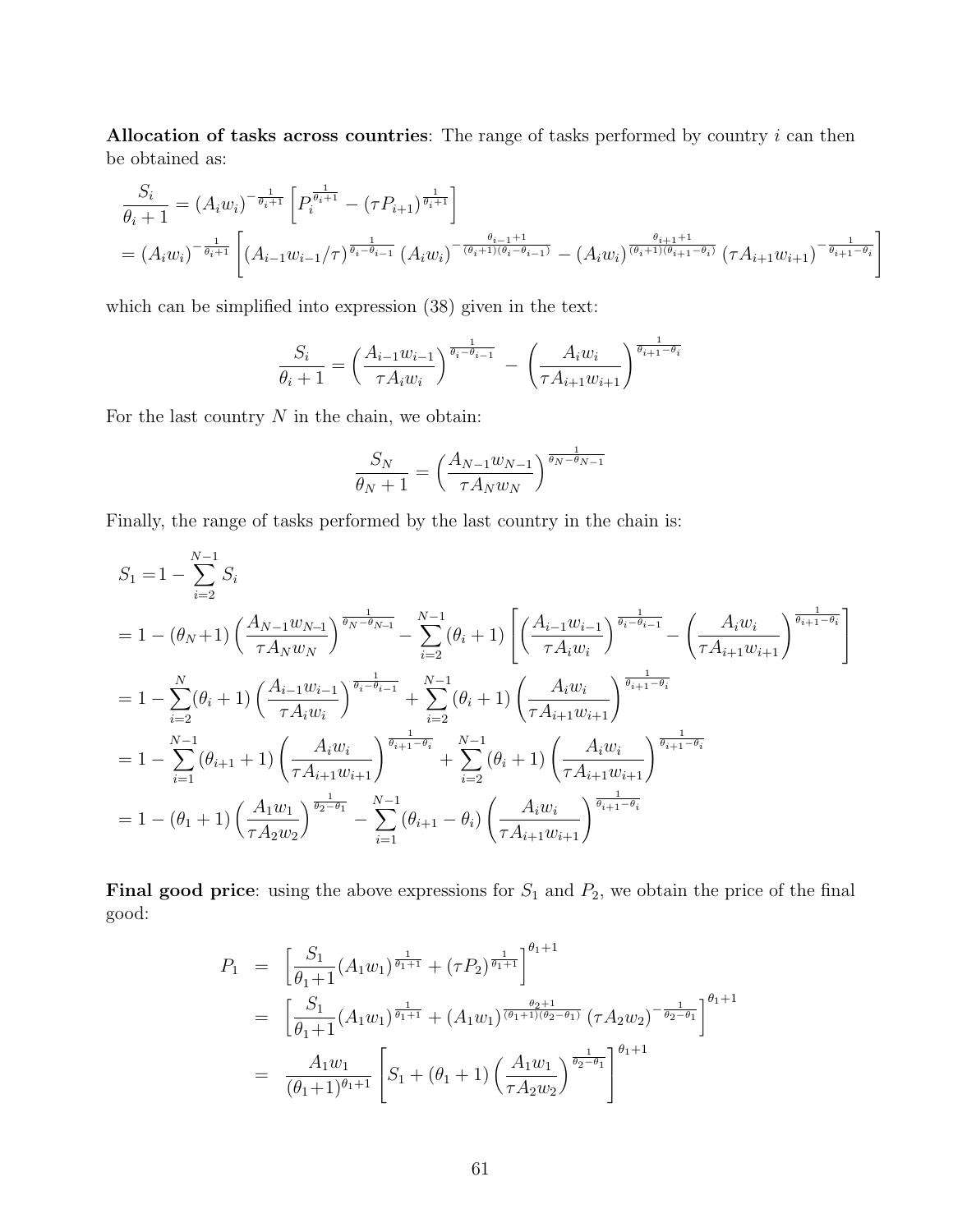$$
= \frac{A_1 w_1}{(\theta_1 + 1)^{\theta_1 + 1}} \left[ 1 - \sum_{i=1}^{N-1} (\theta_{i+1} - \theta_i) \left( \frac{A_i w_i}{\tau A_{i+1} w_{i+1}} \right)^{\frac{1}{\theta_{i+1} - \theta_i}} \right]^{\theta_1 + 1}
$$
  
= 
$$
\frac{A_1 w_1}{(\theta_1 + 1)^{\theta_1 + 1}} \Theta(\mathbf{w} \mathbf{A}, \tau)
$$

This corresponds to expression 40 in the text with the term in  $\Theta$  reflecting gains from fragmentation:

$$
\Theta(\mathbf{w}\mathbf{A},\tau) = \left[1 - \sum_{n=1}^{N-1} (\theta_{n+1} - \theta_n) \left(\frac{w_n A_n}{\tau w_{n+1} A_{n+1}}\right)^{\frac{1}{\theta_{n+1} - \theta_n}}\right]^{\theta_n + 1}
$$

Demand for labor: By the envelop theorem, demand for labor in upstream countries can be obtained by:

$$
\frac{l_n w_n}{P_1} = \frac{d \log P_1}{d \log w_n} = \frac{d \log \Theta}{d \log w_n}
$$

This gives expression (41) in the text:

$$
\frac{l_n w_n}{P_1} = \frac{\left(\frac{w_{n-1} A_{n-1}}{\tau w_n A_n}\right)^{\frac{1}{\theta_n - \theta_{n-1}}} - \left(\frac{w_n A_n}{\tau w_{n+1} A_{n+1}}\right)^{\frac{1}{\theta_{n+1} - \theta_n}}}{\left(\frac{P_1}{A_1 w_1}\right)^{\frac{1}{\theta_1 + 1}}}
$$

Lagrangian multiplier: The Lagrangian multiplier  $\lambda_G$  is equal to the Lagrangian multiplier  $\lambda_1$  in the most downstream country (since  $q_1 = 1$ ). Using (61), we obtain:

$$
\lambda_G = (A_1 w_1)^{\frac{1}{\theta_1 + 1}} P_1^{\frac{\theta_1}{\theta_1 + 1}} = \frac{A_1 w_1}{(\theta_1 + 1)^{\theta_1}} \Theta(\mathbf{w}\mathbf{A}, \tau)^{\frac{\theta_1}{\theta_1 + 1}}
$$

Firm scope: For the most downstream firm in the most downtream country, equation (36) becomes:

$$
w_i c_i'(s_{1,f=0}) = \lambda_G
$$

This gives:

$$
w_ia_is_{1,f=0}^{\theta_1}=\lambda_G
$$

Using the expression above for  $\lambda_G$ , we obtain:

$$
s_{1,f=0} = \left(\frac{\lambda_G}{w_i a_i}\right)^{\frac{1}{\theta_1}}
$$
  
= 
$$
\frac{\gamma_i(\theta_i + 1)}{\theta_i} \left(\frac{\lambda_G}{w_i A_i}\right)^{\frac{1}{\theta_1}}
$$
  
= 
$$
\frac{\gamma_1}{\theta_1} \Theta(\mathbf{w} \mathbf{A}, \tau)^{\frac{1}{\theta_1 + 1}}
$$

To obtain downstream firm scope for other countries (expression 44), we use the first-order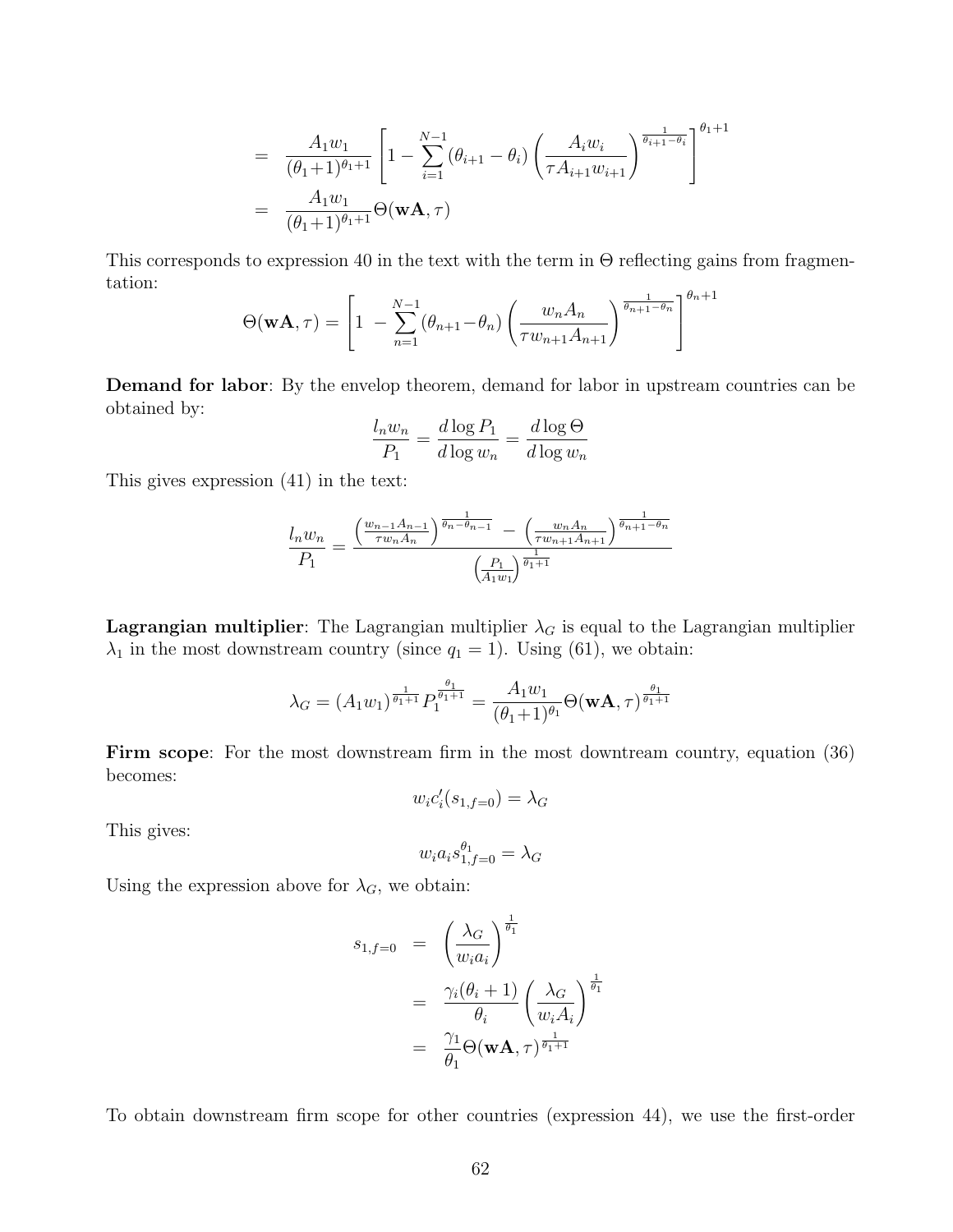condition for firm scope for  $f = 0$ :

$$
w_i c_i'(s_{i,f=0}) = \lambda_i
$$

which gives:

$$
w_i a_i s_{i,f=0}^{\theta_i} = \lambda_i
$$

Using  $\lambda_i = (w_i A_i)^{\frac{1}{\theta_i+1}} (P_i)^{\frac{\theta_i}{\theta_i+1}}$  (expression 61) together with the expression for  $P_i$ , we obtain:

$$
s_{i,f=0} = \left(\frac{\lambda_i}{w_i a_i}\right)^{\frac{1}{\theta_i}}
$$
  
\n
$$
= \frac{\gamma_i(\theta_i + 1)}{\theta_i} \left(\frac{\lambda_i}{w_i A_i}\right)^{\frac{1}{\theta_i}}
$$
  
\n
$$
= \frac{\gamma_i(\theta_i + 1)}{\theta_i} \left(\frac{P_i}{A_i w_i}\right)^{\frac{1}{\theta_i + 1}}
$$
  
\n
$$
= \frac{\gamma_i(\theta_i + 1)}{\theta_i} (A_i w_i)^{-\frac{1}{\theta_i + 1}} (A_{i-1} w_{i-1}/\tau)^{\frac{1}{\theta_i - \theta_{i-1}}} (A_i w_i)^{-\frac{\theta_{i-1} + 1}{(\theta_i + 1)(\theta_i - \theta_{i-1})}}
$$
  
\n
$$
= \frac{\gamma_i(\theta_i + 1)}{\theta_i} \left(\frac{A_{i-1} w_{i-1}}{\tau A_i w_i}\right)^{\frac{1}{\theta_i - \theta_{i-1}}}
$$

We follow similar steps to find the scope of the most upstream firm in each country,  $s_{i,F_i}$ :

$$
s_{i,F_i} = \frac{(\theta_i + 1)\gamma_i}{\theta_i} \left(\frac{A_i w_i}{\tau A_{i+1} w_{i+1}}\right)^{\frac{1}{\theta_{i+1} - \theta_i}}
$$

Proposition 2: Results in Proposition 2 are obtained simply by taking the derivative of the expressions above w.r.t trade costs  $\tau$ . In particular, we find:

$$
\frac{\partial \Theta(\mathbf{w}\mathbf{A}, \tau)}{\partial \tau} > 0
$$

which implies that: i) the price in the final good and iv) the shadow cost  $\lambda_G$  decrease when trade costs decrease. Given equation (36)

$$
q_i e^{\gamma_i f} w_i c_i'(s_{if}) = \lambda_G,
$$

we obtain that a decrease in  $\lambda_G$  affects firm scope everywhere along the chain and leads to a decrease in  $s_{if}$ , conditional on the position on the chain, wages and the set of countries involved in the chain (point v). As trade costs decrease, however, countries tend to move downstream. Since firms scope is larger downstream, moving up the chain implies larger average firm scope for each couuntry  $i > 1$  (except the most downstream one). This can be seen in expressions (44): firm scope at both end of the chain in country i is a decreasing function of  $\tau$  (point vi in Proposition 2). Finally, we can also see above that  $S_1$  is an increasing function of trade costs (conditional on wages), which proves point iii).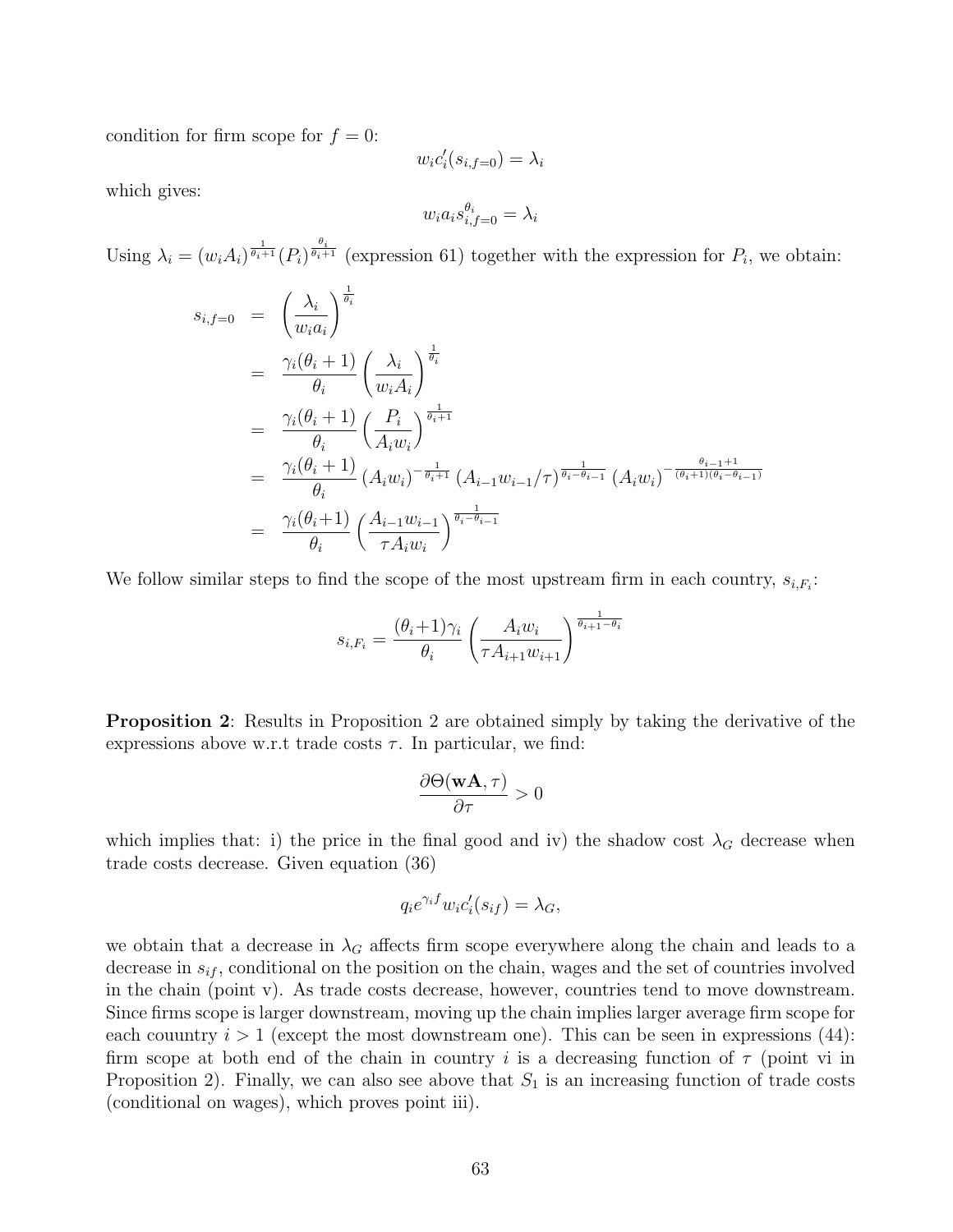### Two-country case: proof of Proposition 3

Final good prices and consumption choices: Using the results from above, final goods prices are:

$$
P_D(\omega) = \frac{1}{(\theta_D + 1)^{\theta_D + 1}} \left[ 1 - (\theta_U - \theta_D) (\tau w_U A(\omega))^{-\frac{1}{\theta_U - \theta_D}} \right]^{\theta_D + 1}
$$

$$
P_U(\omega) = \frac{w_U A(\omega)}{(\theta_U + 1)^{\theta_U + 1}}
$$

respectively when country  $D$  or  $U$  produces the final stages. This leads to the following thresholds defined in the text:

$$
P_D(\omega_D^*) = \tau P_U(\omega_D^*)
$$
  

$$
\tau P_D(\omega_U^*) = P_U(\omega_U^*)
$$

There is no analytical solution for  $\omega_U^*$  but it is easy to check the following solution in  $\omega_D^*$ :

$$
\omega_D^* = \frac{\tilde{T}_U \tau^{-\xi} w_U^{-\xi} (\theta_D+1)^{-(\theta_U-\theta_D) \xi}}{\tilde{T}_D + \tilde{T}_U \tau^{-\xi} w_U^{-\xi} (\theta_D+1)^{-(\theta_U-\theta_D) \xi}}
$$

We can also verify that the foreign content for the marginal variety  $\omega_D^*$  is equal to one:

$$
\frac{w_U l_U(\omega_D^*)}{P_D(\omega_D^*)} = 1
$$

where  $\frac{w_U l_U(\omega)}{P_D(\omega)}$  is the share of value-added from country U in final goods sold by D:

$$
\frac{w_U l_U(\omega)}{P_D(\omega)} = \frac{(\theta_D + 1) (\tau w_U A(\omega))^{-\frac{1}{\theta_U - \theta_D}}}{1 - (\theta_U - \theta_D) (\tau w_U A(\omega))^{-\frac{1}{\theta_U - \theta_D}}}
$$
(64)

**General equilibrium:** We prove here that  $\tau w_U$  decreases as trade costs  $\tau$  decrease. Trade balance in gross flows imposes:

$$
w_U L_U(1 - \omega_U^*) = L_D \omega_D^* + L_D \int_{\omega = \omega_D^*}^1 \frac{w_U l_U(\omega)}{P_D(\omega)} d\omega + w_U L_U \int_{\omega = \omega_U^*}^1 \frac{w_U l_U(\omega)}{P_D(\omega)} d\omega \qquad (65)
$$

which is equivalent to a trade balance in value-added content:

$$
w_U L_U \int_{\omega = \omega_U^*}^1 \left( 1 - \frac{w_U l_U(\omega)}{P_D(\omega)} \right) d\omega = L_D \int_{\omega = 0}^1 \min \left\{ \frac{w_U l_U(\omega)}{P_D(\omega)}, 1 \right\} d\omega \tag{66}
$$

where  $\frac{w_U l_U(\omega)}{P_D(\omega)}$  denotes the foreign value-added content of final goods sold by D (equation 64).

We arrive at a contradiction if we assume that  $\tau w_U$  increases while  $\tau$  decreases. The righthand-side term of expression (66) would decrease since it is a strictly decreasing function of  $\tau w_U$ : country D sources less from U if trade-cost-adjusted wages increase in U. On the other hand the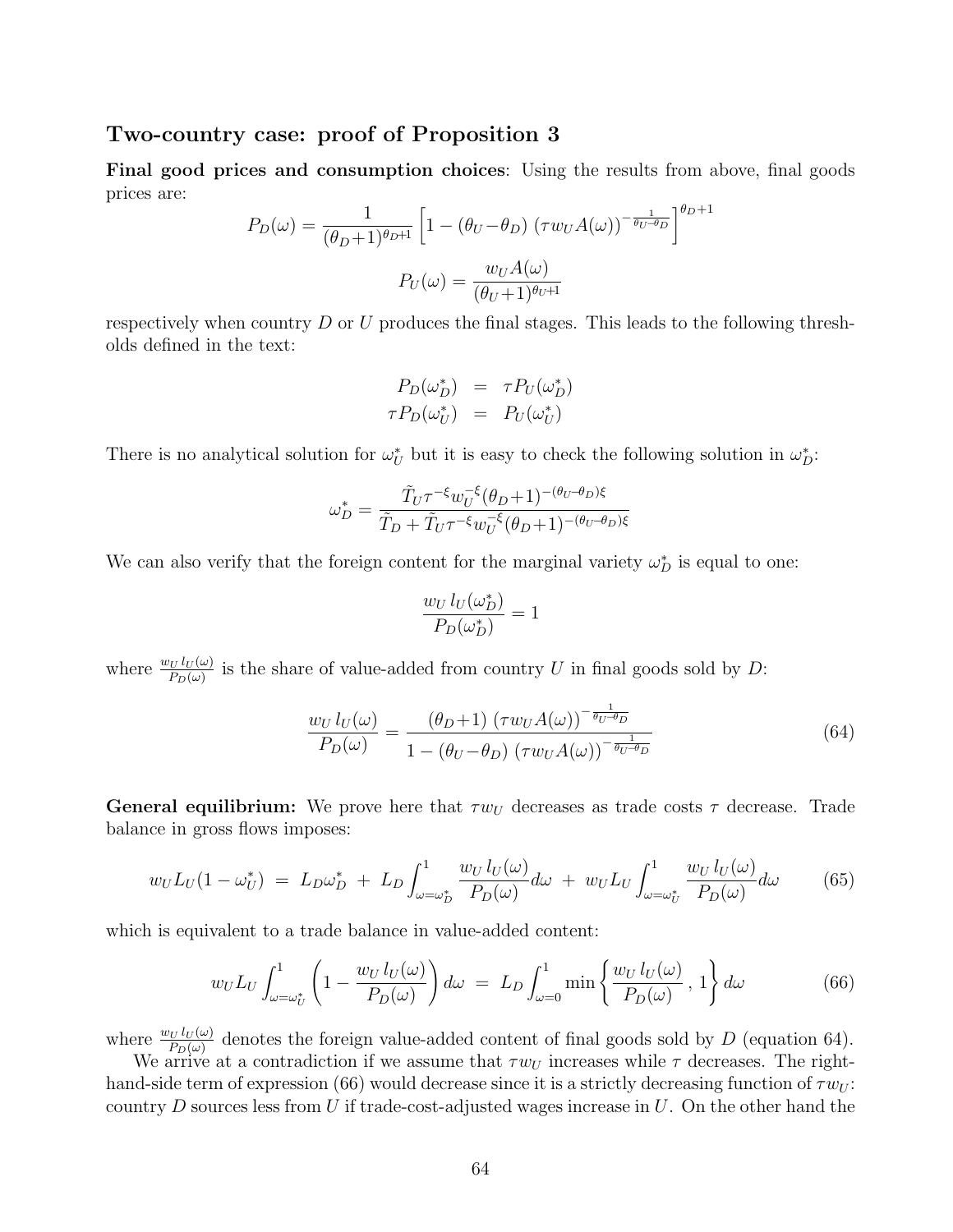term on the left would increase because of higher income  $L_U w_U$ , a lower import threshold  $\omega_U^*$ (since goods from  $D$  would become relatively cheaper) and higher foreign value-added content  $1-\frac{w_U l_U(\omega)}{P_D(\omega)}$  $\frac{\partial U}{\partial D(\omega)}$ . Hence it must be that  $\tau w_U$  decreases when  $\tau$  decreases.

**Trade elasticity**: For country  $D$ , it is easy to check that the elasticity is the same as in Eaton and Kortum (2002):

$$
\varepsilon_D^F \equiv \frac{d \log\left(\frac{\omega_D^*}{1 - \omega_D^*}\right)}{d \log \tau} \, = \, -\xi
$$

For country U, we take the derivative of  $\tau P_D(\omega_U^*) = P_U(\omega_U^*)$  with respect to  $\log \tau$ , which gives:

$$
1 + \frac{\partial \log P_D}{\partial \log \tau} \cdot \left[ 1 + \frac{d \log A(\omega_U^*)}{d \log \tau} \right] = \frac{\partial \log P_U}{\partial \log \tau} \frac{d \log A(\omega_U^*)}{d \log \tau}
$$

In the expression above, the partial derivative  $\frac{\partial \log P_U}{\partial \log \tau}$  is equal to unity. The partial derivative  $\partial \log P_D$  $\frac{\partial \log P_D}{\partial \log \tau}$  is lower then one and equals the share of value coming from U for the threshold variety  $\omega_U^*$ :

$$
\frac{d \log P_D}{d \log \tau} = \frac{w_U l_U(\omega_U^*)}{P_D(\omega_U^*)}
$$

After solving for  $\frac{d \log A(\omega_U^*)}{d \log \tau}$  $\frac{\log A(\omega_U)}{d \log \tau}$ , we find:

$$
\frac{d \log A(\omega_U^*)}{d\log \tau} = \frac{1+\frac{w_Ul_U(\omega_U^*)}{P_D(\omega_U^*)}}{1-\frac{w_Ul_U(\omega_U^*)}{P_D(\omega_U^*)}}
$$

The trade elasticity in final goods for country  $U$  is then:

$$
\varepsilon_U^F = \frac{d \log\left(\frac{1-\omega_U^*}{\omega_U^*}\right)}{d \log \tau} = \frac{1}{\xi} \frac{d \log A(\omega_U^*)}{d \log \tau} = \frac{1}{\xi} \frac{1 + \frac{w_U l_U(\omega_U^*)}{P_D(\omega_U^*)}}{1 - \frac{w_U l_U(\omega_U^*)}{P_D(\omega_U^*)}}
$$

**VAX ratios:** For country  $D$ , the value-added content of exports to country  $U$  is:

$$
VAX_D = \frac{1}{1 - \omega_U^*} \int_{\omega_U^*}^1 \left( 1 - \frac{w_U l_U(\omega)}{P_D(\omega)} \right) d\omega
$$
  
= 
$$
\frac{1}{1 - \omega_U^*} \int_{\omega_U^*}^1 \left( 1 - \frac{\left( \theta_D + 1 \right) \left( \tau w_U A(\omega) \right)^{-\frac{1}{\theta_U - \theta_D}}}{1 - \left( \theta_U - \theta_D \right) \left( \tau w_U A(\omega) \right)^{-\frac{1}{\theta_U - \theta_D}}} \right) d\omega
$$

For a given  $\omega$ , the term in the integral sum increases with trade-cost-adjusted wages  $\tau w_U$ , which itself increases with  $\tau$  (larger domestic value added share as trade costs increase). This is a direct effect. There is also a composition effect:  $\omega_U^*$  increases with  $\tau$ , so that country D only exports high-value-added goods (varieties  $\omega$  closer to one) when trade costs are higher. This second effect also leads to an increase in  $VAX_D$  when trade costs increase.

A similar intuition holds for the VAX ratio for country  $U$ , as described in the text.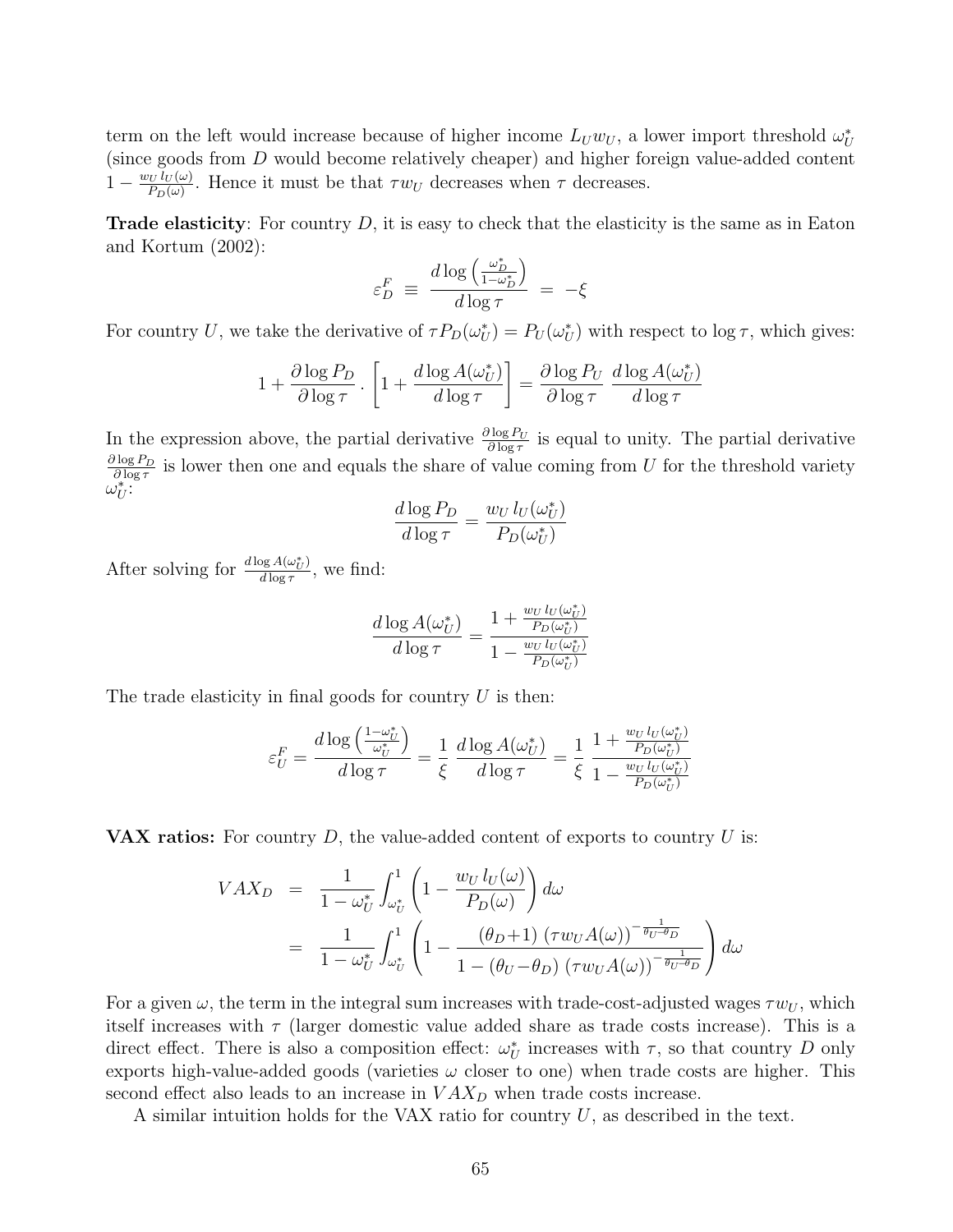### Two-country case: gains from trade

Gains from trade for country  $D$ : For country  $D$ , the wage and the price index under autarky are normalized to zero (in log). Hence the log of the price index with trade also reflects the gains from trade. Gains from trade are given by:

$$
\Delta \log \left( \frac{1}{P_D} \right) = \int_0^{\omega_D^*} \log \left( \tau w_U A(\omega) \right) d\omega + \int_{\omega_D^*}^1 \log \Theta \left( \tau w_U A(\omega) \right) d\omega
$$

with:

$$
\Theta(\tau w_U A(\omega)) = \left[1 - (\theta_U - \theta_D) (\tau w_U A(\omega))^{-\frac{1}{\theta_U - \theta_D}}\right]^{\theta_D + 1}
$$

and:

$$
\Theta(\tau w_U A(\omega_D^*)) = \tau w_U A(\omega_D^*)
$$

at the threshold  $\omega_D^*$ .

The expression for the gains from trade can be rewritten:

$$
\Delta \log \left(\frac{1}{P_D}\right) = -\int_0^{\omega_D^*} \log \left(\tau w_U A(\omega)\right) d\omega - \int_{\omega_D^*}^1 \log \Theta \left(\tau w_U A(\omega)\right) d\omega
$$

$$
= -\int_0^{\omega_D^*} \log \left(\frac{A(\omega)}{A(\omega_D^*)}\right) d\omega - \int_{\omega_D^*}^1 \log \Theta \left(\tau w_U A(\omega)\right) d\omega
$$

$$
-\omega_D^* \log \Theta \left(\tau w_U A(\omega_D^*)\right)
$$

There are three terms in the above formula. The first term corresponds to Arkolakis et al (2012) formula. After integrating by part, we can see that it equals the ratio of the change in domestic consumption share and the trade elasticity  $\xi$  for country D:

$$
-\int_0^{\omega_D^*} \log \left( \frac{A(\omega)}{A(\omega_D^*)} \right) d\omega = \int_0^{\omega_D^*} \frac{\partial \log A(\omega)}{\partial \log \omega} d\omega
$$

$$
= \frac{1}{\xi} \int_0^{\omega_D^*} \frac{d\omega}{1 - \omega}
$$

$$
= -\frac{1}{\xi} \log (1 - \omega_D^*)
$$

The second and third terms reflect additional gain from fragmentation:

$$
-\int_{\omega_D^*}^1 \log \Theta \left( \tau w_U A(\omega) \right) d\omega \ - \ \omega_D^* \log \Theta \left( \tau w_U A(\omega_D^*) \right) \ = \ -\int_{\omega_D^*}^1 \frac{\partial \log \Theta}{\partial \log A} \frac{\partial \log A}{\partial \log \omega} d\omega
$$
\n
$$
= \int_{\omega_D^*}^1 \frac{\partial \log \Theta}{\partial \log A} \frac{1}{\xi} \frac{1}{1 - \omega} d\omega \ = \ \frac{1}{\xi} \int_{\omega_D^*}^1 \frac{w_U l_U(\omega)}{P_D(\omega)} \frac{d\omega}{1 - \omega} \ > \ 0
$$

using the equality between  $\frac{\partial \log \Theta}{\partial \log A}$  and the foreign labor content  $\frac{w_U l_U(\omega)}{P_D(\omega)}$ .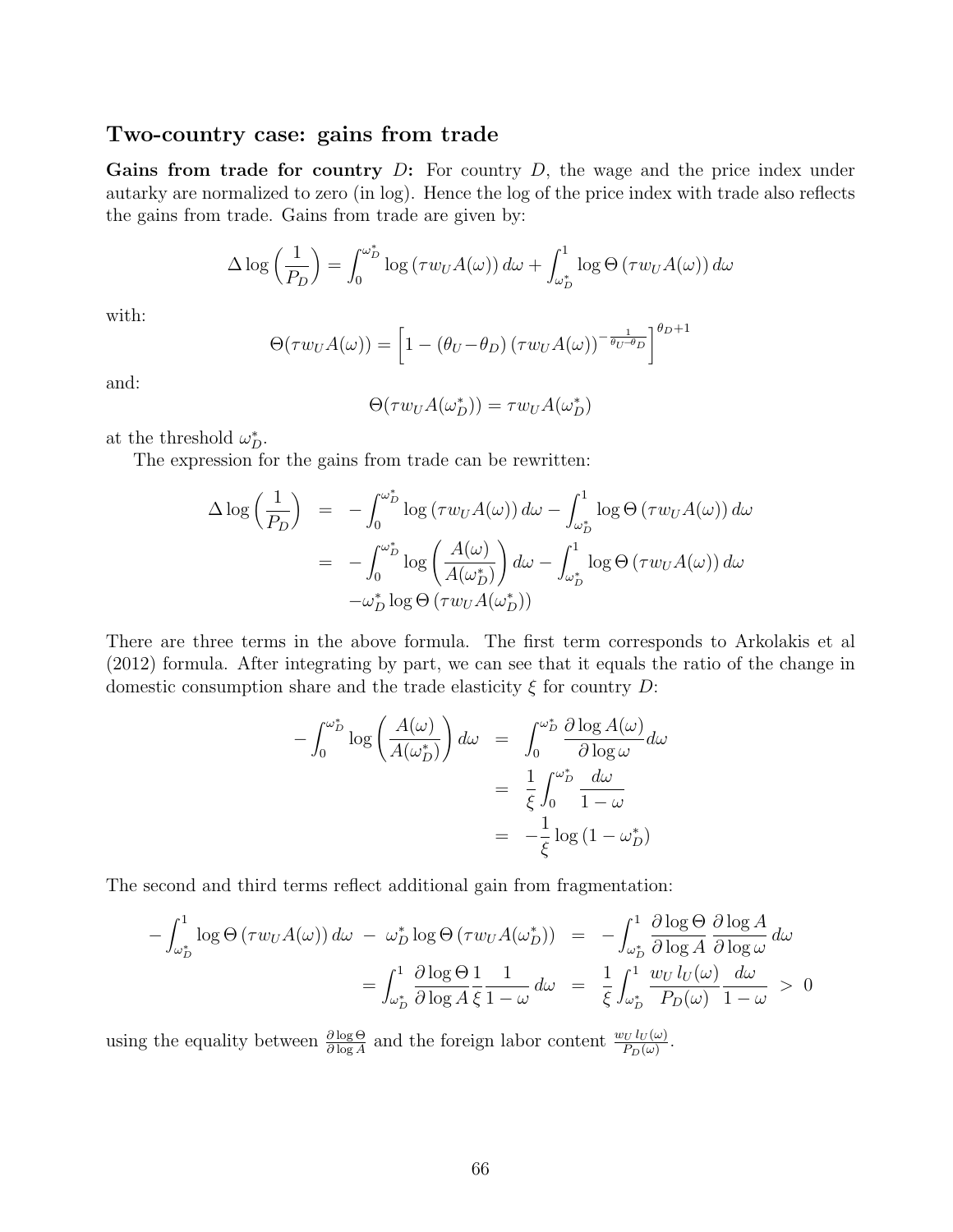Gains from trade for country  $U$ : For country  $U$ , the price index under autarky is:

$$
\log P_U^{aut} = \int_0^1 \log \left( w_U^{aut} A(\omega) \right) d\omega
$$

where  $w_U^{aut}$  denotes the wage in autarky. With trade, the price index is:

$$
\log P_U = \int_0^{\omega_U^*} \log (w_U A(\omega)) d\omega + \int_{\omega_U^*}^1 \log \tau \Theta (\tau w_U A(\omega)) d\omega
$$

where  $\Theta(\tau w_U A(\omega))$  is defined like above:

$$
\Theta(\tau w_U A(\omega)) = \left[1 - (\theta_U - \theta_D) (\tau w_U A(\omega))^{-\frac{1}{\theta_U - \theta_D}}\right]^{\theta_D + 1}
$$

with the following equality at the threshold  $\omega_U^*$ :

$$
\tau\Theta\left(\tau w_U A(\omega^*_U)\right) = w_U A(\omega^*_U)
$$

Gains from trade can then be expressed as:

$$
\Delta \log \left( \frac{w_U}{P_U} \right) = \int_{\omega_U^*}^1 \log \left( w_U A(\omega) \right) d\omega - \int_{\omega_U^*}^1 \log \tau \Theta \left( \tau w_U A(\omega) \right) d\omega \n= \int_{\omega_U^*}^1 \log \left( \frac{A(\omega)}{A(\omega_U^*)} \right) d\omega - \int_{\omega_U^*}^1 \log \left( \frac{\Theta \left( \tau w_U A(\omega) \right)}{\Theta \left( \tau w_U A(\omega_U^*) \right)} \right) d\omega
$$

Like above, the first term corresponds to Arkolakis et al (2012) formula:

$$
\int_{\omega_U^*}^1 \log \left( \frac{A(\omega)}{A(\omega_U^*)} \right) d\omega = -\frac{1}{\xi} \log \omega_U^*
$$

The second term yields:

$$
-\int_{\omega_{U}^{*}}^{1} \log \left( \frac{\Theta \left( \tau w_{U} A(\omega) \right)}{\Theta \left( \tau w_{U} A(\omega_{U}^{*}) \right)} \right) d\omega = -\int_{\omega_{U}^{*}}^{1} \frac{\partial \log \Theta}{\partial \log A} \frac{\partial \log A}{\partial \omega} (1 - \omega) d\omega = -\int_{\omega_{U}^{*}}^{1} \frac{\partial \log \Theta}{\partial \log A} \frac{1}{\xi \omega} d\omega = -\frac{1}{\xi} \int_{\omega_{U}^{*}}^{1} \frac{w_{U} l_{U}(\omega)}{P_{D}(\omega)} \frac{d\omega}{\omega} < 0
$$

This term is negative, which means that country  $U$  gains less than predicted by the Arkolakis et al (2012) benchmark.

### Two-country case: proof of Proposition 4

Fragmentation and firm scope along the chain: The proof of Proposition 4 relies on the general equilibrium result proven above:  $\tau w_U$  decreases when  $\tau$  decreases. This leads to